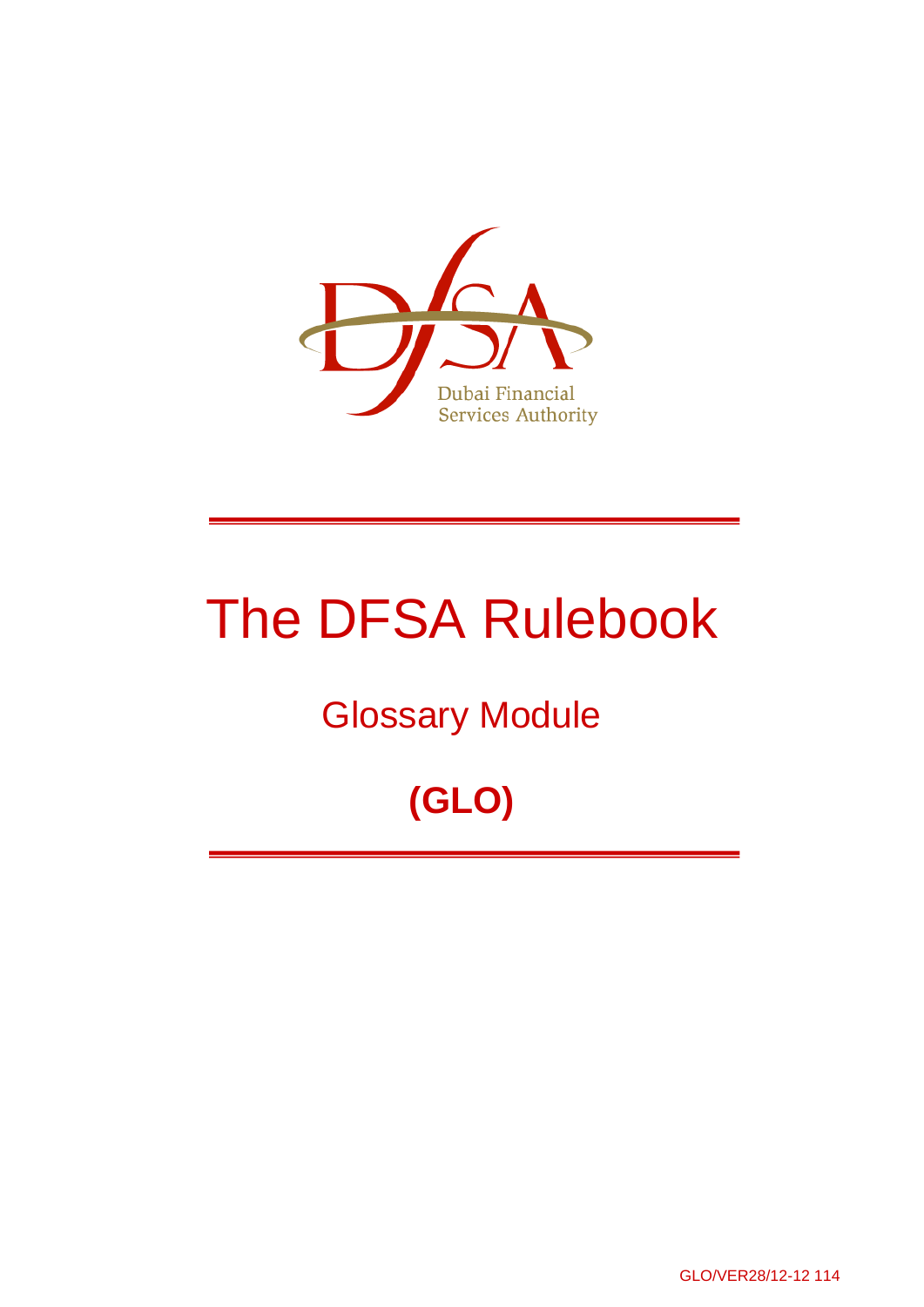

#### **A B C D E F G H I J K L M N O P Q R S T U V W X Y Z**

#### **1 INTRODUCTION**

#### **1.1 Application**

**1.1.1** This module (GLO) applies to every Person to whom any module of the Rulebook applies.

#### **1.2 Defined Terms**

- **1.2.1** (1) In the Rulebook:
	- (a) a word or phrase which is defined in this module is a defined term and has the meaning given in this module (GLO); and
	- (b) a word or phrase which relates to a defined term must be interpreted accordingly;
	- (2) In the PIB module:
		- (a) a word or phrase which is defined solely for the purposes of that module under PIB Rule 1.2.1 is also a defined term and has the meaning given in that module; and
		- (b) a word or phrase in the PIB module which relates to such a defined term must be interpreted accordingly.

#### **Guidance**

- 1. Defined terms are identified throughout the Rulebook by the capitalisation of the initial letter of a word or of each word in a phrase. Unless the context otherwise requires, where capitalisation of the initial letter or letters is not used, an expression has its natural meaning.
- 2. A word or phrase which appears with capitalisation of the initial letter, but is not itself defined should be read in the same sense as the expression to which it relates, for example 'Advice on Financial Products or Credit' is related to 'Advising on Financial Products or Credit', so the reader should refer to the definition of 'Advising on Financial Products or Credit' for its meaning.
- 3. Many of the defined expressions in GLO are used or defined in the relevant DIFC law or in legislation made under it. In these cases, GLO may refer to the statutory provision which is the source of the Rulebook definition. Where there is a short statutory definition, GLO sets out the definition in full. Where the statutory definition is long, GLO gives a summary of it, and states that it is a summary.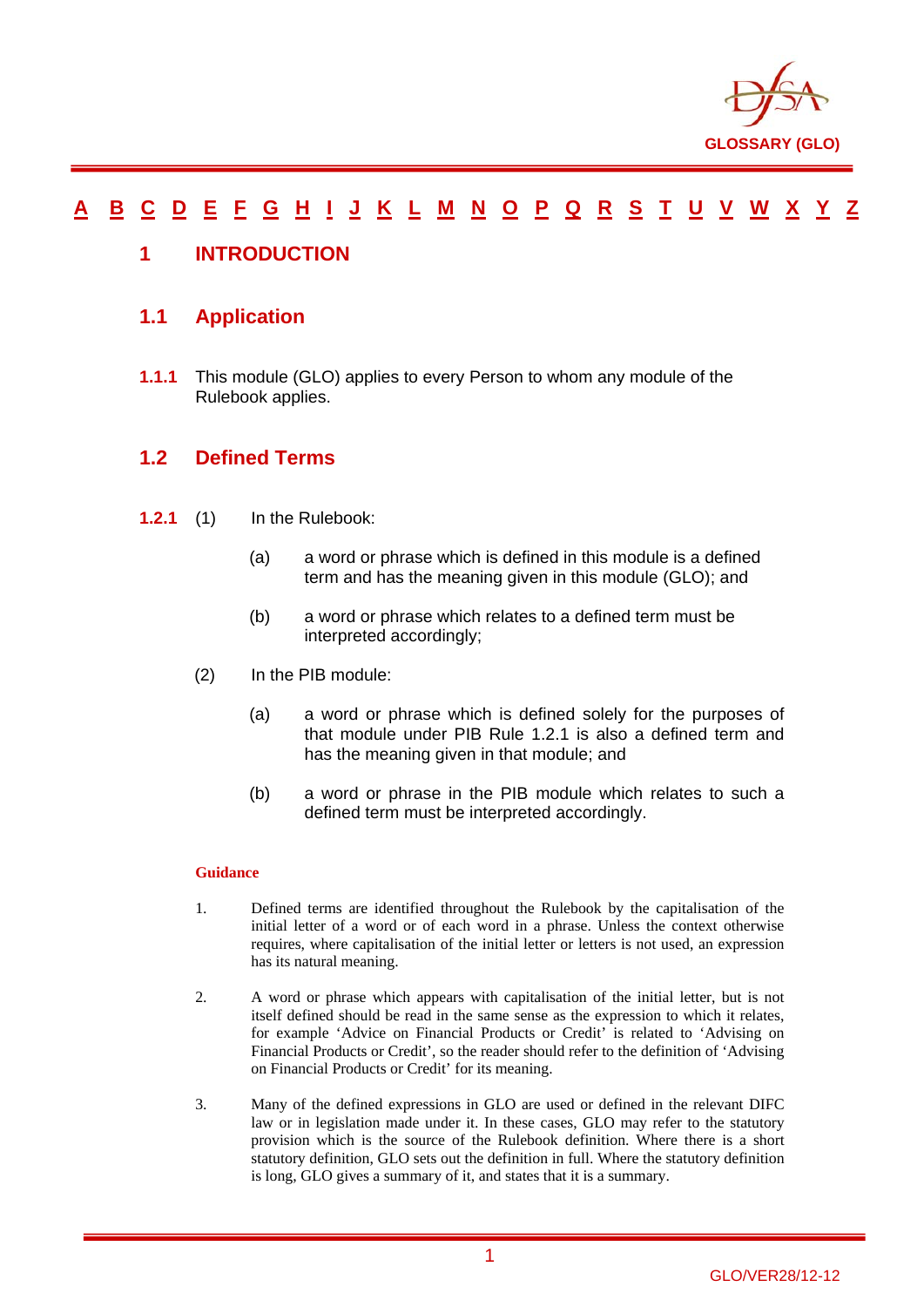

- 4. Each module of the Rulebook has a reference code of three letters, usually a contraction or abbreviation of its title (for example, COB stands for the Conduct of Business module). The meaning of each of these codes is given in GLO.
- 5. GEN section 6.2 provides further important guidance on interpreting words and phrases.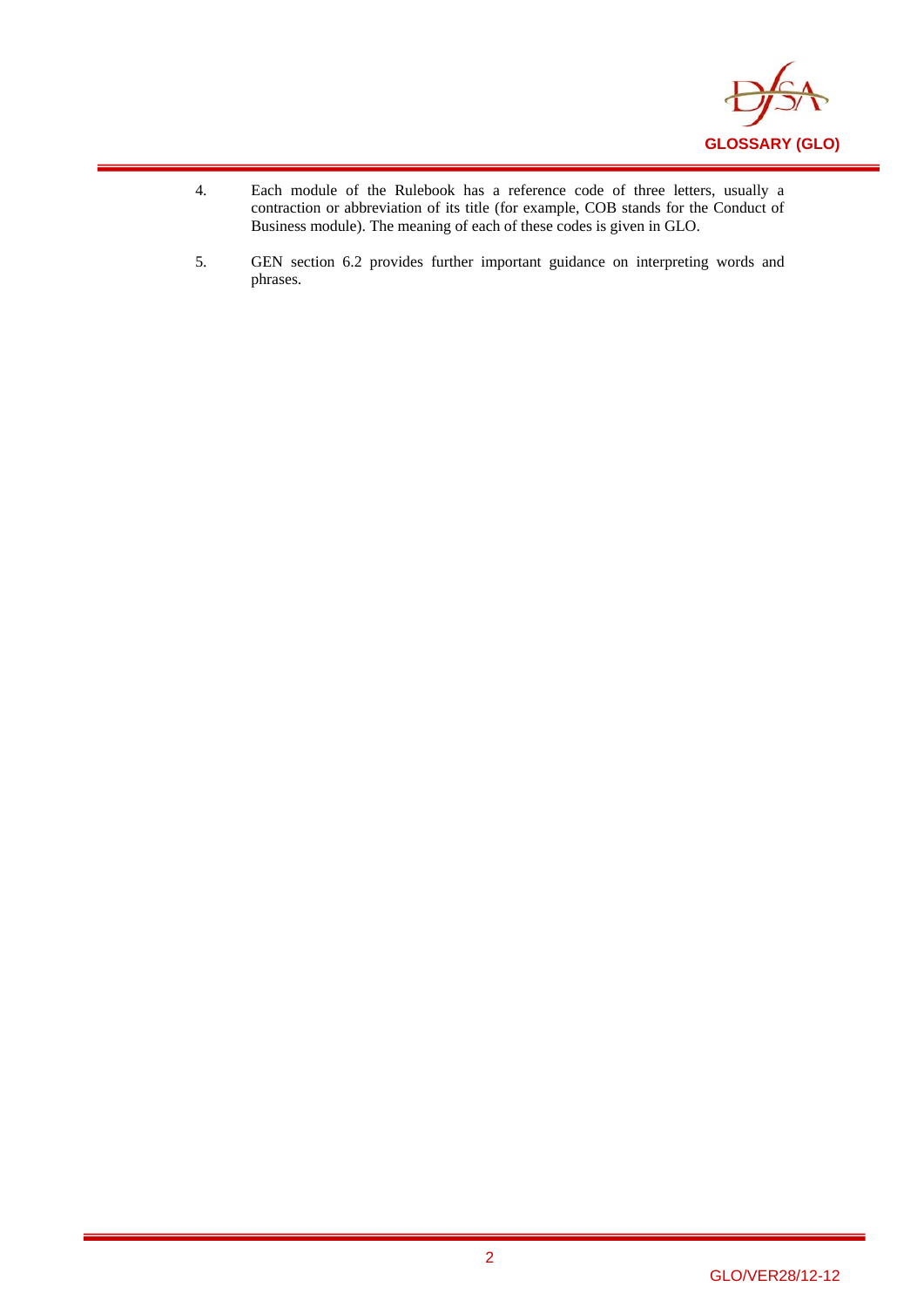

#### **2 GLOSSARY**

# **A**

**Back to top** 

| <b>Defined Term</b>                                      | <b>Definition</b>                                                                                                                                                                                                                                   |
|----------------------------------------------------------|-----------------------------------------------------------------------------------------------------------------------------------------------------------------------------------------------------------------------------------------------------|
| <b>Accepting Deposits</b>                                | Has the meaning given in GEN section 2.4.                                                                                                                                                                                                           |
| Acting as the Trustee of a<br>Fund                       | Has the meaning given in GEN section 2.25.                                                                                                                                                                                                          |
| Actuary                                                  | An individual who is a 'Fellow', or the holder of an<br>equivalent qualification or rank, of a professional<br>actuarial body that is a full member of the International<br>Actuarial Association.                                                  |
| <b>Adjusted Capital Resources</b>                        | Capital resources calculated in accordance with PIN<br>Rule A3.2.1.                                                                                                                                                                                 |
| <b>Adjusted Cellular Capital</b><br><b>Resources</b>     | Cellular capital resources calculated in accordance with<br><b>PIN Rule A5.6.1.</b>                                                                                                                                                                 |
| <b>Adjusted Fund Capital</b><br><b>Resources</b>         | Fund capital resources calculated in accordance with<br><b>PIN Rule A7.2.1.</b>                                                                                                                                                                     |
| <b>Adjusted Non-Cellular</b><br><b>Capital Resources</b> | Non-cellular capital resources calculated in accordance<br>with PIN Rule A5.2.1.                                                                                                                                                                    |
| Advice                                                   | Advice of the type specified in GEN section 2.11                                                                                                                                                                                                    |
| Advising                                                 | Advising on Financial Products or Credit.                                                                                                                                                                                                           |
| Advising on Financial<br><b>Products or Credit</b>       | Has the meaning given in GEN section 2.11.                                                                                                                                                                                                          |
| Advisor                                                  | In relation to a Fund, a Person who is retained by the<br>Fund, its Eligible Custodian, a Person providing<br>oversight or its Fund Manager under a commercial<br>arrangement which is not a contract of service:                                   |
|                                                          | to supply any of them with the advice in relation to<br>(a)<br>the<br>Fund<br>as to<br>the<br>merits<br>0f<br>investment<br>opportunities or information relevant to the making<br>of judgments about the merits of investment<br>opportunities; or |
|                                                          | to exercise for any of the functions concerning the<br>(b)<br>management of the Fund Property.                                                                                                                                                      |
| <b>Affected Person</b>                                   | In relation to a Fund:                                                                                                                                                                                                                              |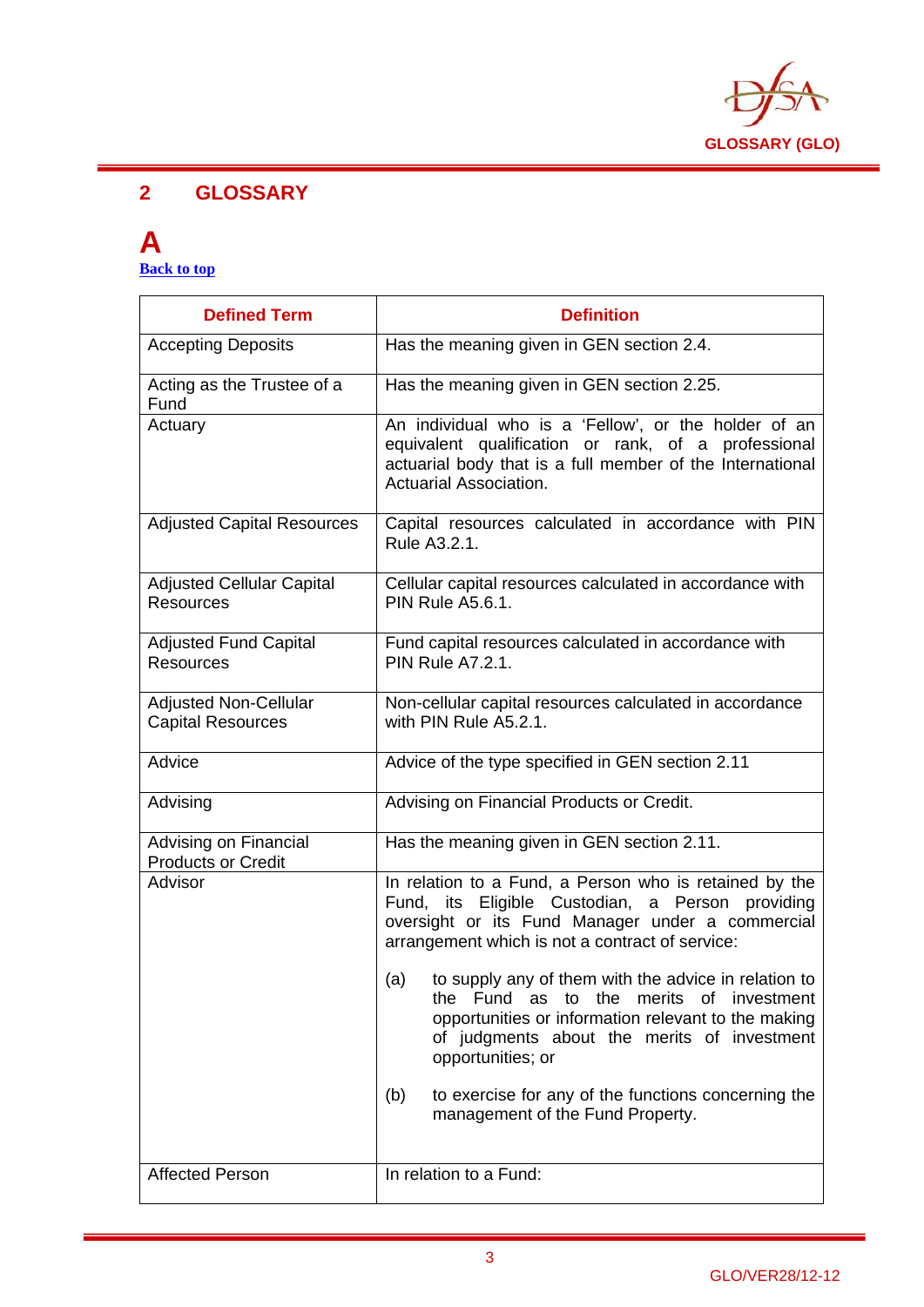

| <b>Defined Term</b>                                               | <b>Definition</b>                                                                                                                                                                                                                                                                                                                                   |
|-------------------------------------------------------------------|-----------------------------------------------------------------------------------------------------------------------------------------------------------------------------------------------------------------------------------------------------------------------------------------------------------------------------------------------------|
|                                                                   | its Fund Manager;<br>(a)                                                                                                                                                                                                                                                                                                                            |
|                                                                   | its Governing Body;<br>(b)                                                                                                                                                                                                                                                                                                                          |
|                                                                   | its Custodian;<br>(c)                                                                                                                                                                                                                                                                                                                               |
|                                                                   | its Trustee or other Persons providing oversight;<br>(d)                                                                                                                                                                                                                                                                                            |
|                                                                   | any Advisor;<br>(e)                                                                                                                                                                                                                                                                                                                                 |
|                                                                   | (f)<br>a holder of 5% or more of the Units of the Fund;<br>or                                                                                                                                                                                                                                                                                       |
|                                                                   | (g)<br>any Associate of any Person in (a) to (f).                                                                                                                                                                                                                                                                                                   |
| <b>Alternative Trading System</b>                                 | A trading system or facility of a type specified under<br>GEN 2.22.1.                                                                                                                                                                                                                                                                               |
| AMI                                                               | Institutions<br>Authorised<br>Market<br>module<br>of the<br><b>The</b><br>Rulebook.                                                                                                                                                                                                                                                                 |
| <b>AML</b>                                                        | The Anti Money Laundering module of the Rulebook.                                                                                                                                                                                                                                                                                                   |
| <b>Ancillary Service</b>                                          | Has the meaning given in ASP section 2.1.                                                                                                                                                                                                                                                                                                           |
| <b>Ancillary Service Provider</b>                                 | A Person who is registered by the DFSA in relation to<br>the carrying on of one or more Ancillary Services.                                                                                                                                                                                                                                         |
| <b>Annual Regulatory Return</b>                                   | An annual regulatory return of the type specified in PIN<br>Rule A10.3.1.                                                                                                                                                                                                                                                                           |
| Anti Money Laundering<br><b>Suspicious Cases Unit</b><br>(AMLSCU) | The Financial Intelligence Unit of the U.A.E.                                                                                                                                                                                                                                                                                                       |
| Anti Money Laundering<br>Officer                                  | An individual designated under ASP Rule 6.2.2, who is<br>directly responsible for an Ancillary Service Provider's<br>compliance with applicable anti money laundering<br>legislation.                                                                                                                                                               |
| <b>Approved Asset</b>                                             | (1)<br>A certificate of deposit with a maximum term to<br>maturity of six months issued by and held with an<br>Eligible Bank;                                                                                                                                                                                                                       |
|                                                                   | (2)<br>a term deposit with an Eligible Bank with a<br>remaining term to maturity of one year or less;<br>a negotiable debt instrument, with a remaining<br>(3)<br>term to maturity of five years or less, where the<br>instrument, or issuer thereof, is Rated at least AA-<br>by Standard & Poor's, or the equivalent by another<br>Rating Agency; |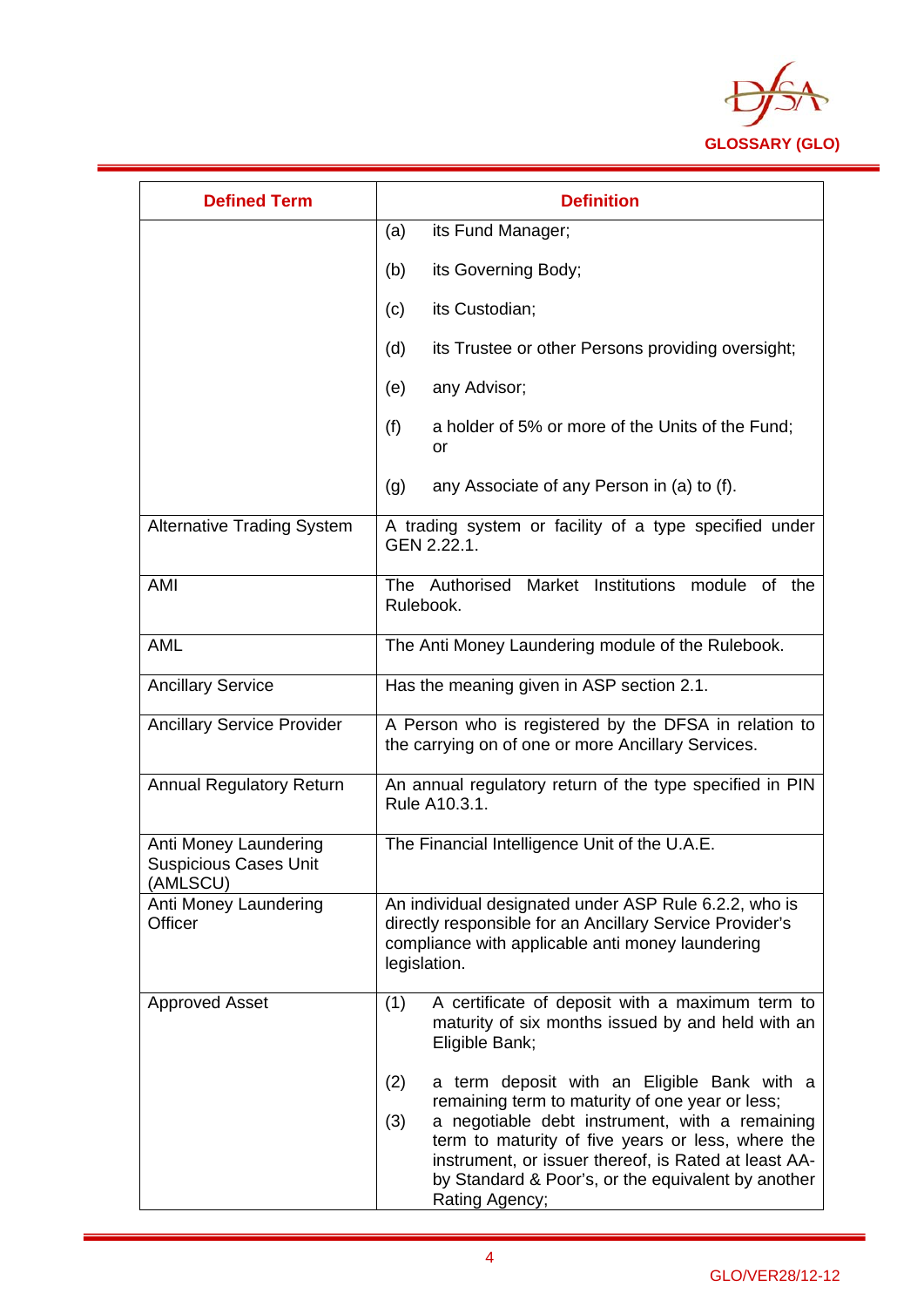

| <b>Defined Term</b>                         | <b>Definition</b>                                                                                                                                                                                                                              |
|---------------------------------------------|------------------------------------------------------------------------------------------------------------------------------------------------------------------------------------------------------------------------------------------------|
|                                             | (4)<br>repurchase agreement which<br>fully<br>is<br>a<br>collateralised with negotiable debt instruments<br>meeting the rating criterion in (3), and where the<br>credit rating of the counterparty also meets the<br>criteria; or             |
|                                             | a bond fund meeting the rating criterion in (3) and where<br>the designated bank account for redeemed investment is<br>the an Insurance Bank Account held by the Authorised<br>Firm in accordance with the requirement of COB section<br>14.3. |
| <b>Approved Prospectus</b>                  | Has the meaning given in MKT Rule 2.6.2(2), 2.7.1(4)<br>and $6.3.2(2)$ .                                                                                                                                                                       |
| <b>Approved Stock Exchange</b>              | A stock exchange designated as approved by a written<br>notice from the DFSA, subject to any conditions that the<br>DFSA may specify in that notice.                                                                                           |
| <b>Arranging Custody</b>                    | Has the meaning given in GEN section 2.14.                                                                                                                                                                                                     |
| Arranging Credit or Deals in<br>Investments | Has the meaning given in GEN section 2.9.                                                                                                                                                                                                      |
| <b>ASP</b>                                  | The Ancillary Service Providers module of the Rulebook.                                                                                                                                                                                        |
| <b>ASP Code</b>                             | The principles for Ancillary Service Providers prescribed<br>in ASP section 4.2.                                                                                                                                                               |
| Associate                                   | (1) In ASP and Chapter 7 of GEN, means, in respect of<br>a Person 'A' holding Shares or entitled to exercise,<br>or control the exercise of voting power, in an<br>Authorised Firm or a Holding Company of an<br>Authorised Firm means:        |
|                                             | the spouse of A;<br>(a)                                                                                                                                                                                                                        |
|                                             | a child or stepchild of A;<br>(b)                                                                                                                                                                                                              |
|                                             | the trustee of any settlement, including<br>(c)<br>any<br>disposition<br>or arrangement<br>under<br>which<br>property is held on trust or subject to a<br>comparable obligation, under which A has a<br>life interest in possession;           |
|                                             | (d)<br>an Undertaking of which A is a Director;                                                                                                                                                                                                |
|                                             | a Person who is an Employee or partner of A;<br>(e)                                                                                                                                                                                            |
|                                             | where A is an Undertaking:<br>(f)                                                                                                                                                                                                              |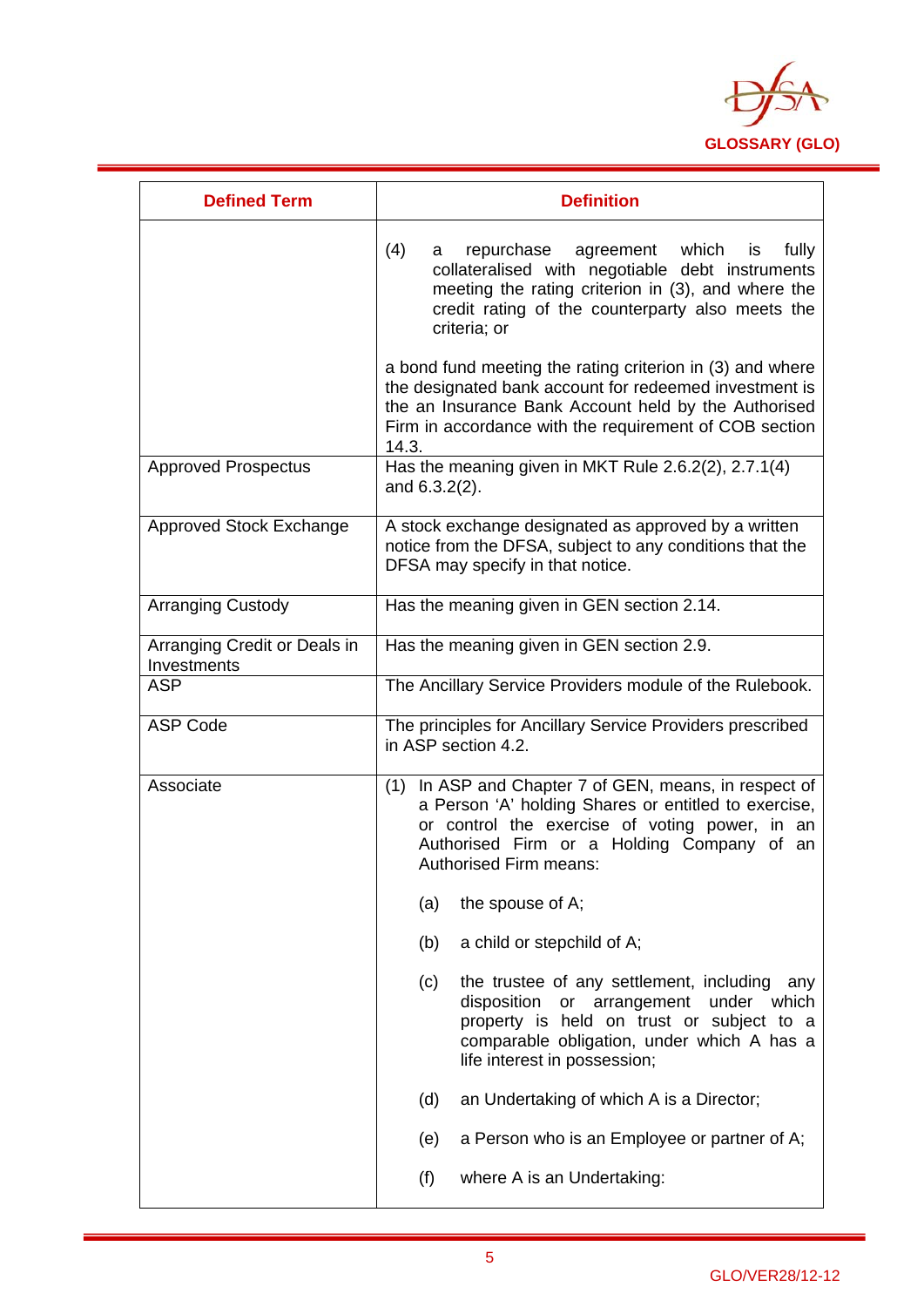

| <b>Defined Term</b>    | <b>Definition</b>                                                                                                                                                                                                                                                                                                                                                                                                                          |
|------------------------|--------------------------------------------------------------------------------------------------------------------------------------------------------------------------------------------------------------------------------------------------------------------------------------------------------------------------------------------------------------------------------------------------------------------------------------------|
|                        | (i)<br>a director of A;                                                                                                                                                                                                                                                                                                                                                                                                                    |
|                        | (ii)<br>a subsidiary or wholly owned subsidiary<br>of A; or                                                                                                                                                                                                                                                                                                                                                                                |
|                        | (iii)<br>a Director or Employee of such a<br>subsidiary or wholly owned subsidiary; or                                                                                                                                                                                                                                                                                                                                                     |
|                        | who<br>(g)<br>Person<br>has an<br>agreement<br>a<br>or -<br>arrangement with A with respect to the<br>acquisition, holding or disposal of Shares or<br>other interests in the Authorised Firm or the<br>Holding Company of an Authorised Firm or<br>under which they undertake to act together in<br>exercising their voting power in relation to an<br>Authorised Firm or the Holding Company of an<br>Authorised Firm that other Person. |
|                        | (2) Except in ASP and Chapter 7 of GEN, means in<br>respect of a Person 'A', any Person, including an<br>affiliated company which is:                                                                                                                                                                                                                                                                                                      |
|                        | (a)<br>an undertaking in the same Group as A; or                                                                                                                                                                                                                                                                                                                                                                                           |
|                        | (b)<br>any other person whose business or domestic<br>relationship with A or his Associate might<br>reasonably be expected to give rise to a<br>community of interest between them which<br>may involve a conflict of interest in dealings<br>with third parties.                                                                                                                                                                          |
| <b>ATS</b>             | An Alternative Trading System.                                                                                                                                                                                                                                                                                                                                                                                                             |
| <b>ATS Operator</b>    | An Authorised Firm carrying on the Financial Service of<br>Operating an Alternative Trading System for which it has<br>authorisation under its Licence.                                                                                                                                                                                                                                                                                    |
| Auditor                | A partnership or company that is registered by the DFSA<br>to provide audit services to:                                                                                                                                                                                                                                                                                                                                                   |
|                        | an Authorised Person that is a Domestic Firms<br>(a)<br>or to;                                                                                                                                                                                                                                                                                                                                                                             |
|                        | a Domestic Fund; or<br>(b)                                                                                                                                                                                                                                                                                                                                                                                                                 |
|                        | a Public Listed Company.<br>(c)                                                                                                                                                                                                                                                                                                                                                                                                            |
| <b>Audit Principal</b> | A natural person who is appointed by an Auditor in<br>compliance with the requirements in GEN Rule 8.9.1 or<br><b>MKT Rule 5.2.17.</b>                                                                                                                                                                                                                                                                                                     |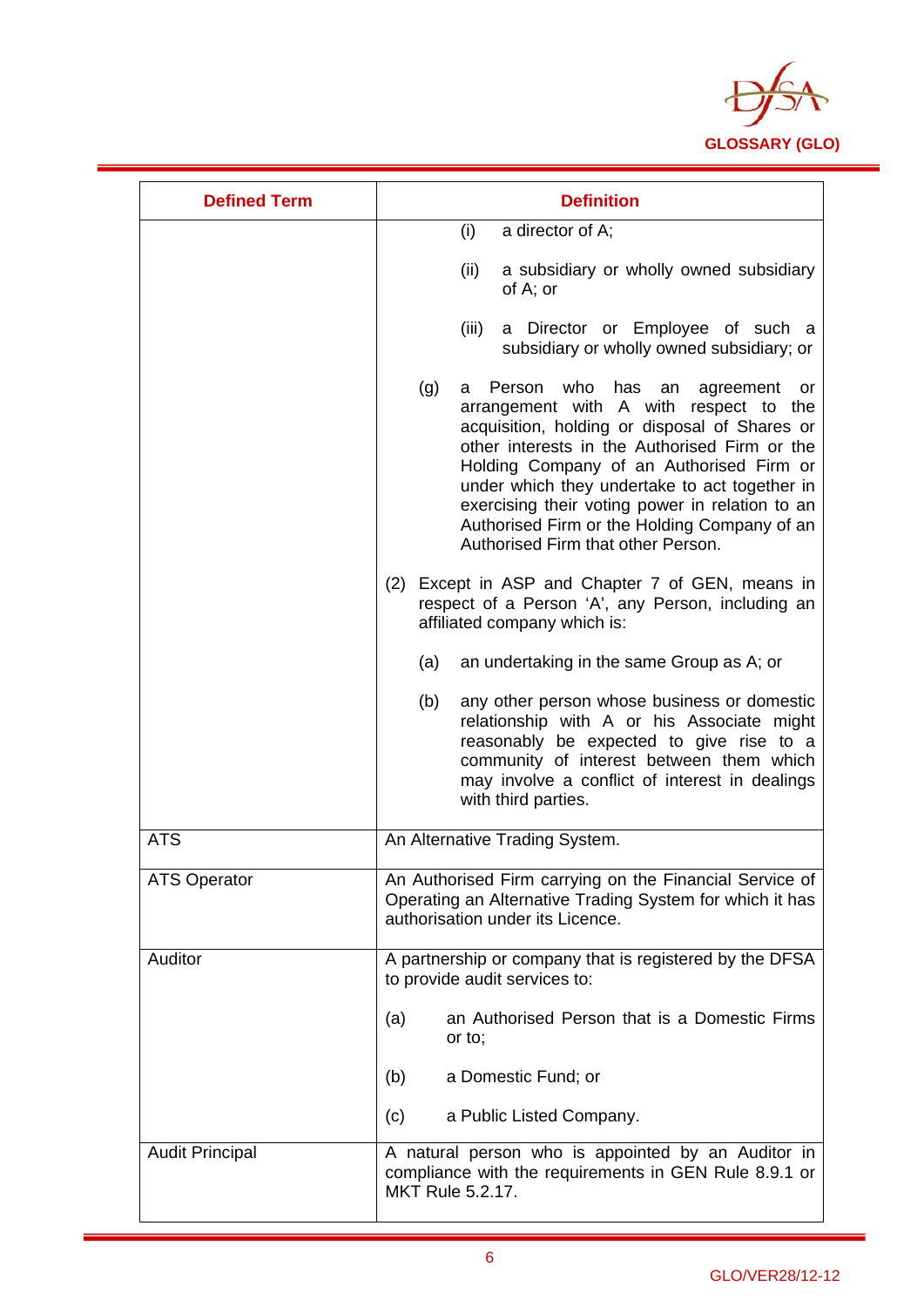

| <b>Defined Term</b>                  | <b>Definition</b>                                                                                                                                                                              |
|--------------------------------------|------------------------------------------------------------------------------------------------------------------------------------------------------------------------------------------------|
| <b>Authorised Firm</b>               | A Person, other than an Authorised Market Institution,<br>who holds a Licence.                                                                                                                 |
| Authorised Individual                | An individual who has been authorised by the DFSA to<br>carry out one or more Licensed Functions.                                                                                              |
| <b>Authorised ISPV</b>               | An ISPV which holds a Licence to carry on either or both<br>of the following Financial Services:<br>(a)<br><b>Effect Contracts of Insurance; or</b><br>(b)<br>Carry Out Contracts of Insurance |
|                                      |                                                                                                                                                                                                |
| <b>Authorised Market Institution</b> | A Person who is Licensed by the DFSA in relation to the<br>carrying on either or both of the Financial Services<br>prescribed in GEN Rule 2.17.1 and 2.18.1.                                   |
| <b>Authorised Person</b>             | An Authorised Firm or an Authorised Market Institution.                                                                                                                                        |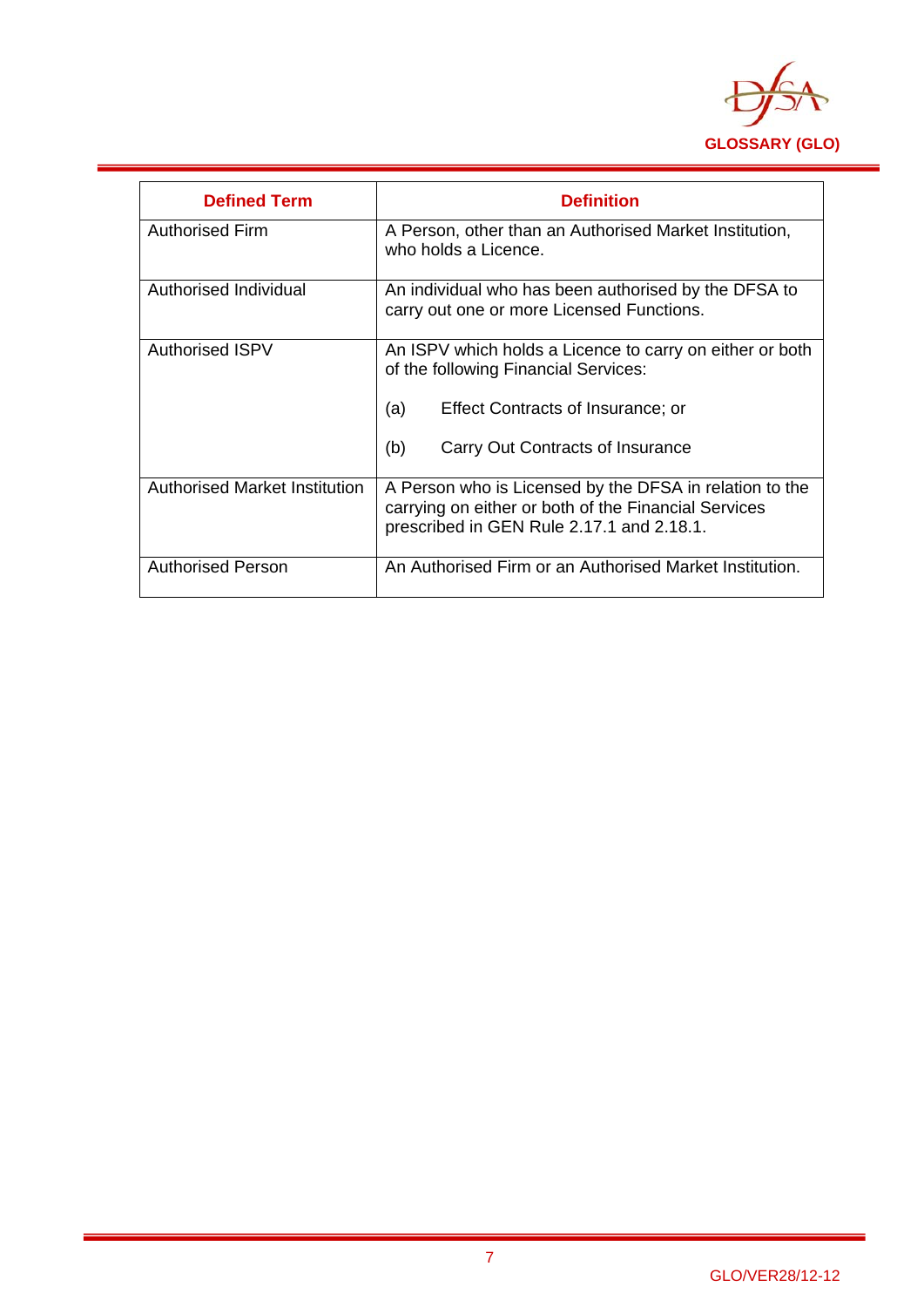

### **B**

**Back to top** 

| <b>Defined Term</b>             | <b>Definition</b>                                                                                                                                                                                                                                                                                                                                                                                                                                                                                                                                                         |
|---------------------------------|---------------------------------------------------------------------------------------------------------------------------------------------------------------------------------------------------------------------------------------------------------------------------------------------------------------------------------------------------------------------------------------------------------------------------------------------------------------------------------------------------------------------------------------------------------------------------|
| <b>Bank</b>                     | An Authorised Firm which holds a Licence authorising it<br>to carry on the Financial Services of Accepting Deposits.                                                                                                                                                                                                                                                                                                                                                                                                                                                      |
| <b>Base Capital Requirement</b> | Has the meaning given in PIB section 3.6.                                                                                                                                                                                                                                                                                                                                                                                                                                                                                                                                 |
| <b>Bearer Share</b>             | A Share that cannot be registered in the name of the<br>holder and proof of ownership is possession of the<br>Share certificate.                                                                                                                                                                                                                                                                                                                                                                                                                                          |
| <b>Beneficial Owner</b>         | (1) An individual who ultimately owns customers' assets<br>or controls a customer account;                                                                                                                                                                                                                                                                                                                                                                                                                                                                                |
|                                 | (2) a Person on whose behalf a Transaction is being<br>conducted;                                                                                                                                                                                                                                                                                                                                                                                                                                                                                                         |
|                                 | (3) a Person who exercises ultimate effective control<br>over a legal Person or arrangement; or                                                                                                                                                                                                                                                                                                                                                                                                                                                                           |
|                                 | (4) a Person on whose instructions the signatories of an<br>account, or any intermediaries instructing such<br>signatories, are for the time being accustomed to<br>act; or                                                                                                                                                                                                                                                                                                                                                                                               |
|                                 | (5)<br>in relation to a trust means a beneficiary as defined<br>in the Trust Law 2005.                                                                                                                                                                                                                                                                                                                                                                                                                                                                                    |
| <b>Bid</b>                      | Includes a Takeover transaction however effected,<br>including a reverse Takeover, partial bid, and also a bid<br>by a parent entity for Shares in its subsidiary.                                                                                                                                                                                                                                                                                                                                                                                                        |
| <b>Bid Document</b>             | Means a document issued by a Bidder containing<br>information as<br>stipulated<br>under TKO (particularly<br>Chapter 8) and posted in accordance with those Rules<br>(particularly Chapter 11).                                                                                                                                                                                                                                                                                                                                                                           |
| <b>Bid Period</b>               | Means the period from the time when an announcement<br>is made of a proposed or possible Bid (with or without<br>terms) until the first closing date or, if this is later, the<br>date when the Bid becomes or is declared unconditional<br>as to acceptances or lapses. An announcement that a<br>holding, or aggregate holdings, of Shares carrying 30%<br>or more of the voting rights of a Reporting Entity is for<br>sale or that the Governing Body of a Reporting Entity is<br>seeking potential Bidders will be treated as the<br>announcement of a possible Bid. |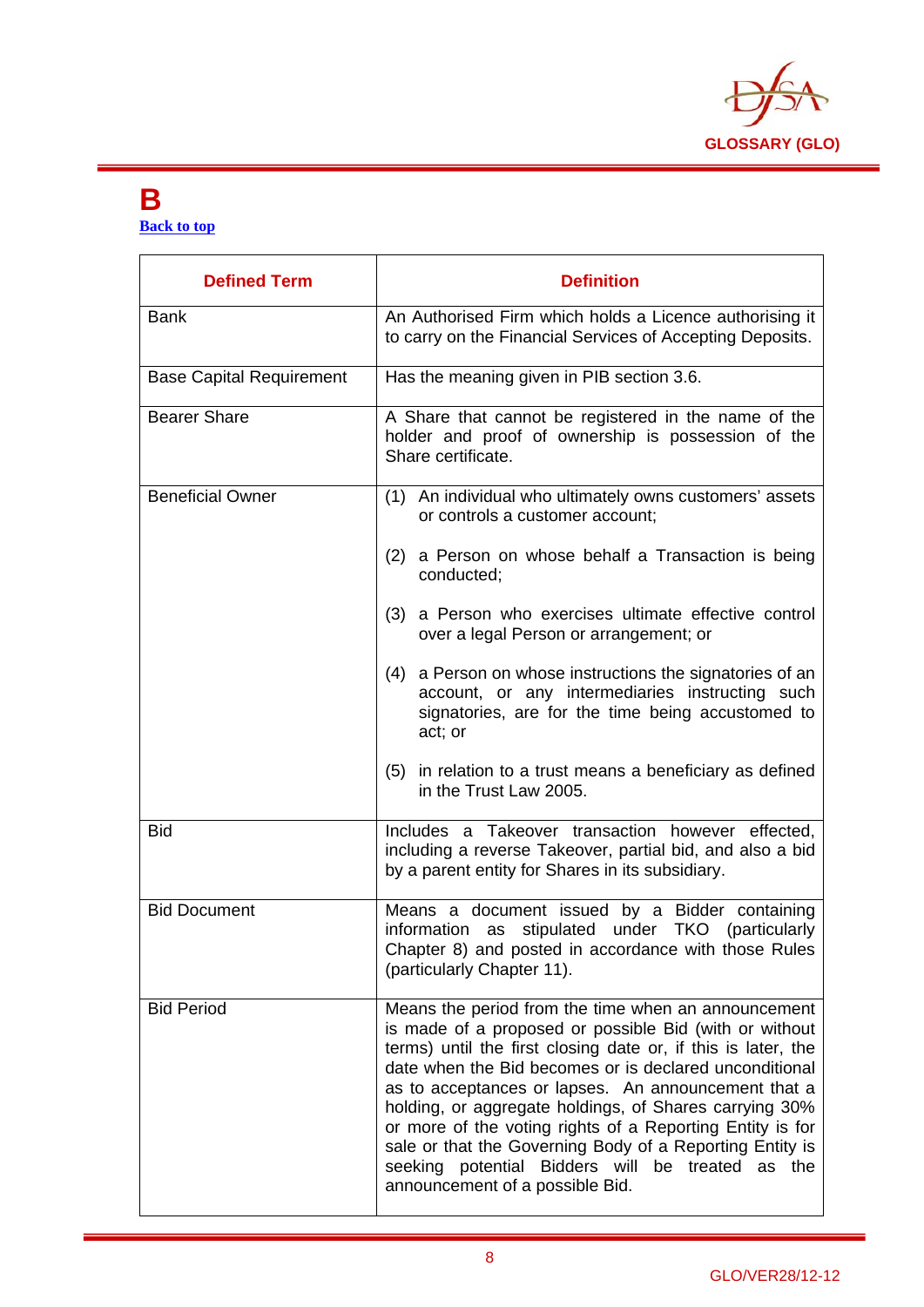

| <b>Defined Term</b>   | <b>Definition</b>                                                                                                                                                 |
|-----------------------|-------------------------------------------------------------------------------------------------------------------------------------------------------------------|
| <b>Board</b>          | In reference to the DFSA, the Governing Body of the<br>DFSA, established under Chapter 2 of Part 2 of the<br>Regulatory Law 2004.                                 |
|                       | In reference to a corporation, the Board of Directors of<br>the corporation.                                                                                      |
| <b>Body Corporate</b> | Any body corporate, including limited liability partnership<br>and a body corporate constituted under the law of a<br>country or territory outside of the DIFC.   |
| <b>Branch</b>         | A place of business within the DIFC:                                                                                                                              |
|                       | (a)<br>which has no separate legal personality;                                                                                                                   |
|                       | forms a legally dependant part of an Authorised<br>(b)<br>Firm whose principal place of business and head<br>office is in a jurisdiction other than the DIFC; and |
|                       | (c)<br>through which the Authorised Firm carries on<br>Financial Services in or from the DIFC.                                                                    |
| <b>Business Rules</b> | The written rules of an Authorised Market Institution<br>which govern its activities as an Authorised Market<br>Institution.                                      |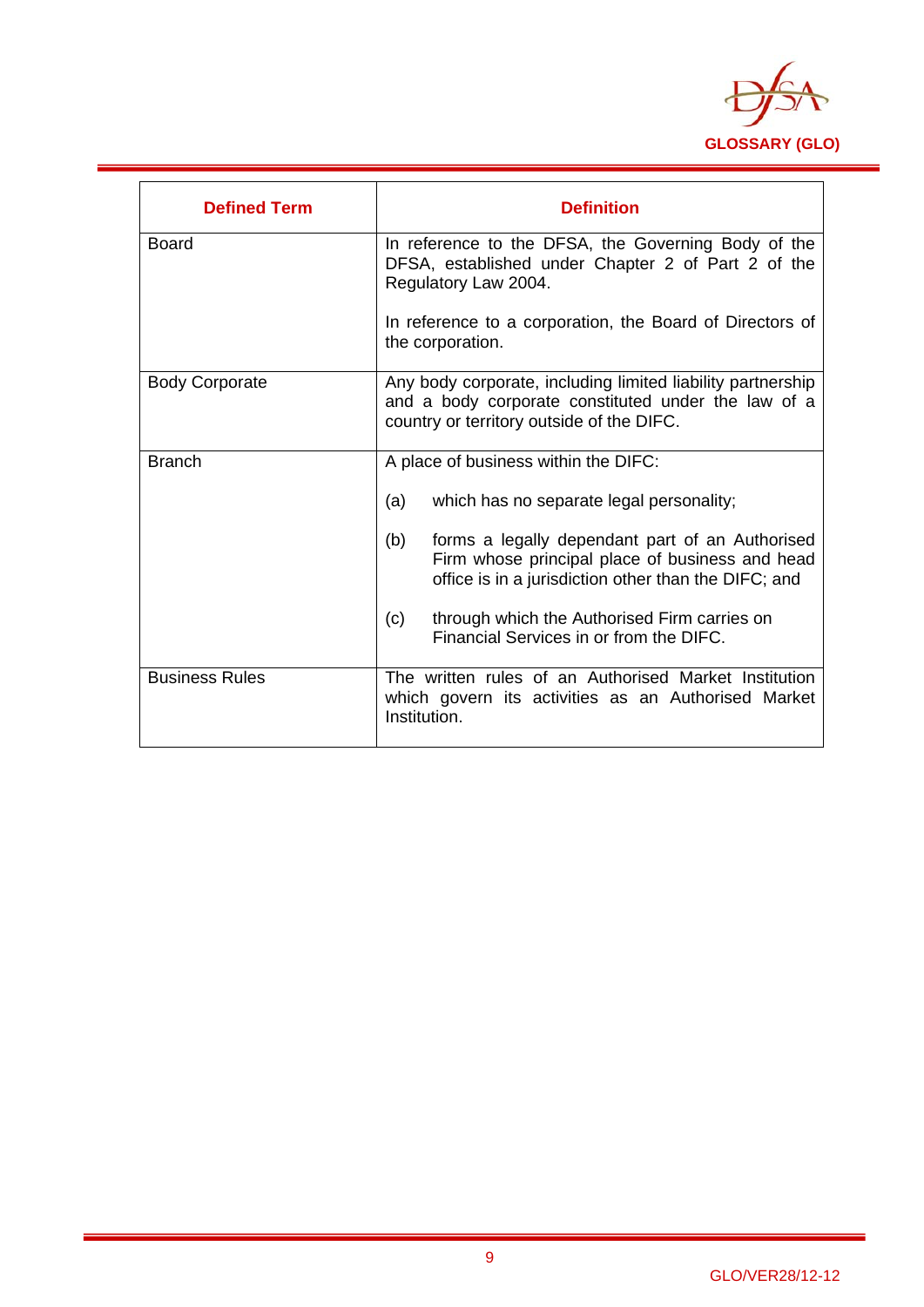

#### **C Back to top**

| <b>Defined Term</b>                    | <b>Definition</b>                                                                                                                                                                 |
|----------------------------------------|-----------------------------------------------------------------------------------------------------------------------------------------------------------------------------------|
| <b>Capital Requirement</b>             | The amount of capital an Authorised Firm must hold,<br>calculated in accordance with PIB sections 3.3, 3.4 or<br>3.5, as applicable.                                              |
| <b>Capital Resources</b>               | The total capital resources of an Authorised Firm<br>calculated in accordance with PIB section 3.11.                                                                              |
| Captive Insurer                        | A Captive Insurer means a:                                                                                                                                                        |
|                                        | Class 1 Captive Insurer;<br>(a)                                                                                                                                                   |
|                                        | Class 2 Captive Insurer; or<br>(b)                                                                                                                                                |
|                                        | Class 3 Captive Insurer.<br>(c)                                                                                                                                                   |
| Carrying Out Contracts of<br>Insurance | Has the meaning given in GEN section 2.16.                                                                                                                                        |
| Category                               | A prudential grouping of Authorised Firms which<br>determines the application of the Rules in PIB.                                                                                |
| Cell                                   | A cell created by a Protected Cell Company for the<br>purpose of segregating and protecting cellular assets in<br>provided by the DIFC Companies<br>the<br>manner<br>Regulations. |
| <b>Cell Return</b>                     | The return described in PIN Rule A10.2.4.                                                                                                                                         |
| <b>Cell Share Capital</b>              | Capital comprising of the proceeds of the issue of Cell<br>Shares.                                                                                                                |
| <b>Cell Shares</b>                     | Shares created and issued by a Protected Cell Company<br>in respect of one of its cells.                                                                                          |
| <b>Cellular Asset</b>                  | The assets of the Protected Cell Company attributable to<br>the Company's Cells.                                                                                                  |
| <b>Cellular Liabilities</b>            | Liabilities that may be settled by disposition of cellular<br>assets.                                                                                                             |
| <b>Central Bank</b>                    | The Central Bank of the U.A.E. or its equivalent in<br>another country or territory.                                                                                              |
| Certificate                            | Has the meaning given in GEN Rule A2.2.1(d).                                                                                                                                      |
| Charge                                 | Any Fee or charge made to a Client in connection with<br>Investment Business, whether levied by the Authorised<br>Firm or any other Person, including a Mark-up or Mark-          |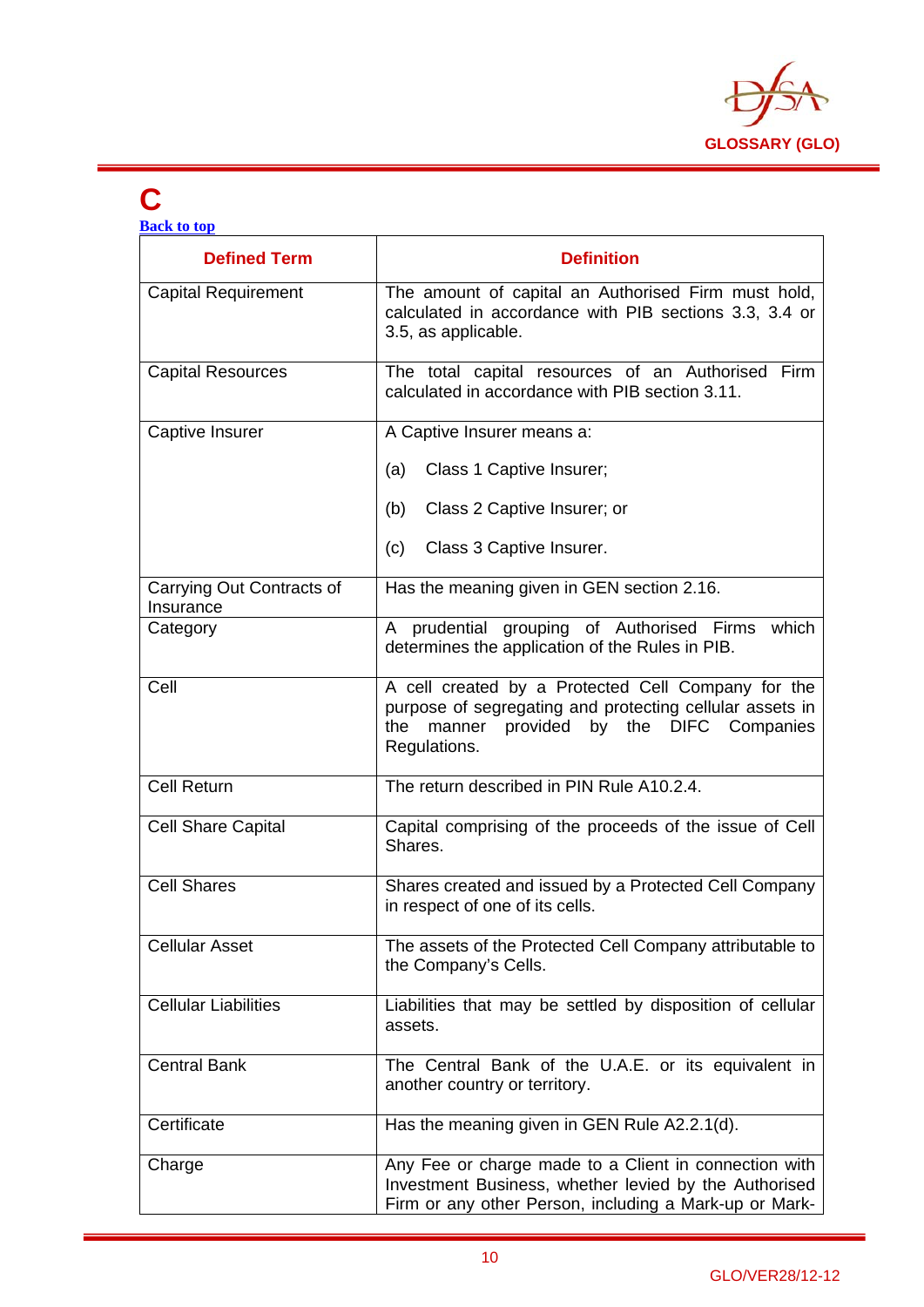

| <b>Defined Term</b>   | <b>Definition</b>                                                                                                                                                                                                                                                                                                                                                                                                                                                                                                                                                                            |
|-----------------------|----------------------------------------------------------------------------------------------------------------------------------------------------------------------------------------------------------------------------------------------------------------------------------------------------------------------------------------------------------------------------------------------------------------------------------------------------------------------------------------------------------------------------------------------------------------------------------------------|
|                       | down.                                                                                                                                                                                                                                                                                                                                                                                                                                                                                                                                                                                        |
| Chief Executive (CEO) | The individual appointed to the office of Chief Executive<br>of the DFSA by the Board.                                                                                                                                                                                                                                                                                                                                                                                                                                                                                                       |
| <b>Chinese Wall</b>   | An arrangement described in Article 63 of the Markets<br>Law 2012.                                                                                                                                                                                                                                                                                                                                                                                                                                                                                                                           |
| <b>Class</b>          | In relation to a Contract of Insurance, the allocated<br>insurance class as specified in GEN App4.                                                                                                                                                                                                                                                                                                                                                                                                                                                                                           |
| Class 1 Captive Cell  | A Cell established by a Protected Cell Company to<br>which are attributable assets and liabilities arising out of<br>Insurance Business only in respect of risks related to<br>arising out of the business or operations of members of<br>a Group which together hold a majority of Cell Shares,<br>including for this purpose only contracts of reinsurance<br>in respect of such risks insured by the cedant.                                                                                                                                                                              |
| Class 2 Captive Cell  | A Cell established by a Protected Cell Company to<br>which are attributable assets and liabilities arising out of<br>Insurance Business, 80% of the Gross Written Premium<br>in any year being attributable to risks related to or arising<br>out of the business or operations of members of a Group<br>which together hold a majority of the Cell Shares,<br>including for this purpose only contracts of reinsurance<br>in respect of such risks insured by the cedant.                                                                                                                   |
| Class 3 Captive Cell  | A Cell established by a Protected Cell Company:<br>to which are attributable assets and liabilities<br>(a)<br>arising out of Insurance Business only in respect<br>of risks related to or arising out of the business or<br>operations of persons who engage in similar,<br>related or common:<br>(i)<br>businesses;<br>(ii)<br>activities;<br>(iii)<br>trade;<br>(iv)<br>services; or<br>(v)<br>operations;<br>including for this purpose only contracts of<br>reinsurance in respect of such risks insured by<br>the cedant; and<br>(b)<br>owned by such Persons or by a Body Corporate of |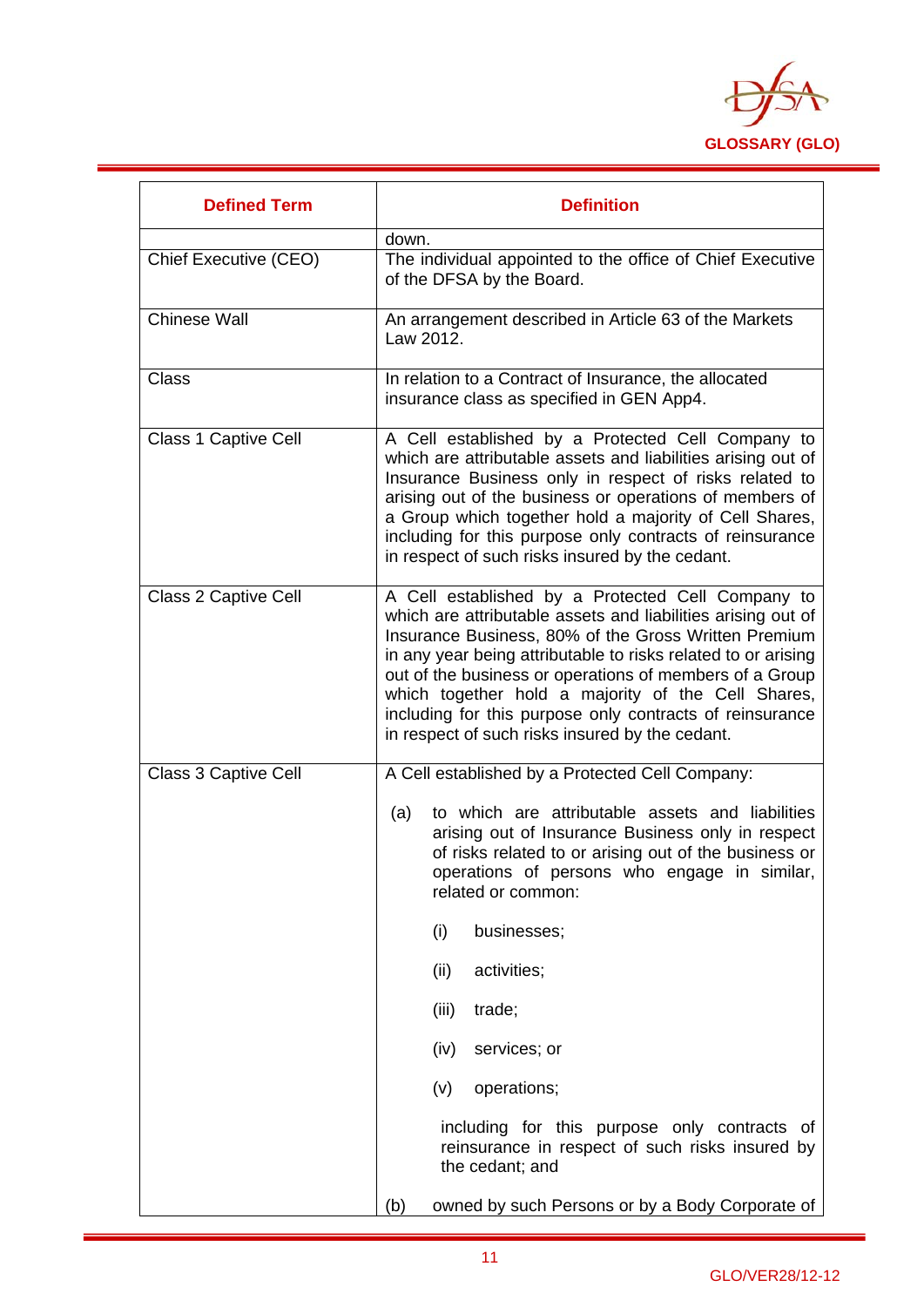

| <b>Defined Term</b>            | <b>Definition</b>                                                                                                                                                                                                                                                                                                                                                                                 |
|--------------------------------|---------------------------------------------------------------------------------------------------------------------------------------------------------------------------------------------------------------------------------------------------------------------------------------------------------------------------------------------------------------------------------------------------|
| <b>Class 1 Captive Insurer</b> | which all such Persons are members.<br>A DIFC Incorporated Insurer permitted under the<br>conditions of its licence to effect or carry out Contracts of<br>Insurance only in respect of risks related to or arising out<br>of the business or operations of the Group, including for<br>this purpose only contracts of reinsurance in respect of<br>such risks insured by the cedant.             |
| Class 2 Captive Insurer        | A DIFC Incorporated Insurer required under the<br>conditions of its licence to obtain at least 80 per cent of<br>its Gross Written Premium in any year from Contracts of<br>Insurance in respect of risks related to or arising out of<br>the business or operations of the Group, including for<br>this purpose only contracts of reinsurance in respect of<br>such risks insured by the cedant. |
| <b>Class 3 Captive Insurer</b> | A DIFC Incorporated Insurer which is:                                                                                                                                                                                                                                                                                                                                                             |
|                                | (a)<br>permitted under the conditions of its licence to<br>effect or carry out Contracts of Insurance only in<br>respect of risks related to or arising out of the<br>business or operations of persons who engage in<br>similar, related or common:                                                                                                                                              |
|                                | (i)<br>businesses;                                                                                                                                                                                                                                                                                                                                                                                |
|                                | (ii)<br>activities;                                                                                                                                                                                                                                                                                                                                                                               |
|                                | (iii)<br>trade;                                                                                                                                                                                                                                                                                                                                                                                   |
|                                | (iv)<br>services; or                                                                                                                                                                                                                                                                                                                                                                              |
|                                | (v)<br>operations;                                                                                                                                                                                                                                                                                                                                                                                |
|                                | including for this purpose only contracts of<br>reinsurance in respect of such risks insured by<br>the cedant, and                                                                                                                                                                                                                                                                                |
|                                | owned by such Persons or by a Body Corporate<br>(b)<br>of which all such Persons are members.                                                                                                                                                                                                                                                                                                     |
| <b>Class of Business</b>       | A classification of insurance contracts having similar<br>characteristics, specified in GEN App4.                                                                                                                                                                                                                                                                                                 |
| <b>Clearing House</b>          | An Authorised Market Institution which is authorised<br>under its Licence to carry on the Financial Service of<br>Operating a Clearing House.                                                                                                                                                                                                                                                     |
| Client                         | A Retail Client, Professional Client or Market<br>Counterparty as defined in COB chapter 2.                                                                                                                                                                                                                                                                                                       |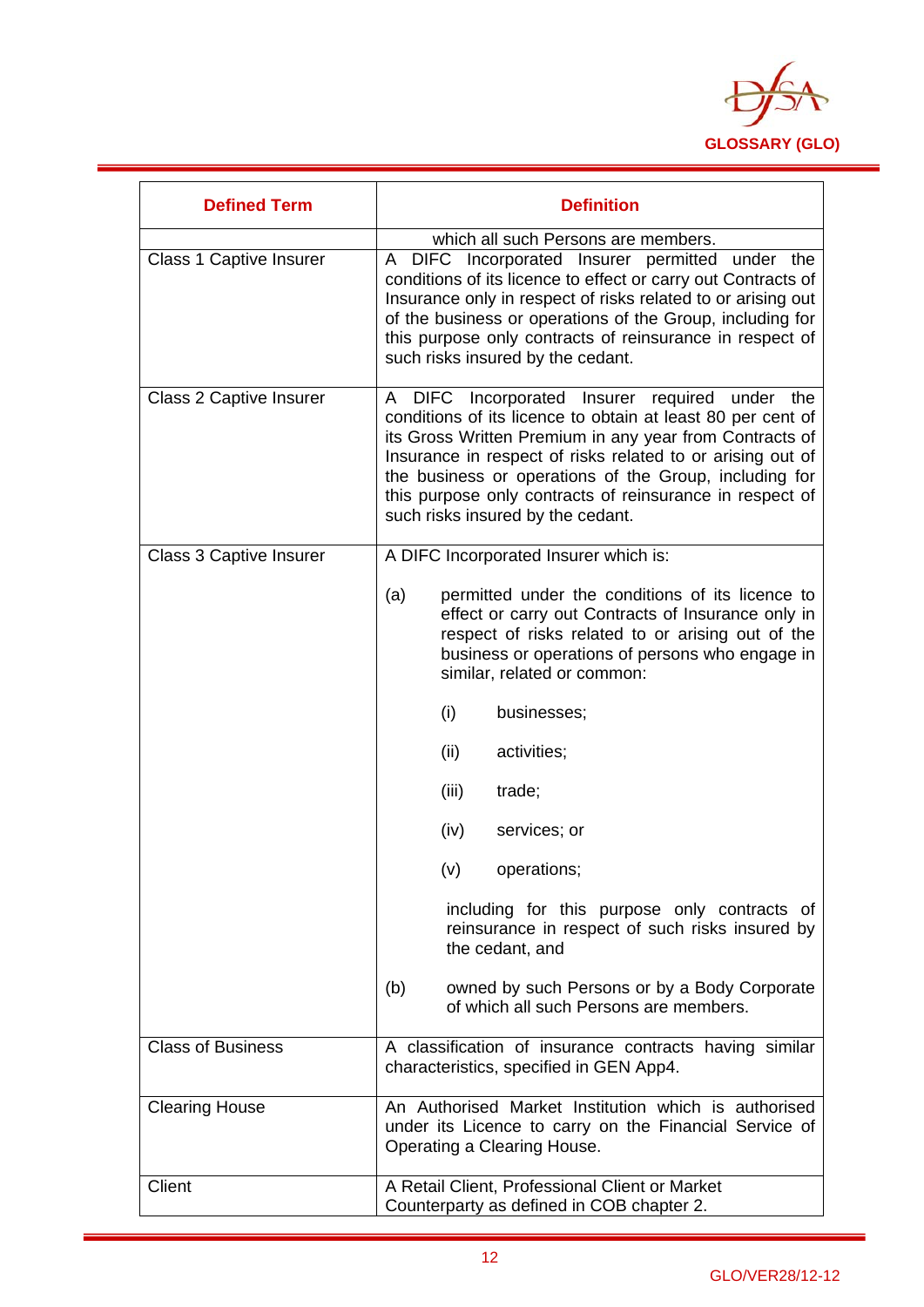

| <b>Defined Term</b>                              | <b>Definition</b>                                                                                                                                                                                                                                                   |
|--------------------------------------------------|---------------------------------------------------------------------------------------------------------------------------------------------------------------------------------------------------------------------------------------------------------------------|
| <b>Client Account</b>                            | In relation to Client Money, an account specified in<br>(1)<br>COB Rule A5.4.1; and                                                                                                                                                                                 |
|                                                  | (2) in relation to a Safe Custody Investment an account<br>specified in COB Rule A6.4.2.                                                                                                                                                                            |
| <b>Client Agreement</b>                          | An agreement between an Authorised Firm and a Client<br>that is in accordance with the requirements of COB<br>section 3.3                                                                                                                                           |
| <b>Client Assets</b>                             | Client Money and Client Investments.                                                                                                                                                                                                                                |
| <b>Client Investments</b>                        | Has the meaning given in COB section 6.13.                                                                                                                                                                                                                          |
| <b>Client Money</b>                              | Has the meaning given in COB section 6.12.                                                                                                                                                                                                                          |
| <b>Client Money Auditor's</b><br>Report          | A report containing the content specified in GEN Rule<br>$8.6.1(d)$ .                                                                                                                                                                                               |
| <b>Client Money Distribution</b><br><b>Rules</b> | The Rules under COB section A5.13.                                                                                                                                                                                                                                  |
| <b>Client Money Provisions</b>                   | The provisions under COB App5.                                                                                                                                                                                                                                      |
| <b>Close Links</b>                               | A Person (Person A) has close links with a Person<br>(Person B) if:                                                                                                                                                                                                 |
|                                                  | Person B:<br>(a)                                                                                                                                                                                                                                                    |
|                                                  | (i) is a Holding company of Person A;                                                                                                                                                                                                                               |
|                                                  | (ii) is a Subsidiary of Person A;                                                                                                                                                                                                                                   |
|                                                  | (iii) is a Holding Company of the Subsidiary of<br>Person A;                                                                                                                                                                                                        |
|                                                  | (iv) is a Subsidiary of a Holding Company of<br>Person A; or                                                                                                                                                                                                        |
|                                                  | (v) owns and controls 20% or more of the voting<br>rights or shares of Person A; or                                                                                                                                                                                 |
|                                                  | Person A owns and controls 20% or more of the<br>(b)<br>voting rights or shares of Person B.                                                                                                                                                                        |
| <b>Close Out Netting</b>                         | A process whereby the claims and obligations of two<br>Counterparties are accelerated, netted to form a single<br>net sum and become immediately due upon the default,<br>bankruptcy, liquidation or other similar circumstance of<br>either of the Counterparties. |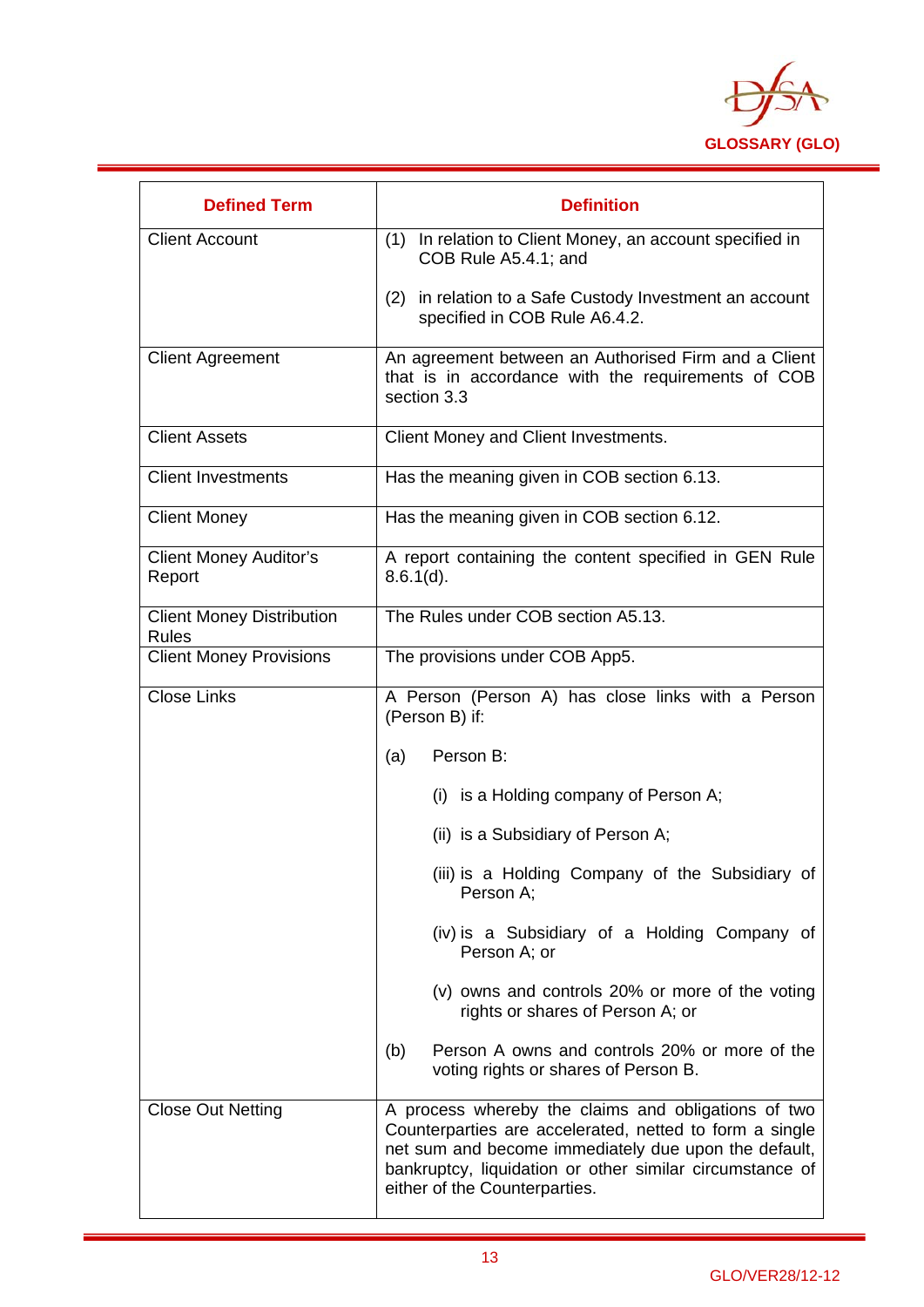

| <b>Defined Term</b>                                                                              | <b>Definition</b>                                                                                                                                                                                                          |
|--------------------------------------------------------------------------------------------------|----------------------------------------------------------------------------------------------------------------------------------------------------------------------------------------------------------------------------|
| <b>Close Relative</b>                                                                            | In relation to any individual:                                                                                                                                                                                             |
|                                                                                                  | (a)<br>his spouse;                                                                                                                                                                                                         |
|                                                                                                  | (b)<br>his children and step-children, his parents and<br>step-parents, his brothers and sisters and his<br>step-brothers and step-sisters; and                                                                            |
|                                                                                                  | the spouse of any individual within (b).<br>(c)                                                                                                                                                                            |
| <b>Closely Related</b>                                                                           | Has the meaning given in PIB Rule A4.11.5.                                                                                                                                                                                 |
| <b>COB</b>                                                                                       | The Conduct of Business module of the Rulebook.                                                                                                                                                                            |
| Code of Ethics for<br><b>Accountants and Audit Firms</b><br>of Islamic Financial<br>Institutions | The code of ethics issued by the Accounting and<br>Auditing Organisation of Islamic Financial Institutions<br>from time to time (AAOIFI).                                                                                  |
| Code of Ethics for<br><b>Professional Accountants</b>                                            | The code of ethics for accountants issued by the<br>International Ethics Standard Board for Accountants<br>(IESBA) of IFAC.                                                                                                |
| Collateral                                                                                       | In PIB, any form of asset, guarantee, or indemnity<br>(1)<br>which is held or controlled by an Authorised Firm<br>and is subject to a security interest or arrangement<br>in favour of that firm; and                      |
|                                                                                                  | In COB, a Client Investment which has been paid for<br>(2)<br>in full by a Client and which is held or controlled by<br>the Authorised Firm under the terms of a deposit,<br>pledge, charge or other security arrangement. |
| <b>Collective Investment Fund</b>                                                                | An arrangement which amounts to a Fund under Article<br>11 of the Collective Investment Law 2010 and which is<br>not excluded under the Rules made under Article 12 set<br>out under CIR section 2.1.                      |
| <b>Commercial Paper</b>                                                                          | Debentures with a maturity of less than 2 years at the<br>date of issue.                                                                                                                                                   |
| Commission                                                                                       | Any form of commission, including a benefit of any kind,<br>offered or given in connection with Investment Business.                                                                                                       |
| <b>Commodities Risk Capital</b><br>Requirement                                                   | A component of the Market Risk Capital Requirement to<br>cover the risk of holding or taking positions in<br>commodities, including precious metals, but excluding<br>gold, calculated in accordance with PIB section 5.7. |
| <b>Commodity Derivative</b>                                                                      | A Derivative over a commodity.                                                                                                                                                                                             |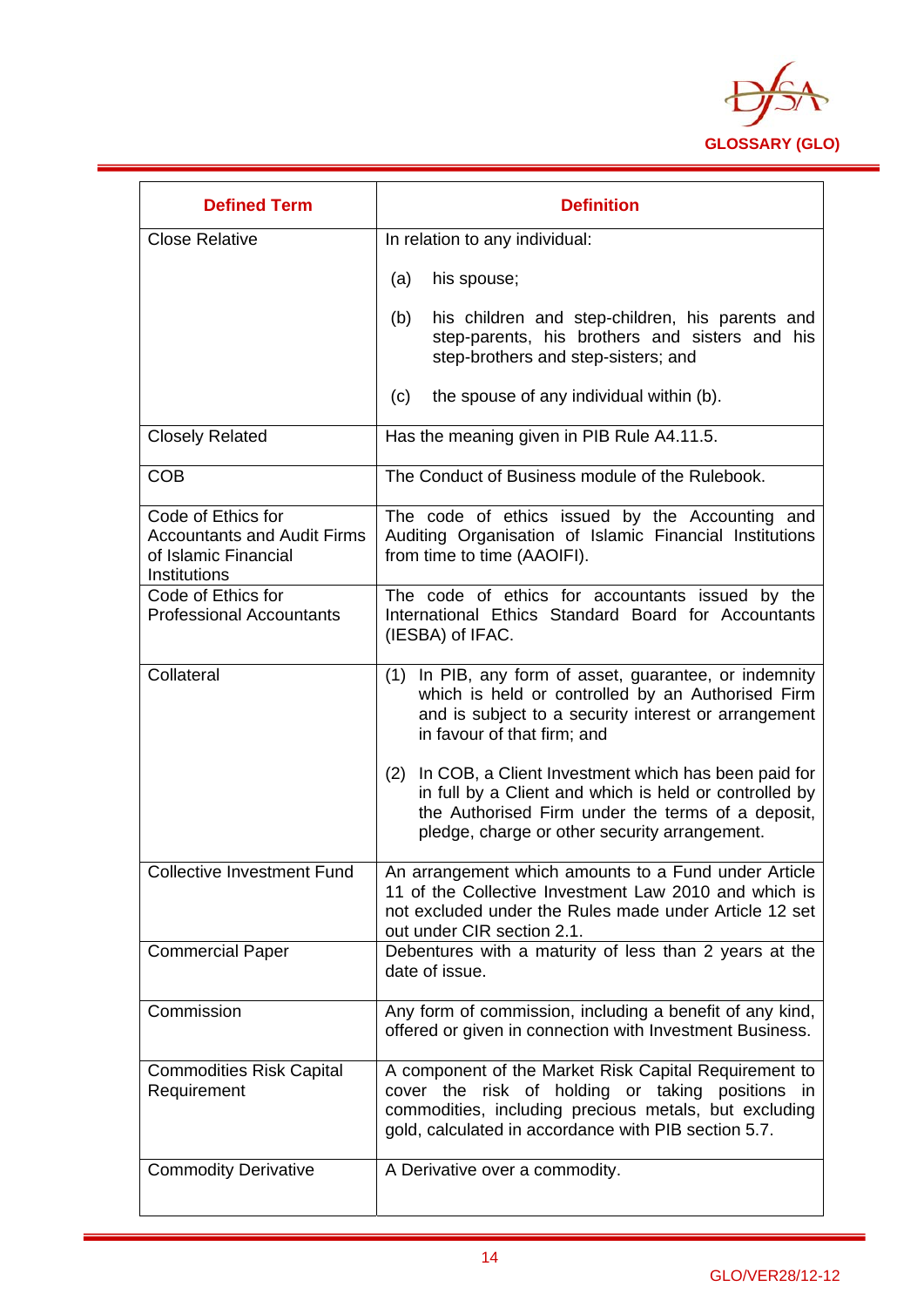

| <b>Defined Term</b>             | <b>Definition</b>                                                                                                                                                                             |
|---------------------------------|-----------------------------------------------------------------------------------------------------------------------------------------------------------------------------------------------|
| Complaint                       | Any oral or written expression of dissatisfaction from a<br>Client to an Authorised Firm in connection with the<br>provision of, or failure to provide, a Financial Service to<br>the Client. |
| <b>Compliance Officer</b>       | The Licensed Function described in GEN Rule 7.4.6.                                                                                                                                            |
| <b>Concentration Risk</b>       | The risk faced by an Authorised Firm arising out of its<br>Large Exposures.                                                                                                                   |
| Connected                       | In relation to a Person (A), a Person which has or has at<br>any relevant time had the following relationship to A:                                                                           |
|                                 | a member of A's Group;<br>(a)                                                                                                                                                                 |
|                                 | a Controller of A;<br>(b)                                                                                                                                                                     |
|                                 | a member of a partnership of which A is a<br>(c)<br>member;                                                                                                                                   |
|                                 | (d)<br>an employee or former employee of A;                                                                                                                                                   |
|                                 | (e)<br>if A is a company:                                                                                                                                                                     |
|                                 | (i)<br>an officer or manager of A or of a parent of<br>А;                                                                                                                                     |
|                                 | (ii)<br>an agent of A or of a parent of A;                                                                                                                                                    |
|                                 | (f)<br>if A is a partnership is or has been a member,<br>manager or agent of A; or                                                                                                            |
|                                 | if A is an unincorporated association of persons<br>(g)<br>which is not a partnership, is or has been an<br>officer, manager or agent of A.                                                   |
| <b>Connected Counterparties</b> | Has the meaning given in PIB Rule A4.11.7.                                                                                                                                                    |
| <b>Connected Person</b>         | In relation to:                                                                                                                                                                               |
|                                 | a Reporting Entity other than that of a Listed Fund,<br>(a)<br>a Person referred to in MKT Rule 4.3.2; and                                                                                    |
|                                 | a Reporting Entity of a Listed Fund, a Person<br>(b)<br>referred to in MKT Rule 6.6.1.                                                                                                        |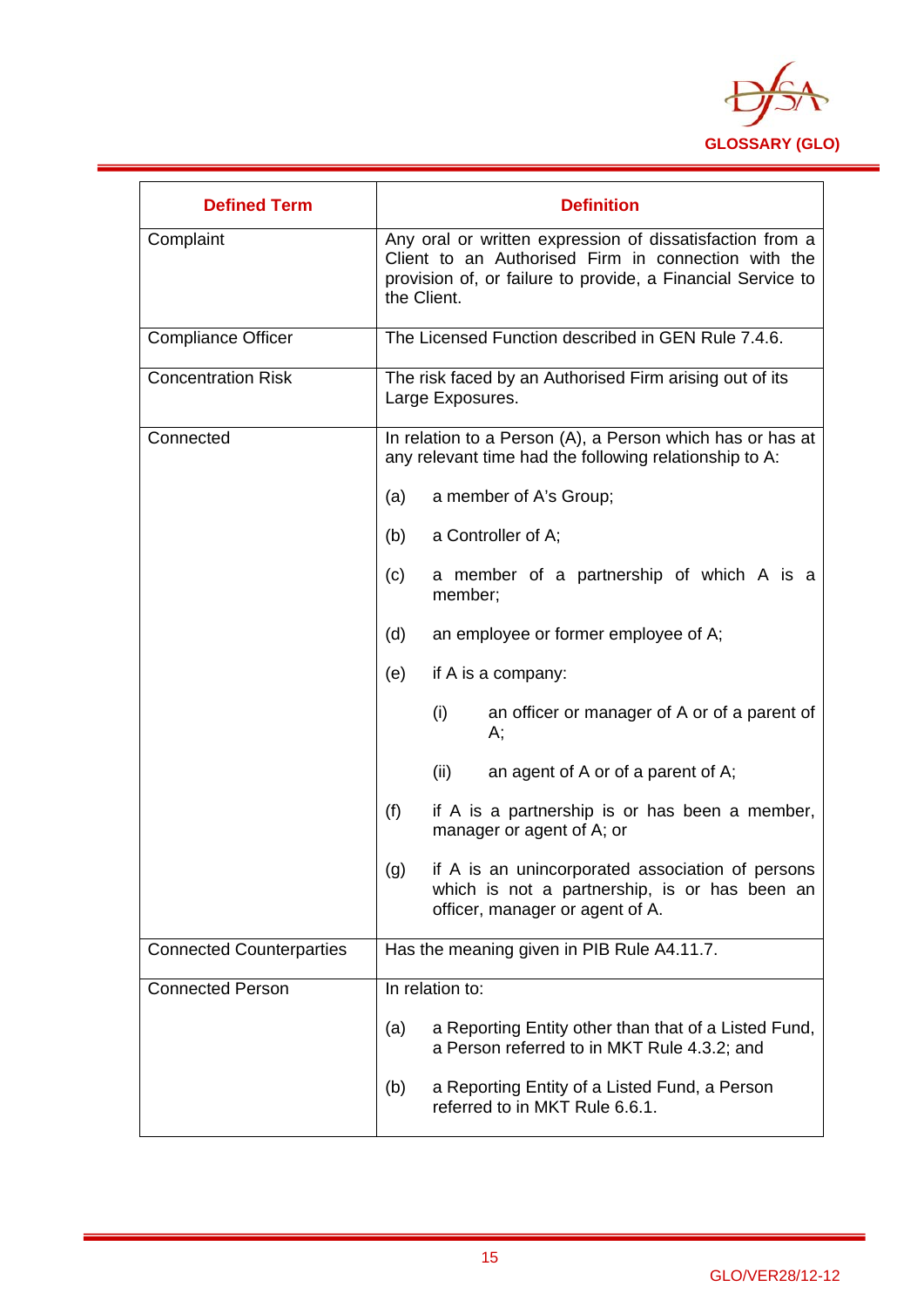

| <b>Defined Term</b>                       | <b>Definition</b>                                                                                                                                                                                                                                                  |
|-------------------------------------------|--------------------------------------------------------------------------------------------------------------------------------------------------------------------------------------------------------------------------------------------------------------------|
| Constitution                              | In relation to a Fund:                                                                                                                                                                                                                                             |
|                                           | (a)<br>which is in the form of a Body Corporate, the<br>instrument of incorporation;                                                                                                                                                                               |
|                                           | which is in the form of a Trust, the trust deed;<br>(b)                                                                                                                                                                                                            |
|                                           | (c)<br>which is in the form of a Partnership, the<br>partnership deed; or                                                                                                                                                                                          |
|                                           | (d)<br>adopting a form other than one specified in (a) to<br>(c), any instrument creating the legal form of the<br>Fund to which the Fund Manager is a party setting<br>out provisions relating to any aspect of the<br>operation or management of the Fund.       |
| <b>Contingent Liability</b><br>Investment | A Derivative under the terms of which the Client will or<br>may be liable to make further payments (other than<br>Charges, and whether or not secured by margin) when<br>the transaction falls to be completed or upon the earlier<br>closing out of his position. |
| Contract of Insurance                     | Has the meaning given in GEN Rule A4.1.1.                                                                                                                                                                                                                          |
| Controller                                | In relation to an Authorised Firm, a Person who,<br>(1)<br>either along or with any Associate fulfils the<br>criteria specified in GEN Rule 11.8.3; or                                                                                                             |
|                                           | (2)<br>in relation to an Authorised Market Institution a<br>Person who, either alone or with any Associate<br>fulfils the criteria specified in AMI Rule 6.1.2.                                                                                                    |
| Convertible                               | An Investment that gives an investor the right to convert<br>the Security into another form of Security at an agreed<br>price or on an agreed basis.                                                                                                               |
| <b>Corporate Governance</b><br>Principles | Principles prescribed in MKT Rules 3.2.3 - 3.2.9.                                                                                                                                                                                                                  |
| <b>Correspondent Account</b>              | An account opened on behalf of a Correspondent<br>Banking Client to receive deposits from, to make<br>payments on behalf of or to otherwise handle financial<br>Transactions for or on behalf of the Correspondent<br>Banking Client.                              |
| <b>Correspondent Bank</b>                 | A bank in a jurisdiction other than the DIFC where an<br>Authorised Firm opens a Correspondent Account.                                                                                                                                                            |
| <b>Correspondent Banking</b><br>Client    | A Client of an Authorised Firm which uses the firm's<br>correspondent banking services account to<br>clear<br>Transactions for its own customer base.                                                                                                              |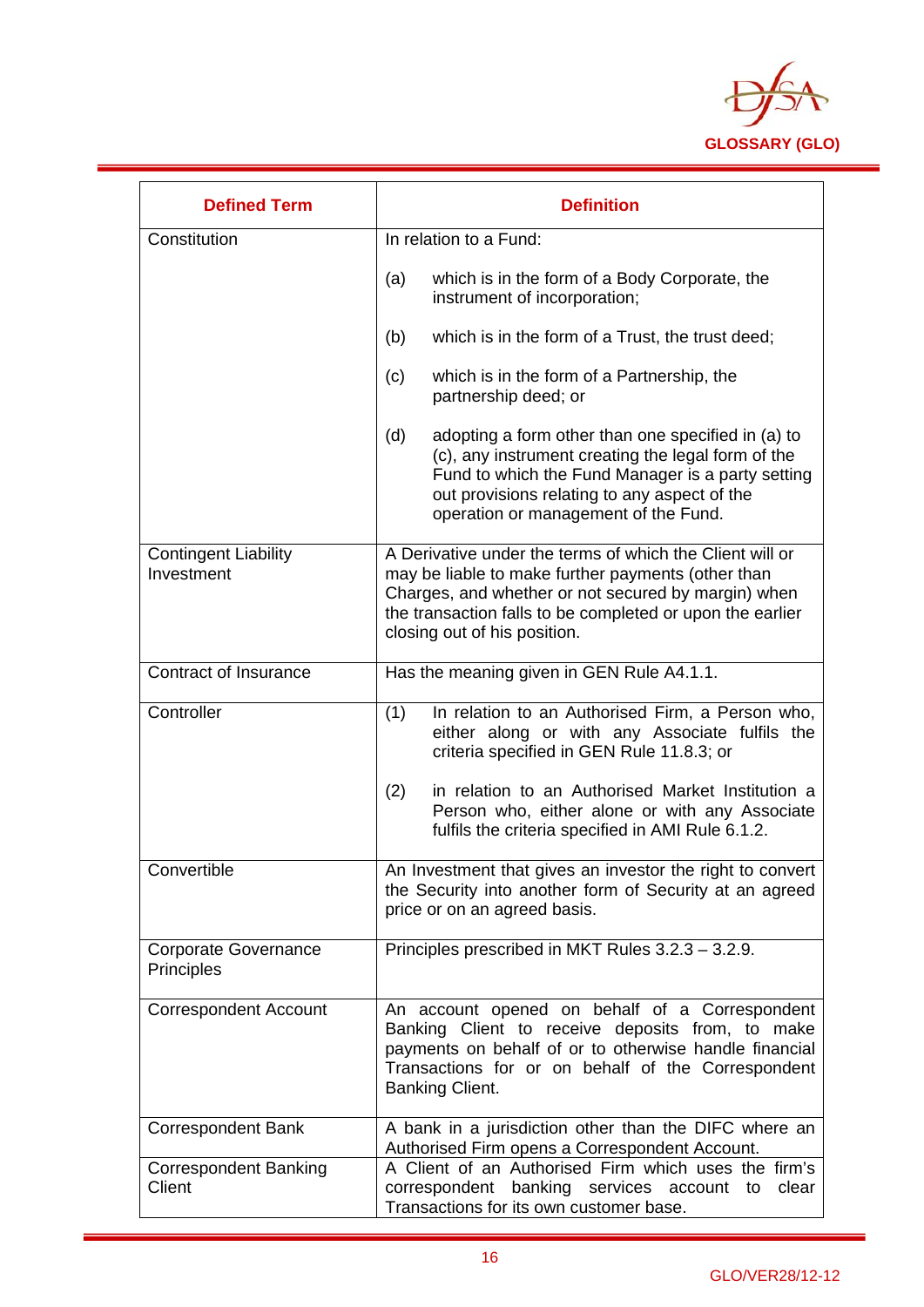

| <b>Defined Term</b>             | <b>Definition</b>                                                                                                                                                                                                                                                                                                                                                           |
|---------------------------------|-----------------------------------------------------------------------------------------------------------------------------------------------------------------------------------------------------------------------------------------------------------------------------------------------------------------------------------------------------------------------------|
| Counterparty                    | Means any person with or for whom an Authorised Firm<br>carries on, or intends to carry on, any regulated business<br>or associated business. In this context, a counterparty<br>includes an individual, unincorporated body, company,<br>government, local authority or other public body.                                                                                 |
| <b>Counterparty Risk</b>        | The risk that an Authorised Firm's Counterparty does not<br>perform its obligations under the terms of a contract.                                                                                                                                                                                                                                                          |
| Court                           | The DIFC Court.                                                                                                                                                                                                                                                                                                                                                             |
| <b>Credit Default Product</b>   | A swap or Option, which has a payout linked to changes<br>in an underlying Reference Asset's creditworthiness and<br>protects the Protection Buyer against the risk of credit<br>loss over a specified time period with the payout being<br>conditional on some form of Credit Event.                                                                                       |
| <b>Credit Derivatives</b>       | An over the counter financial Derivative instrument,<br>which enables the isolation and separate transfer of<br>Credit Risk and whose payout is linked to changes in the<br>Reference Assets' creditworthiness.                                                                                                                                                             |
| <b>Credit Event</b>             | An event related to the creditworthiness of Reference<br>Assets or Reference Entities in a Credit Derivatives<br>contract, which triggers the termination or a payout<br>under the contract.                                                                                                                                                                                |
| <b>Credit Event Payment</b>     | The consideration, which the Protection Seller pays to<br>the Protection Buyer under a Credit Derivatives contract<br>upon occurrence of a Credit Event.                                                                                                                                                                                                                    |
| <b>Credit Facility</b>          | which includes<br>facility<br>Any<br>any<br>arrangement<br>or<br>agreement which extends monetary credit whether<br>funded or unfunded to a Person including but not limited<br>to any loan or syndicated loan, mortgage, overdraft,<br>financial lease, letter of credit, financial guarantee, trade<br>finance, transaction finance, project finance or asset<br>finance. |
| <b>Credit Rating</b>            | Has the meaning given to it in GEN Rule 2.27.1(2)(b).                                                                                                                                                                                                                                                                                                                       |
| <b>Credit Rating Activities</b> | Has the meaning given to it in GEN Rule 2.27.1(2)(a).                                                                                                                                                                                                                                                                                                                       |
| <b>Credit Rating Agency</b>     | A Person carrying on in or from the DIFC the Financial<br>Service of Operating a Credit Rating Agency for which it<br>has an authorisation under its Licence.                                                                                                                                                                                                               |
| <b>Credit Risk</b>              | In relation to an Authorised Firm, the risk of loss if<br>another party fails to perform on its financial obligation to<br>the Authorised Firm.                                                                                                                                                                                                                             |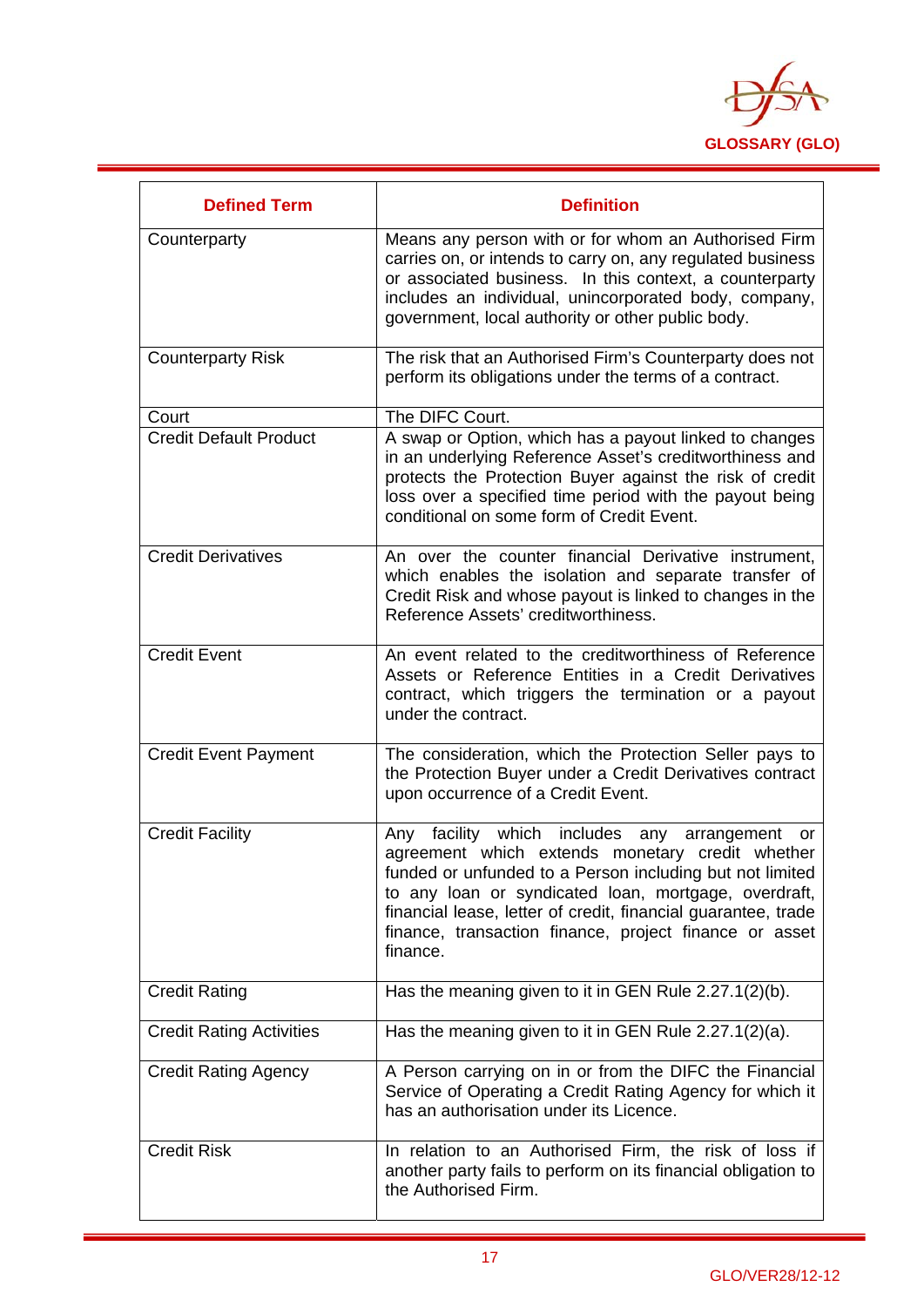

| <b>Defined Term</b>                       | <b>Definition</b>                                                                                                                                                                                                                                                                                                                                                                              |
|-------------------------------------------|------------------------------------------------------------------------------------------------------------------------------------------------------------------------------------------------------------------------------------------------------------------------------------------------------------------------------------------------------------------------------------------------|
| <b>Credit Risk Capital</b><br>Requirement | The requirement calculated in accordance with PIB<br>section 4.6.                                                                                                                                                                                                                                                                                                                              |
| <b>Credit Spread Option</b>               | A type of contract where one Counterparty sells an<br>Option to another Counterparty on a nominal amount of<br>an asset swap on a specified Security, exercisable<br>during a set period of time, in exchange for a payment of<br>a premium where the Option gives the buyer the right to<br>put the asset swap back to the seller at a strike spread<br>over a pre-determined benchmark rate. |
| <b>Credit-linked Note</b>                 | A Security whose coupon payments are linked to the<br>return on, and repayment of principal and is linked to the<br>creditworthiness of, the Reference Assets.                                                                                                                                                                                                                                 |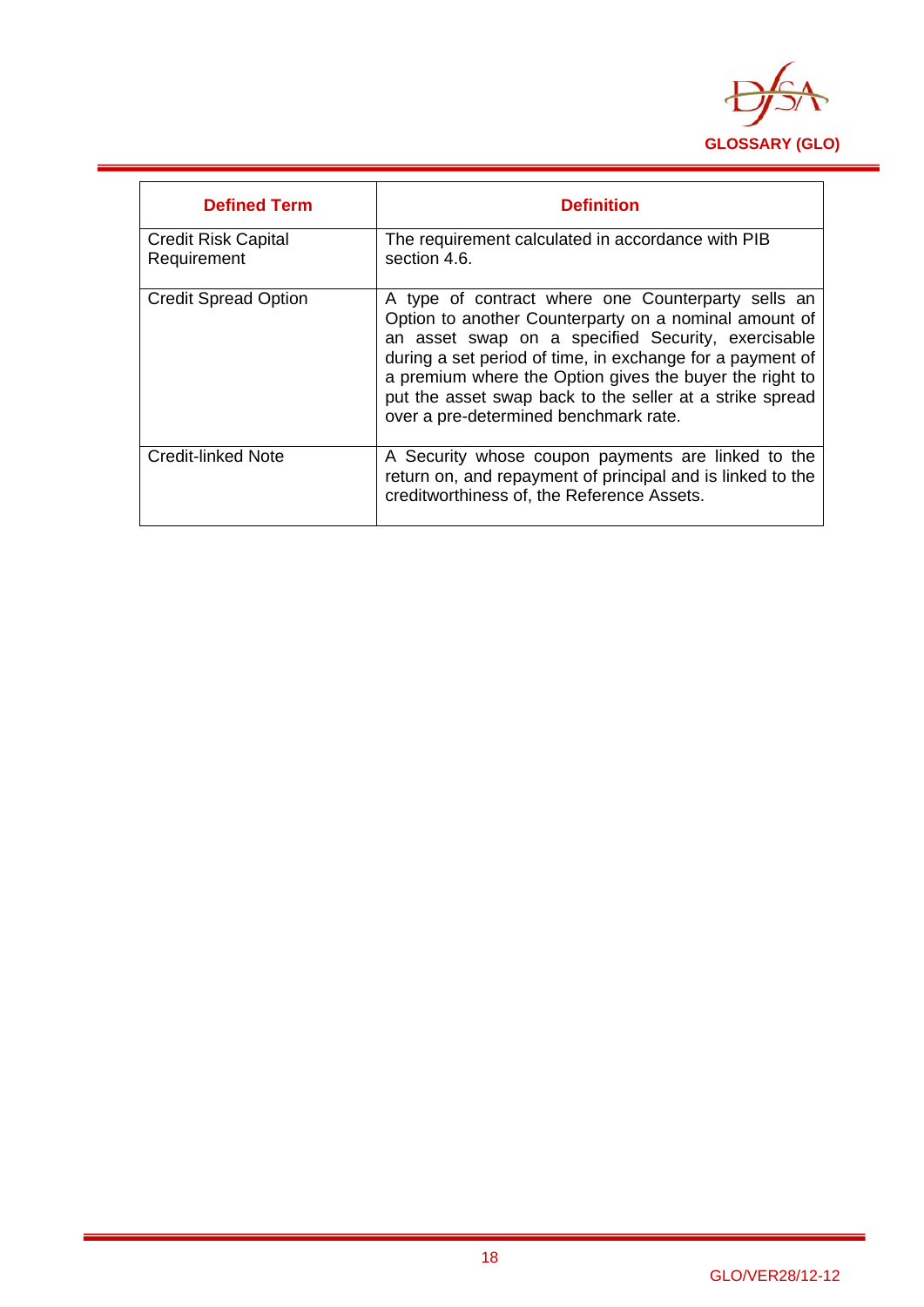

### **D**

| <b>Back to top</b>                               |                                                                                                                                                                                                                                                            |  |
|--------------------------------------------------|------------------------------------------------------------------------------------------------------------------------------------------------------------------------------------------------------------------------------------------------------------|--|
| <b>Defined Term</b>                              | <b>Definition</b>                                                                                                                                                                                                                                          |  |
| Dealing in Investments as<br>Agent               | Has the meaning given in GEN section 2.8.                                                                                                                                                                                                                  |  |
| Dealing in Investments as<br>Principal           | Has the meaning given in GEN section 2.7.                                                                                                                                                                                                                  |  |
| Debenture                                        | Has the meaning given in GEN Rule A2.2.1(b).                                                                                                                                                                                                               |  |
| <b>Decision Maker</b>                            | The DFSA officer appointed by the Enforcement<br>Decisions Committee to exercise the<br>delegated<br>authority of the DFSA in determining whether to<br>exercise a power under Articles 49, 50, 51, 57, 58(1),<br>58(2), or 91 of the Regulatory Law 2004. |  |
| <b>Delegation Agreement</b>                      | An agreement in writing entered into by an Fund<br>Manager or Trustee with a Service Provider in relation<br>to delegated activities, which fulfils the criteria in CIR<br>App 1.                                                                          |  |
| <b>Delivery Versus Payment</b><br>Transaction    | A transaction in which the transfer of Investments and<br>the payment of Money between the buyer and seller are<br>intended to occur around the same time.                                                                                                 |  |
| Deposit                                          | Has the meaning given in GEN section A1.1.                                                                                                                                                                                                                 |  |
| Derivative                                       | Has the meaning given in GEN Rule A2.1.3.                                                                                                                                                                                                                  |  |
| <b>Designated Fund</b>                           | A Foreign Fund which has been designated by the<br>DFSA under Article 55 of the Collective Investment Law<br>2010 or, pursuant to Article 1(b) of that law, under<br>Article 20 of the Collective Investment Law 2006.                                     |  |
| <b>DFSA</b>                                      | The Dubai Financial Services Authority.                                                                                                                                                                                                                    |  |
| <b>DIFC</b>                                      | The Dubai International Financial Centre.                                                                                                                                                                                                                  |  |
| <b>DIFC Business Return</b>                      | The return described in PIN Rule A10.2.6.                                                                                                                                                                                                                  |  |
| <b>DIFC Business Risk Capital</b><br>Requirement | The capital requirement calculated in accordance with<br>PIN section A9.2.                                                                                                                                                                                 |  |
| <b>DIFC</b> Incorporated Insurer                 | An Insurer that is a Body Corporate incorporated under<br>the DIFC Companies Law.                                                                                                                                                                          |  |
| <b>DIFC Registrar of</b><br>Companies            | The registrar of companies appointed pursuant to the<br>DIFC Companies Law.                                                                                                                                                                                |  |
| Direct Long-Term Insurance                       | Long-Term Insurance that is not reinsurance                                                                                                                                                                                                                |  |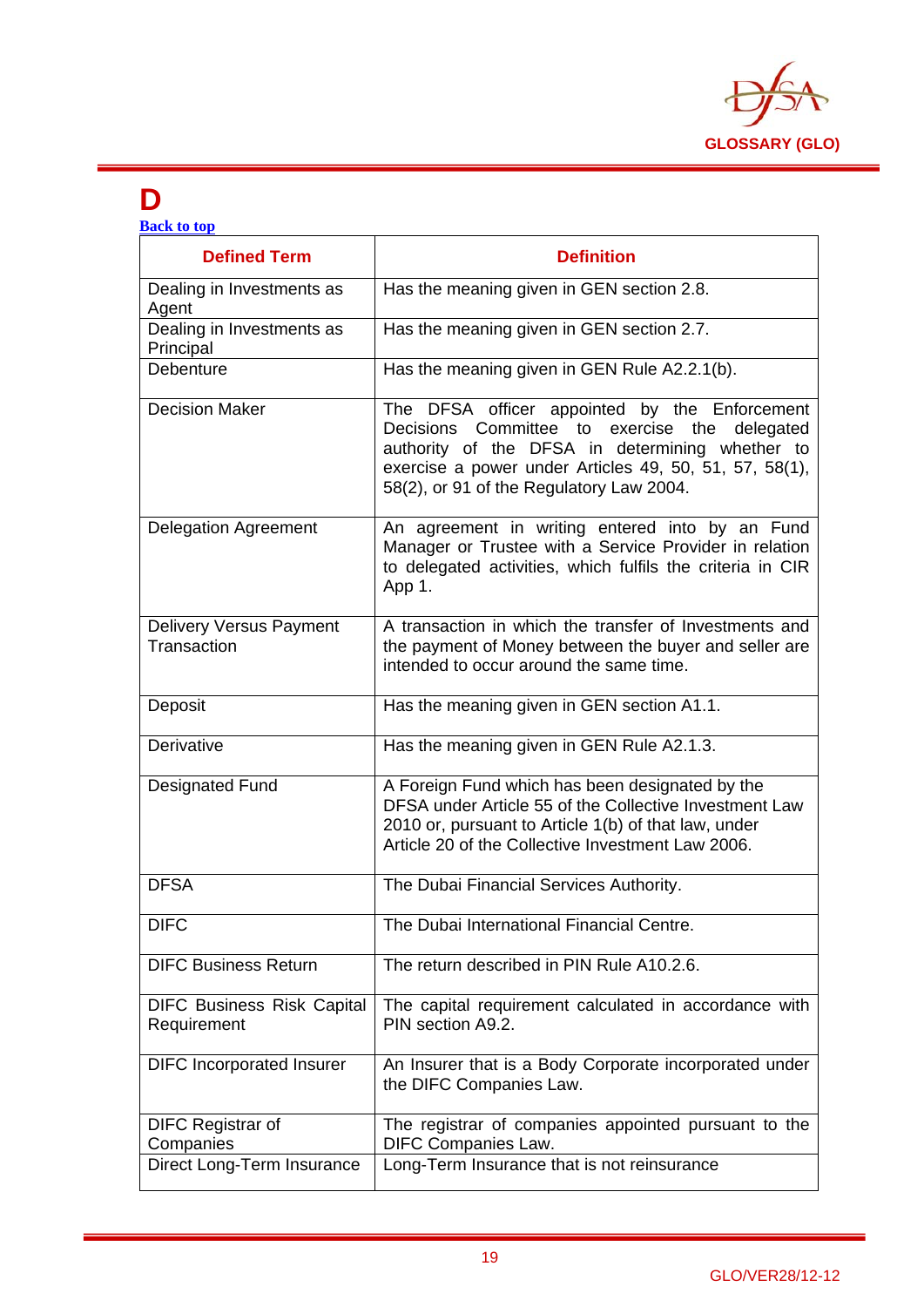

| <b>Defined Term</b>                                                         | <b>Definition</b>                                                                                                                                                                                                                                                                                              |
|-----------------------------------------------------------------------------|----------------------------------------------------------------------------------------------------------------------------------------------------------------------------------------------------------------------------------------------------------------------------------------------------------------|
| Direct Long-Term Insurance<br><b>Business</b>                               | The business of Effecting Contracts of Insurance or<br>Carrying Out Contracts of Insurance, where the<br>Contracts of Insurance are contracts of Direct Long-<br>Term Insurance                                                                                                                                |
| <b>Director</b>                                                             | (1)<br>In relation to an undertaking established under<br>the DIFC Companies Law, a Person who appears<br>on the Register of Directors maintained by the<br>DIFC Registrar of Companies; and                                                                                                                   |
|                                                                             | In relation to all other undertakings, a Person who<br>(2)<br>has been admitted to a register which has a<br>meaning<br>to the<br>corresponding<br>Register<br>of<br>Directors or performs the function of acting in the<br>capacity of a Director, by whatever name called.                                   |
| <b>Discretionary Portfolio</b><br>Management Agreement                      | An agreement under which an Authorised Firm agrees<br>with a Client to manage an investment portfolio for that<br>Client<br>in<br>accordance<br>with<br>particular<br>pre-agreed<br>investment parameters in that agreement and where:                                                                         |
|                                                                             | the Client's approval of any specific Transaction<br>(a)<br>required<br>before<br>undertaking<br>not<br>the<br>is.<br>Transaction; and                                                                                                                                                                         |
|                                                                             | (b)<br>the assets of the Client are discretely held for that<br>Client and no pooling of those assets occurs with<br>the assets of any other Person, except purely for<br>transactional purposes.                                                                                                              |
| <b>Displaced Commercial Risk</b><br><b>Capital Requirement</b><br>(PSIACOM) | The requirement calculated in accordance with chapter<br>5 of the IFR Module.                                                                                                                                                                                                                                  |
| <b>Distribution Event</b>                                                   | A distribution event is:                                                                                                                                                                                                                                                                                       |
|                                                                             | (a)<br>the appointment of a liquidator, receiver or<br>administrator, or trustee in bankruptcy, over the<br>Authorised Firm or its Nominee Company;                                                                                                                                                            |
|                                                                             | the appointment of a liquidator, receiver or<br>(b)<br>administrator, or trustee in bankruptcy, over a<br>Third Party Agent of the Authorised Firm or its<br>Nominee Company; or<br>the coming into force of a direction by the DFSA<br>(c)<br>in respect of all Client Assets held by the<br>Authorised Firm. |
| <b>Domestic Firm</b>                                                        | An Authorised Person or an Ancillary Service Provider<br>which:                                                                                                                                                                                                                                                |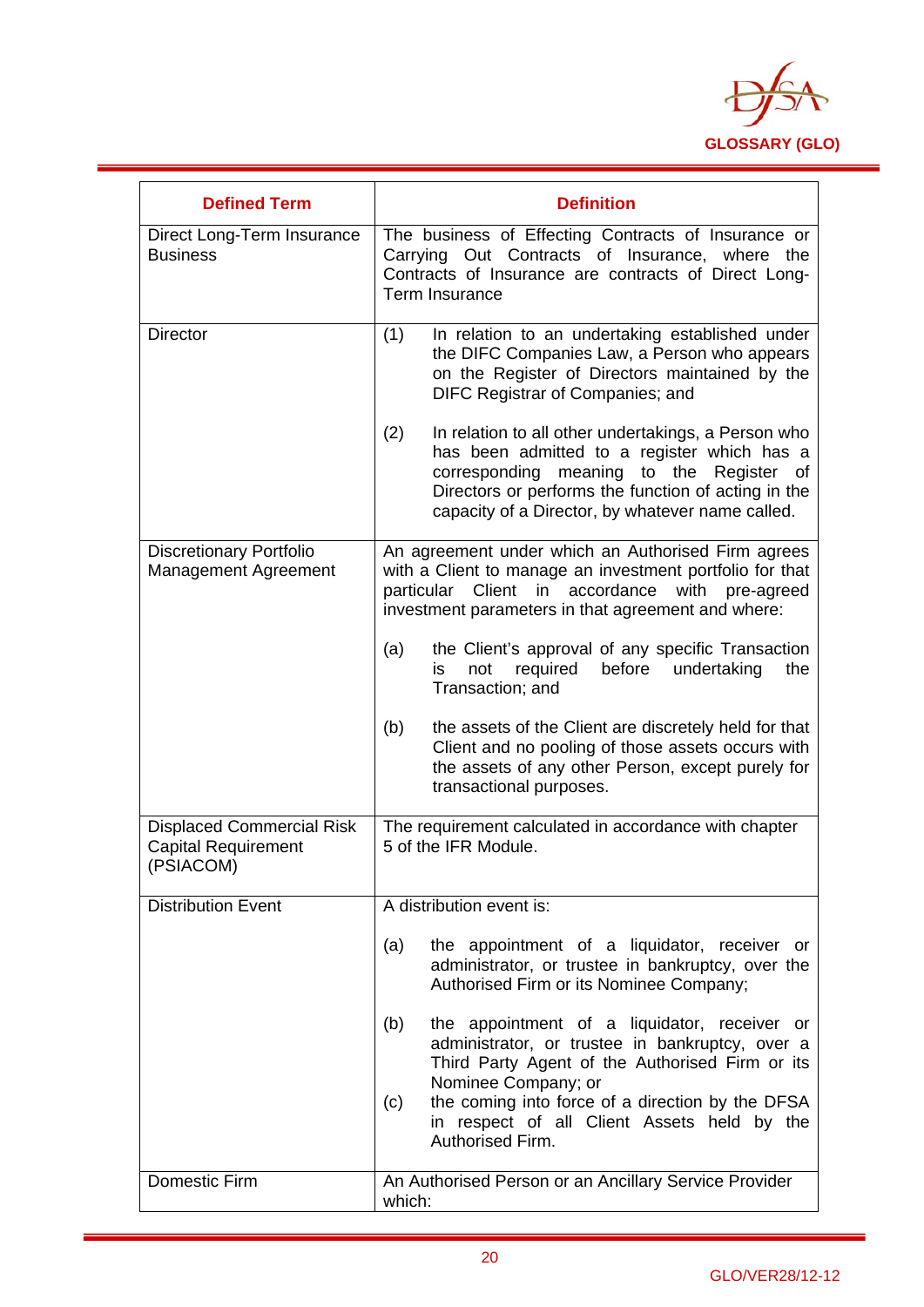

| <b>Defined Term</b> | <b>Definition</b>                                                                                                                                                                          |
|---------------------|--------------------------------------------------------------------------------------------------------------------------------------------------------------------------------------------|
|                     | (a)<br>has its registered and head office in the DIFC; or                                                                                                                                  |
|                     | (b)<br>if it is a subsidiary of an Undertaking whose<br>principal place of business and head office is in a<br>jurisdiction other than the DIFC, has its registered<br>office in the DIFC. |
| Domestic Fund       | A Fund established or domiciled in the DIFC.                                                                                                                                               |
| Dubai Law           | Law made by the Ruler, as applicable in the Emirate of<br>Dubai.                                                                                                                           |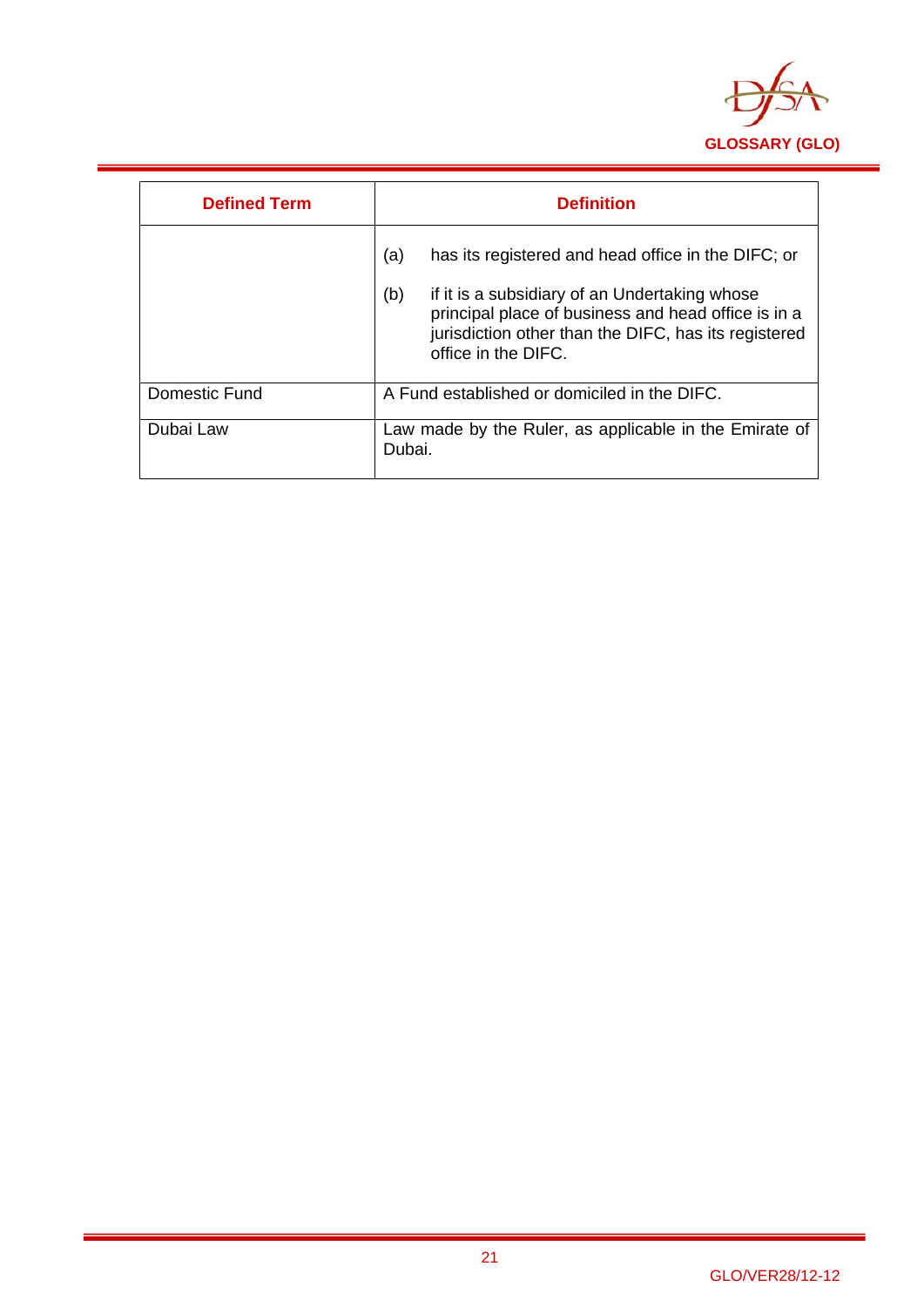

### **E**

H

| <b>Back to top</b>                         |                                                                                                                                                                                                                                                                                                                                                    |
|--------------------------------------------|----------------------------------------------------------------------------------------------------------------------------------------------------------------------------------------------------------------------------------------------------------------------------------------------------------------------------------------------------|
| <b>Defined Term</b>                        | <b>Definition</b>                                                                                                                                                                                                                                                                                                                                  |
| <b>Effecting Contracts of</b><br>Insurance | Has the meaning given in GEN section 2.15.                                                                                                                                                                                                                                                                                                         |
| Eligible Bank                              | A bank Rated at least AA- by Standard & Poor's, or the<br>equivalent by another Rating Agency.                                                                                                                                                                                                                                                     |
| Eligible Custodian                         | Has the meaning given in CIR Rule 8.2.4                                                                                                                                                                                                                                                                                                            |
| <b>Eligible Security</b>                   | Debenture, Certificate over a Share<br>Share,<br>A<br>or<br>Debenture, or a Warrant over a Share or Debenture.                                                                                                                                                                                                                                     |
| Employee                                   | An individual:                                                                                                                                                                                                                                                                                                                                     |
|                                            | who is employed or appointed by a Person in<br>(a)<br>connection with that Person's business, whether<br>under a contract of service or for services or<br>otherwise; or                                                                                                                                                                           |
|                                            | whose services, under an arrangement between<br>(b)<br>that Person and a third party, are placed at the<br>disposal and under the control of that Person.                                                                                                                                                                                          |
| <b>ENF</b>                                 | The Enforcement module of the Rulebook.                                                                                                                                                                                                                                                                                                            |
| <b>Enforceable Undertaking</b>             | An undertaking offered by a Person and accepted by the<br>DFSA pursuant to Article 89 of the Regulatory Law 2004.                                                                                                                                                                                                                                  |
| <b>Enforcement Decisions</b><br>Committee  | The committee of senior executives of the DFSA formed<br>to make recommendations and decisions in respect of<br>investigations or enforcement activities undertaken by the<br>DFSA.                                                                                                                                                                |
| Exchange                                   | An Authorised Market Institution which is authorised under<br>its Licence to carry on the Financial Service of Operating<br>an Exchange.                                                                                                                                                                                                           |
| Execute                                    | (In relation to a transaction) carry into effect or perform<br>the transaction, whether as principal or as agent, including<br>instructing another Person to execute the transaction.                                                                                                                                                              |
| Execution - Only<br>Transaction            | A Transaction executed by an Authorised Firm upon the<br>specific instructions of a Client where the Authorised Firm<br>does not give advice of the kind prescribed under GEN<br>Rule 2.11.1 in relation to the Transaction and where, in the<br>case only of Units, the Authorised Firm has not Offered<br>those particular Units to that Person. |
| <b>Exempt Communications</b>               | Communications referred to in MKT Rule 2.2.1.                                                                                                                                                                                                                                                                                                      |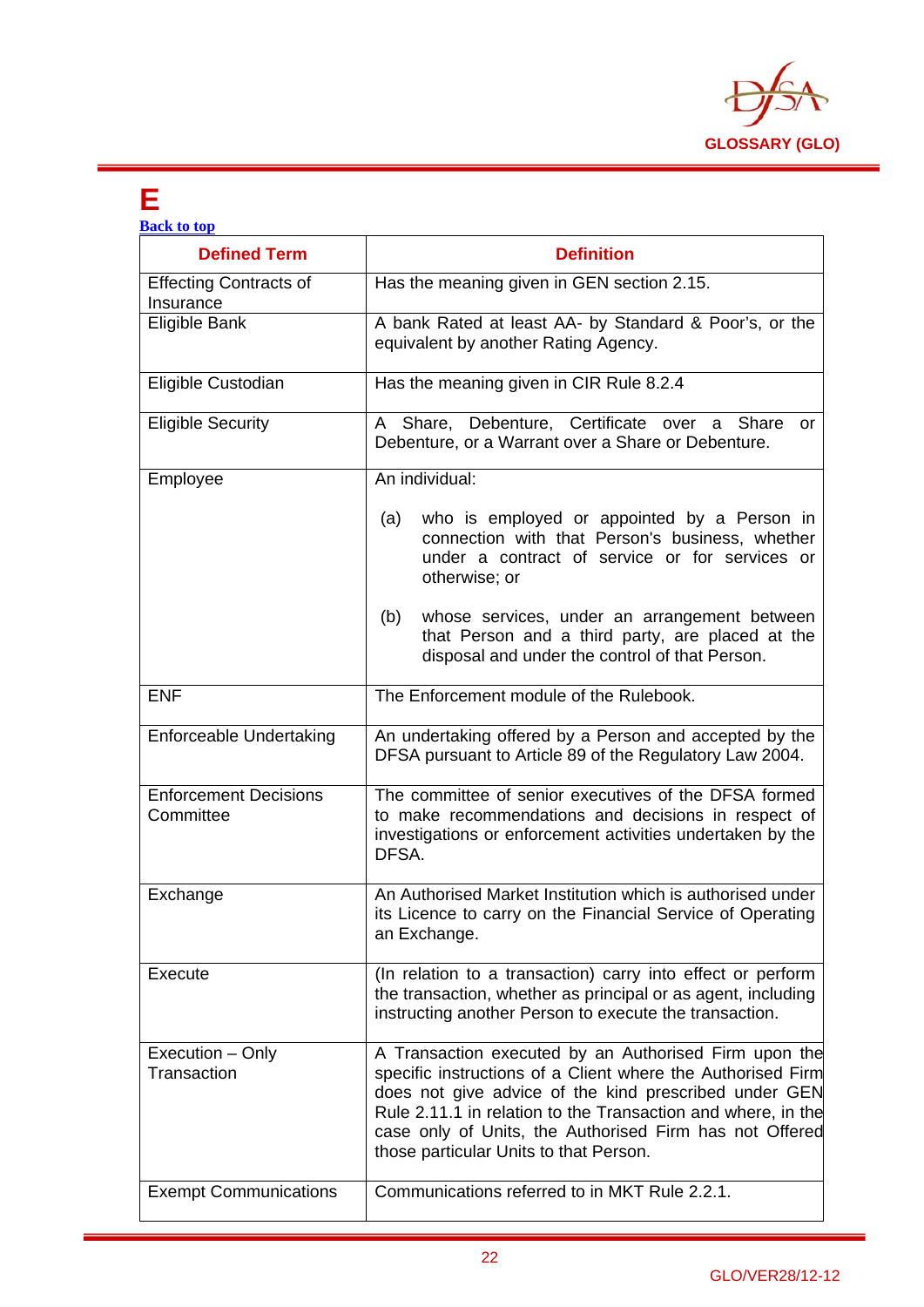

| <b>Defined Term</b>                         | <b>Definition</b>                                                                                                                                                                                                                                                   |
|---------------------------------------------|---------------------------------------------------------------------------------------------------------------------------------------------------------------------------------------------------------------------------------------------------------------------|
| <b>Exempt Offers</b>                        | Offers prescribed in MKT Rule 2.3.1.                                                                                                                                                                                                                                |
| <b>Exempt Securities</b>                    | In the case of Securities other than Units, Securities<br>prescribed in MKT Rule 2.4.1.                                                                                                                                                                             |
|                                             | In the case of Units, those prescribed in Rule 6.3.3.                                                                                                                                                                                                               |
| <b>Expenditure Based Capital</b><br>Minimum | A capital requirement calculated in accordance with PIB<br>section 3.7.                                                                                                                                                                                             |
| Exposure                                    | The maximum loss that an Authorised Firm (and, where<br>applicable, its PSIA holders) might suffer as a result of the<br>default or failure of a Counterparty, or a group of Closely<br>Related Counterparties or an issuer or group of Closely<br>Related issuers. |
| <b>External Fund</b>                        | Has the meaning given in Article 14 of the Collective<br>Investment Law 2010.                                                                                                                                                                                       |
| <b>External Fund Manager</b>                | Has the meaning given in Article 20(5) of the Collective<br>Investment Law 2010.                                                                                                                                                                                    |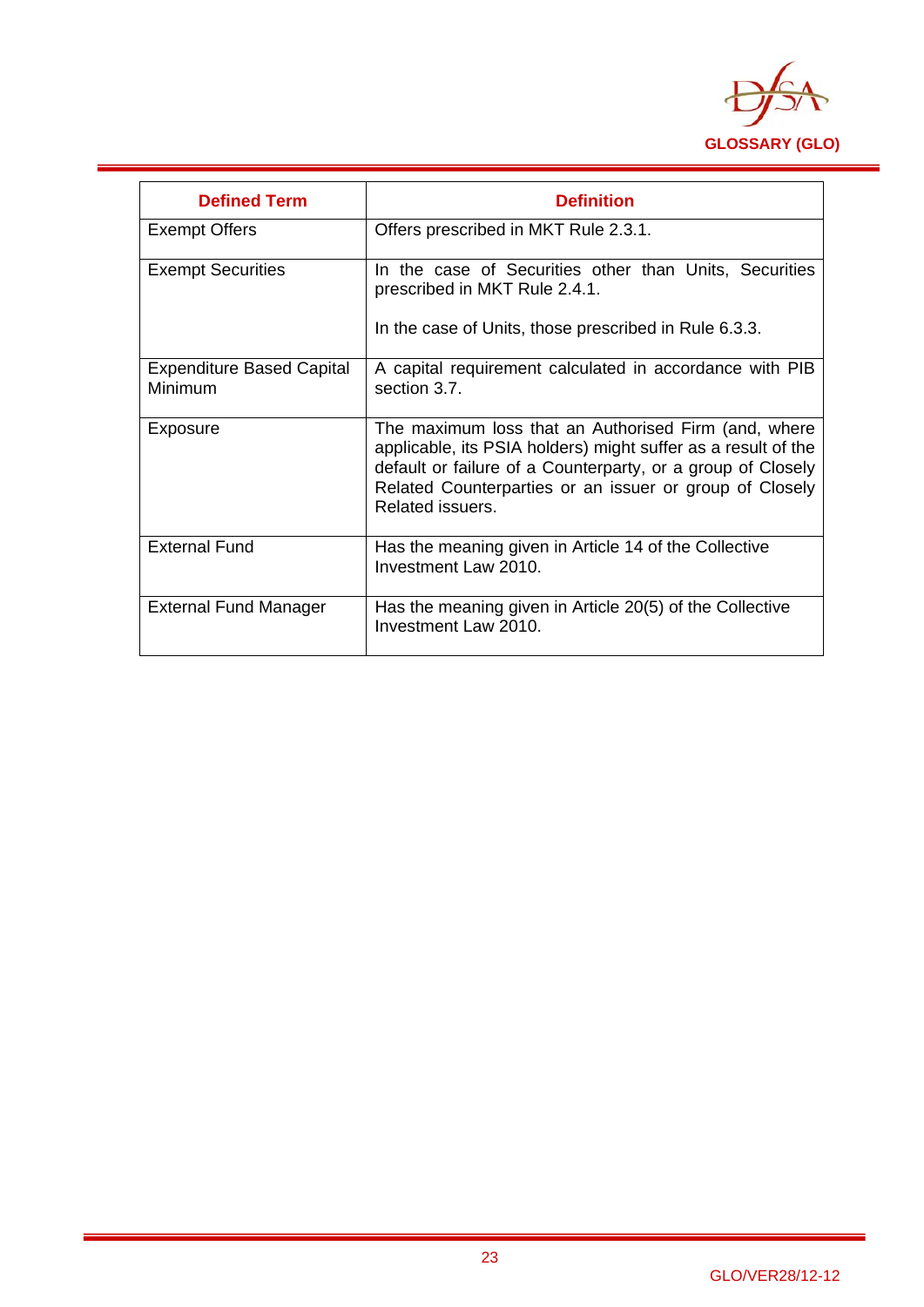

### **F**

| <b>Back to top</b>                                                                         |                                                                                                                                                                                                                                                                                                                                                                                                                                                                                                                                                                                                                                                |
|--------------------------------------------------------------------------------------------|------------------------------------------------------------------------------------------------------------------------------------------------------------------------------------------------------------------------------------------------------------------------------------------------------------------------------------------------------------------------------------------------------------------------------------------------------------------------------------------------------------------------------------------------------------------------------------------------------------------------------------------------|
| <b>Defined Term</b>                                                                        | <b>Definition</b>                                                                                                                                                                                                                                                                                                                                                                                                                                                                                                                                                                                                                              |
| <b>Family Entity</b>                                                                       | Has the meaning given to that term in the SFO<br>Regulations.                                                                                                                                                                                                                                                                                                                                                                                                                                                                                                                                                                                  |
| <b>Family Fiduciary Structure</b>                                                          | Has the meaning given to that term in the SFO<br>Regulations.                                                                                                                                                                                                                                                                                                                                                                                                                                                                                                                                                                                  |
| <b>Family Member</b>                                                                       | Has the meaning given to that term in the SFO<br>Regulations.                                                                                                                                                                                                                                                                                                                                                                                                                                                                                                                                                                                  |
| <b>FATF Country</b>                                                                        | A member country of the FATF.                                                                                                                                                                                                                                                                                                                                                                                                                                                                                                                                                                                                                  |
| Fee                                                                                        | Any payment offered or made by a Client to an<br>Authorised Firm in connection with Investment Business<br>or with any other business of the Authorised Firm,<br>including (where applicable) any Mark-up or Mark-down.                                                                                                                                                                                                                                                                                                                                                                                                                        |
| Feeder Fund                                                                                | Has the meaning given in CIR Rule 3.1.4                                                                                                                                                                                                                                                                                                                                                                                                                                                                                                                                                                                                        |
| <b>Finance Officer</b>                                                                     | The Licensed Function described in GEN Rule 7.4.5                                                                                                                                                                                                                                                                                                                                                                                                                                                                                                                                                                                              |
| <b>Financial Action Task Force</b><br>(FATF)                                               | An intergovernmental body responsible for developing<br>and promoting policies to combat money laundering and<br>terrorist financing.                                                                                                                                                                                                                                                                                                                                                                                                                                                                                                          |
| <b>Financial Group</b>                                                                     | A group of entities which includes an Authorised Firm<br>and:<br>(a) any Parent incorporated in the DIFC;<br>(b) any Financial Institution subsidiaries (whether direct<br>or indirect) of the Parent or Parents in (a) or of the<br>Authorised Firm;<br>any Financial Institution in which the Parent or<br>(c)<br>Parents in (a), the Financial Institution subsidiaries<br>in (b) or the Authorised Firm (whether direct or<br>indirect) hold 20% or more of the voting rights or<br>capital; and<br>(d) any entity which the DFSA directs the Authorised<br>Firm to include in accordance with PIB Rule 8.1.2 or<br><b>PIN Rule 8.1.2.</b> |
| <b>Financial Group Capital</b><br><b>Adequacy Report</b><br><b>Financial Group Capital</b> | The Report referred to in PIN Rule 6.6.1.<br>The Capital Requirement of a Financial Group calculated                                                                                                                                                                                                                                                                                                                                                                                                                                                                                                                                           |
| Requirement                                                                                | in accordance with PIB Rule 8.3.3 or PIN Rule 8.3.3.                                                                                                                                                                                                                                                                                                                                                                                                                                                                                                                                                                                           |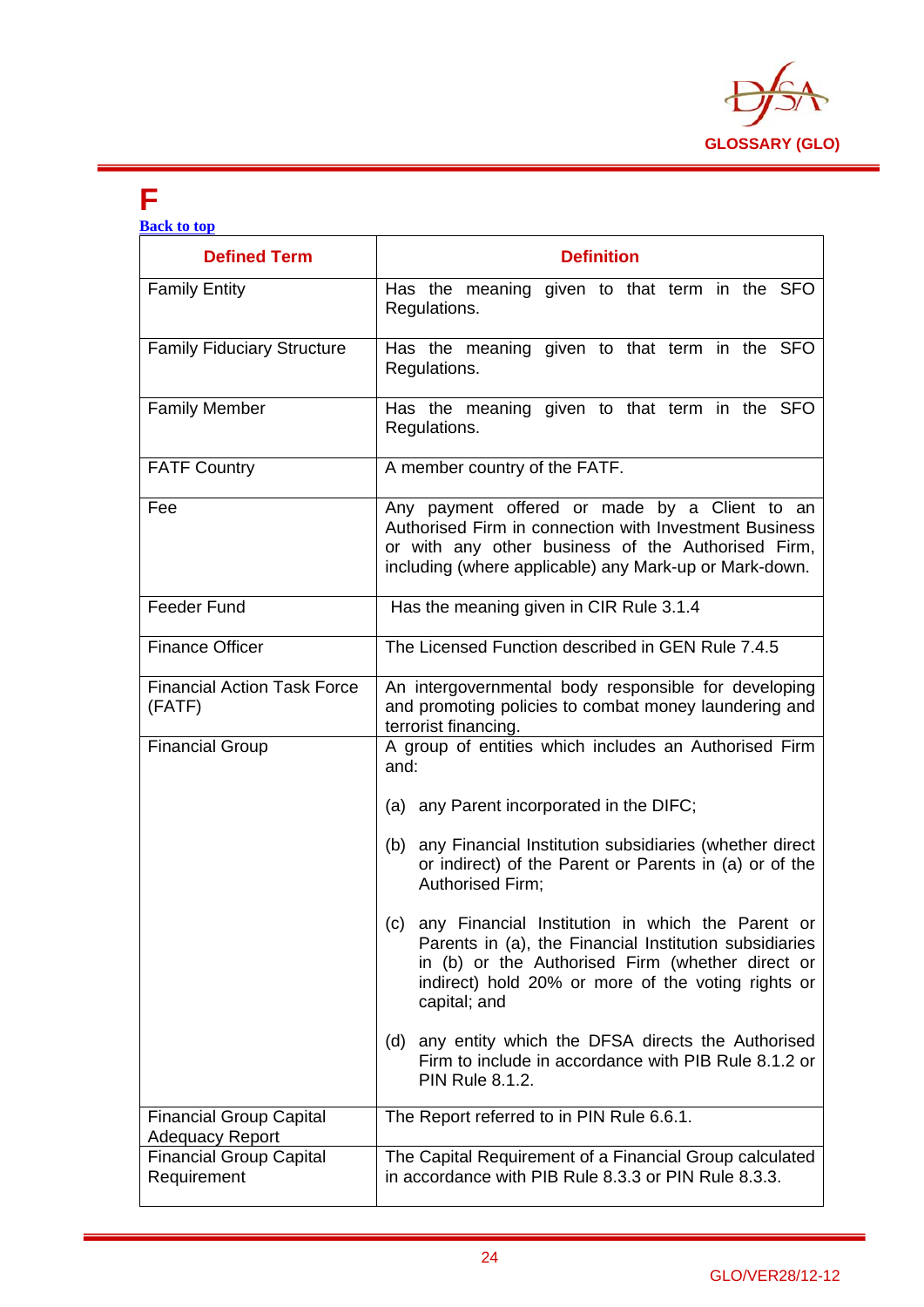

| <b>Defined Term</b>                                 | <b>Definition</b>                                                                                                                                                                                    |
|-----------------------------------------------------|------------------------------------------------------------------------------------------------------------------------------------------------------------------------------------------------------|
| <b>Financial Group Capital</b><br><b>Resources</b>  | The Capital Resources of a Financial Group calculated<br>in accordance with PIB Rule 8.3.4 or PIN 8.3.4.                                                                                             |
| <b>Financial Institution</b>                        | A regulated or unregulated entity, whose activities are<br>primarily financial in nature.                                                                                                            |
| <b>Financial Instrument</b>                         | Any contract that gives rise to both a financial asset of<br>one entity and a financial liability or equity instrument of<br>another entity.                                                         |
| <b>Financial Markets Tribunal</b>                   | The tribunal established under Article 31<br>of the<br>Regulatory Law 2004.                                                                                                                          |
| <b>Financial Promotion</b>                          | Has the meaning given in Article 41A(3) of the<br>Regulatory Law 2004.                                                                                                                               |
| <b>Financial Promotions</b><br>Prohibition          | Has the meaning given in Article 41A(1) of the<br>Regulatory Law 2004.                                                                                                                               |
| <b>Financial Service</b>                            | Has the meaning given in GEN Rule 2.2.1.                                                                                                                                                             |
| <b>Financial Services Regulator</b>                 | A regulator of financial service activities established in a<br>jurisdiction other than the DIFC.                                                                                                    |
| <b>First to Default</b>                             | In relation to 'First to Default' baskets, the situation when<br>the entire Credit Derivative contract terminates following<br>the first Credit Event on any of the Reference Assets or<br>entities. |
| Foreign Currency                                    | The currency of any country or territory other than the<br>currency in which the Authorised Firm, to whom the<br>expression relates, reports.                                                        |
| Foreign Exchange Risk<br><b>Capital Requirement</b> | A component of the Market Risk Capital Requirement<br>and as calculated in accordance with PIB section 5.6.                                                                                          |
| Foreign Fund                                        | A Fund established or domiciled in a jurisdiction other<br>than the DIFC.                                                                                                                            |
| <b>Forward Price</b>                                | A price calculated by reference to the valuation point<br>next following the fund manager's agreement to sell or,<br>as the case may be, to redeem the units in question.                            |
| Fund                                                | A Collective Investment Fund.                                                                                                                                                                        |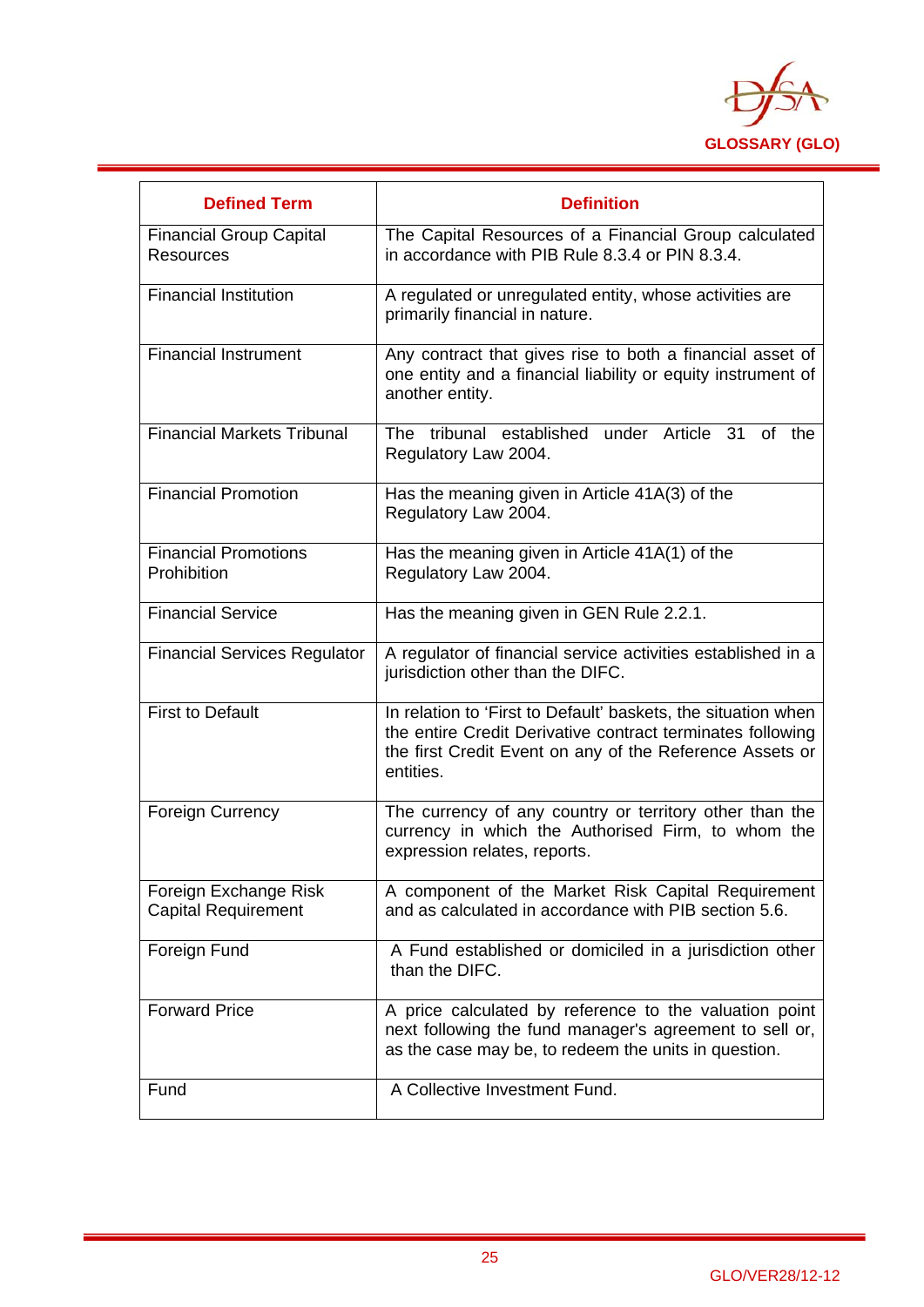

| <b>Defined Term</b>       | <b>Definition</b>                                                                                                                                                                                                                                                                                                               |
|---------------------------|---------------------------------------------------------------------------------------------------------------------------------------------------------------------------------------------------------------------------------------------------------------------------------------------------------------------------------|
| <b>Fund Administrator</b> | An Authorised Firm which is authorised under its<br>Licence to Provide Fund Administration or a Person<br>who is authorised or licensed by a Financial Service<br>Regulator to provide such administration.                                                                                                                     |
| <b>Fund Manager</b>       | The Person, described under Article 20(4) of the<br>Collective Investment Law 2010, who is responsible for<br>the management of the property held for or within a<br>Fund and who otherwise operates the Fund and, in<br>relation to a Domestic Fund, is authorised under a<br>Licence granted by the DFSA to operate the Fund. |
| <b>Fund of Funds</b>      | Has the meaning given in CIR Rule 3.1.3                                                                                                                                                                                                                                                                                         |
| <b>Fund Property</b>      | The property held for or within a Fund.                                                                                                                                                                                                                                                                                         |
| <b>Fund Prospectus</b>    | Has the meaning given in MKT Rule 6.3.1(b).                                                                                                                                                                                                                                                                                     |
| <b>Fund Return</b>        | The return described in PIN Rule A10.2.5.                                                                                                                                                                                                                                                                                       |
| Future                    | Has the meaning given in GEN Rule A2.3.1(b).                                                                                                                                                                                                                                                                                    |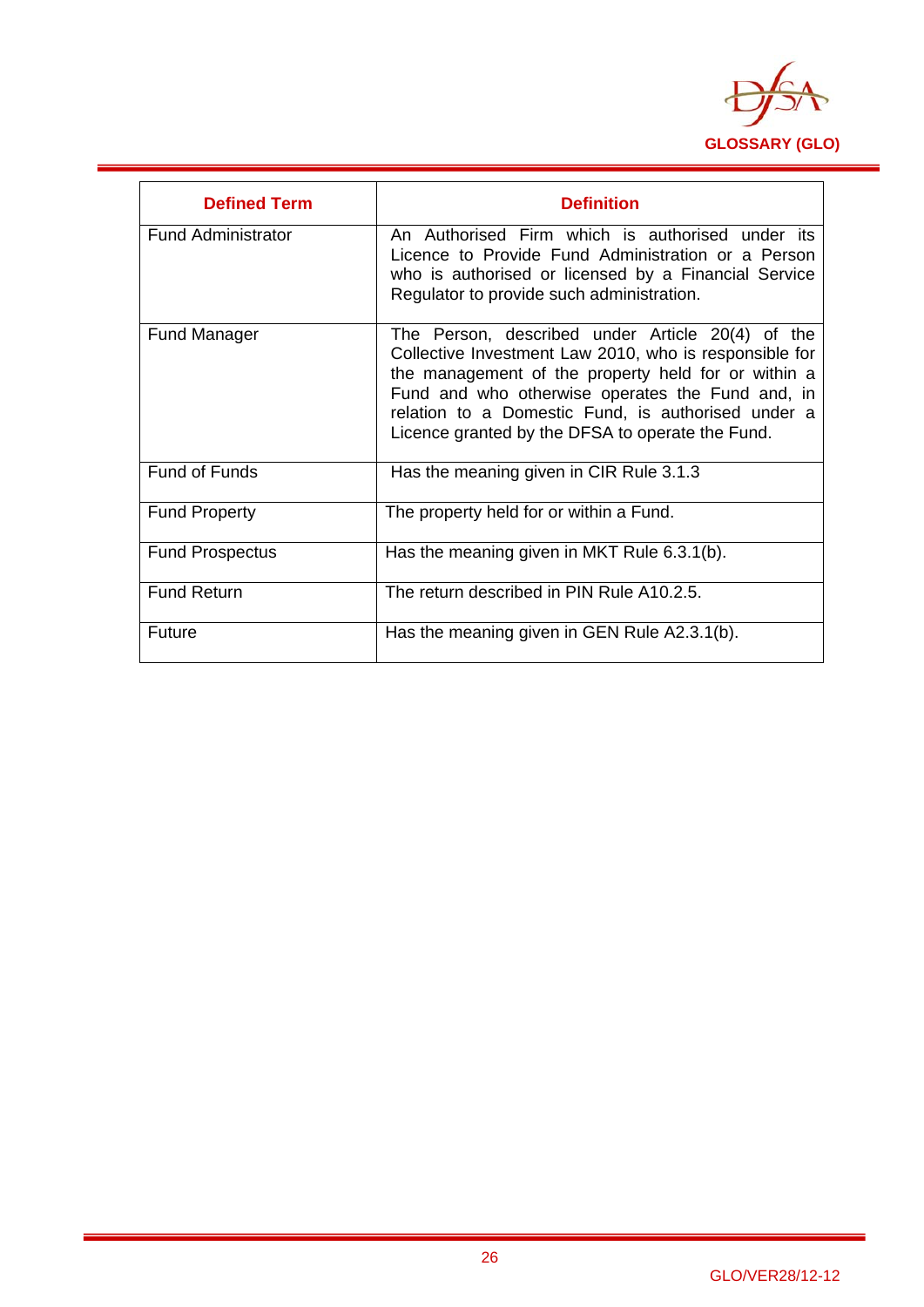

## **G**

**Back to top**

| <b>Defined Term</b>                  | <b>Definition</b>                                                                                                                                                                                                                                                    |
|--------------------------------------|----------------------------------------------------------------------------------------------------------------------------------------------------------------------------------------------------------------------------------------------------------------------|
| <b>GEN</b>                           | The General module of the Rulebook.                                                                                                                                                                                                                                  |
| <b>General Insurance</b>             | Insurance other than Long-Term Insurance.                                                                                                                                                                                                                            |
| <b>General Insurance Business</b>    | The business of Effecting Contracts of Insurance or<br>Carrying Out Contracts of Insurance, where the<br>Contracts of Insurance are contracts<br>of General<br>Insurance.                                                                                            |
| <b>General Insurance Liabilities</b> | Liabilities of an Insurer arising under or associated with<br>contracts of General Insurance entered into by it, as<br>insurer or cedant, including liabilities in respect of claims<br>(whether or not incurred), acquisition costs and claims<br>settlement costs. |
| <b>GLO</b>                           | The Glossary module of the Rulebook.                                                                                                                                                                                                                                 |
| <b>Global Return</b>                 | The return described in PIN Rule A10.2.3.                                                                                                                                                                                                                            |
| Governing Body                       | (1)<br>The board of directors, partners, committee of<br>management or other governing body of an<br>Undertaking.                                                                                                                                                    |
|                                      | (2)<br>In CIR, in relation to a Fund, a Person or a body<br>of Persons who together form the directing mind<br>of the Fund including but not limited to:                                                                                                             |
|                                      | its Fund Manager, a member of its main or<br>(a)<br>supervisory board, a General Partner; or                                                                                                                                                                         |
|                                      | any other Person or body of Persons<br>(b)<br>exercising equivalent powers and functions<br>in relation to directing the operation of the<br>Fund.                                                                                                                   |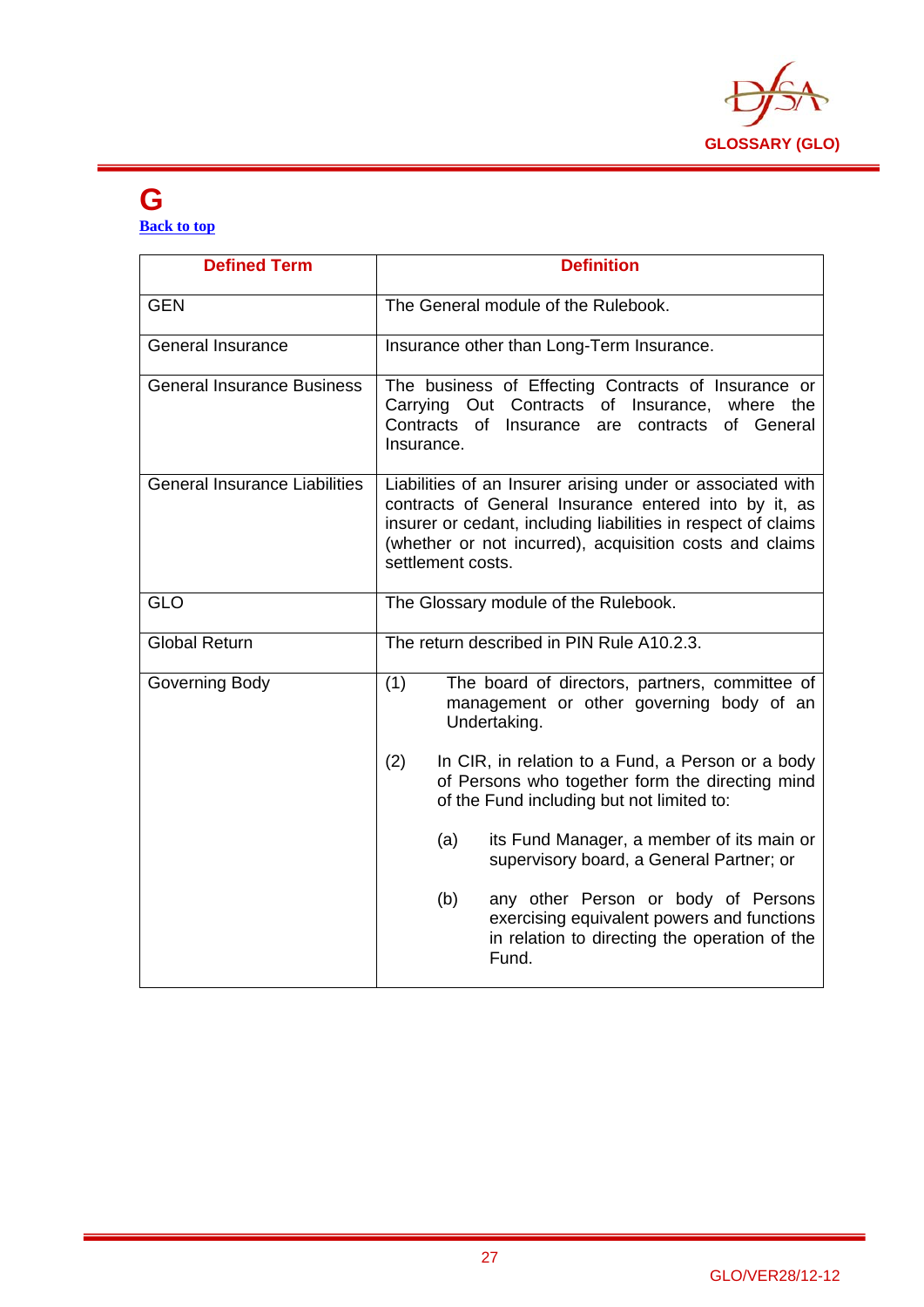

| <b>Defined Term</b>                               | <b>Definition</b>                                                                                                                                                                                                                                                                                                                            |
|---------------------------------------------------|----------------------------------------------------------------------------------------------------------------------------------------------------------------------------------------------------------------------------------------------------------------------------------------------------------------------------------------------|
| <b>Government and Public</b><br><b>Securities</b> | (1)<br>Securities that are loan stock, bonds or other<br>acknowledging<br>creating<br>or<br><i>instruments</i><br>indebtedness, issued by or on behalf of an<br>Exempt Offeror or a subdivision thereof or a<br>local or other public authority of any country or<br>jurisdiction which is an Exempt Offeror.                                |
|                                                   | (2)<br>There are excluded from the Securities specified<br>in (1) so far as applicable:                                                                                                                                                                                                                                                      |
|                                                   | (a)<br>an instrument creating or acknowledging<br>indebtedness for, or for money borrowed to<br>defray, the consideration payable under a<br>contract for the supply of goods or<br>services;                                                                                                                                                |
|                                                   | (b)<br>a cheque or other bill of exchange, a<br>banker's draft or a letter of credit (but not a<br>bill of exchange accepted by a banker);                                                                                                                                                                                                   |
|                                                   | (c)<br>a banknote, a statement showing<br>а<br>balance on a bank account, or a lease or<br>other disposition of property; and                                                                                                                                                                                                                |
|                                                   | a Contract of Insurance.<br>(d)                                                                                                                                                                                                                                                                                                              |
| <b>Gross Outstanding Claims</b>                   | In relation to an Insurer as at a date, the amount of the<br>Insurer's provision for claims incurred but not yet paid as<br>at that date, including claims incurred but not yet<br>reported and provision for direct and indirect claims<br>settlement expenses in respect of those claims.                                                  |
| <b>Gross Written Premium</b>                      | In relation to a Contract of Insurance, the amount<br>(1)<br>of premium payable by the insured in respect of<br>that contract, excluding any excise taxes levied on<br>premiums and receivable by the Insurer but<br>without any deduction for commissions or other<br>acquisition expenses; and                                             |
|                                                   | (2)<br>in relation to an Insurer during a period:                                                                                                                                                                                                                                                                                            |
|                                                   | in respect of General Insurance, the<br>(a)<br>amount of<br>Gross Written<br>aggregate<br>Premium in respect of insurance and<br>reinsurance contracts entered into by the<br>Insurer as insurer during that period,<br>together with any adjustments arising in<br>that period in respect of contracts effected<br>in previous periods; and |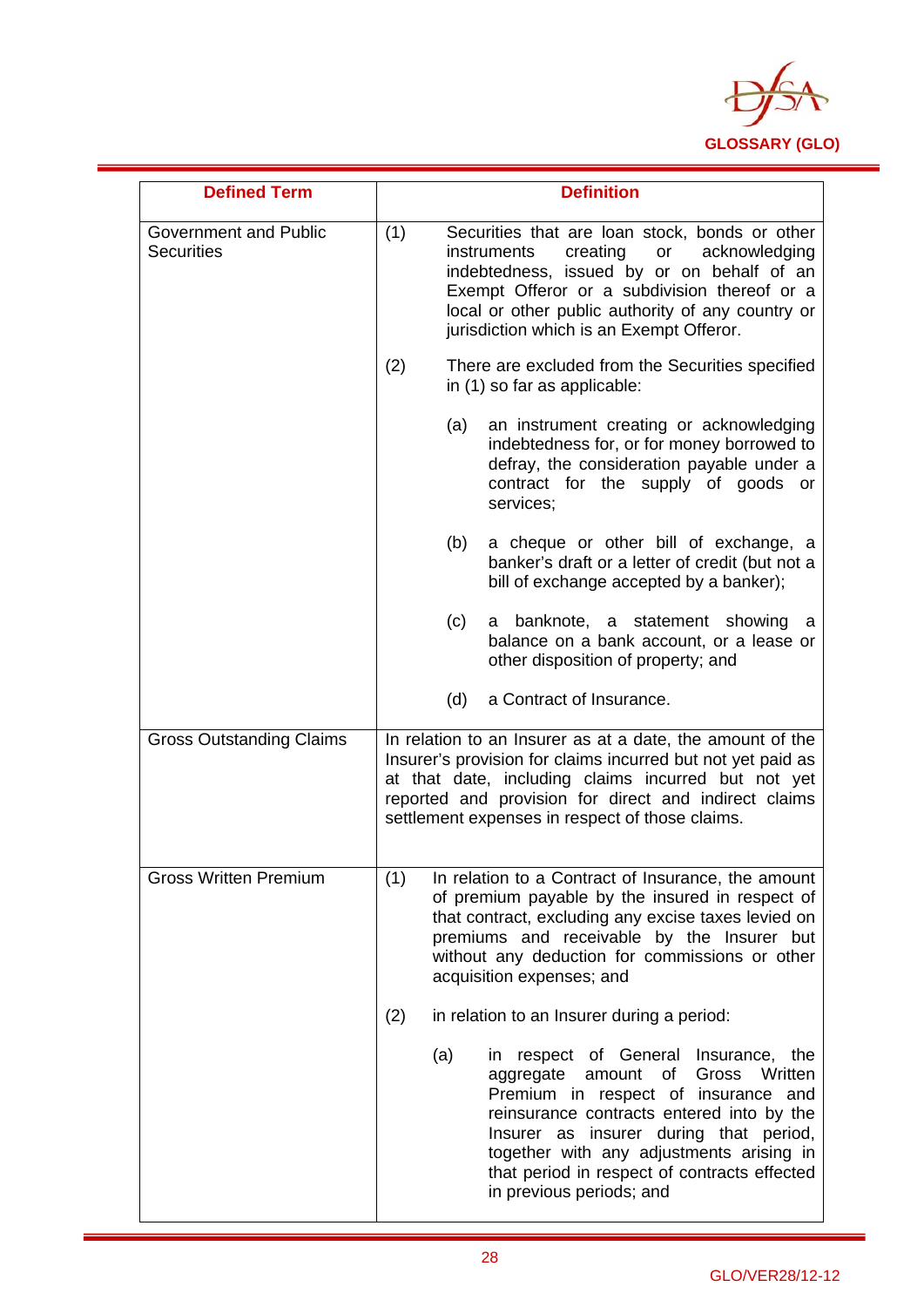

| <b>Defined Term</b> | <b>Definition</b>                                                                                                                         |
|---------------------|-------------------------------------------------------------------------------------------------------------------------------------------|
|                     | in respect of Long-Term Insurance, the<br>(b)<br>aggregate amount of Gross Written<br>Premium becoming due for payment in that<br>period. |
| Group               | Means a group of entities which includes an entity (the<br>'first entity') and:<br>(a)<br>any Parent of the first entity; and             |
|                     | any subsidiaries (direct or indirect) of the Parent or<br>(b)<br>Parents in (a) or the first entity.                                      |
| <b>Group Risk</b>   | The risk of loss to the Authorised Firm as a result of its<br>membership of, or linkages within a Group.                                  |
| Guidance            | Has the meaning given in Article 2 of Schedule 1 to the<br>Regulatory Law 2004.                                                           |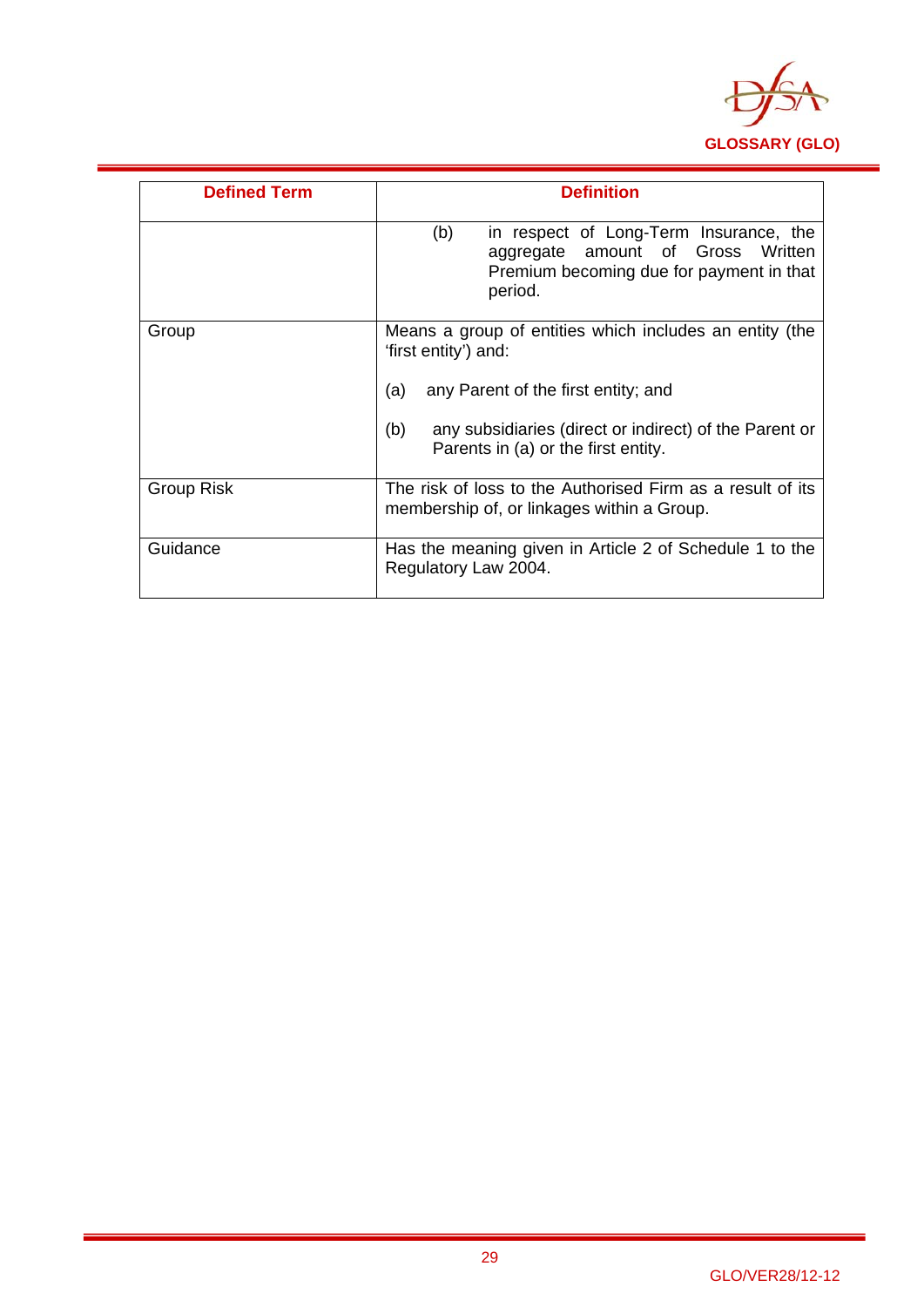

#### **H Back to top**

| <b>Defined Term</b>    | <b>Definition</b>                                                                                                                                                                   |
|------------------------|-------------------------------------------------------------------------------------------------------------------------------------------------------------------------------------|
| Hedge Fund             | Has the meaning given in CIR Rule 3.1.9                                                                                                                                             |
| <b>Historic Price</b>  | A price calculated by reference to the valuation point<br>immediately preceding the fund manager's agreement to<br>sell or, as the case may be, to redeem the units in<br>question. |
| <b>Holding Company</b> | Has the meaning given in Schedule 1 to the DIFC<br>Companies Law.                                                                                                                   |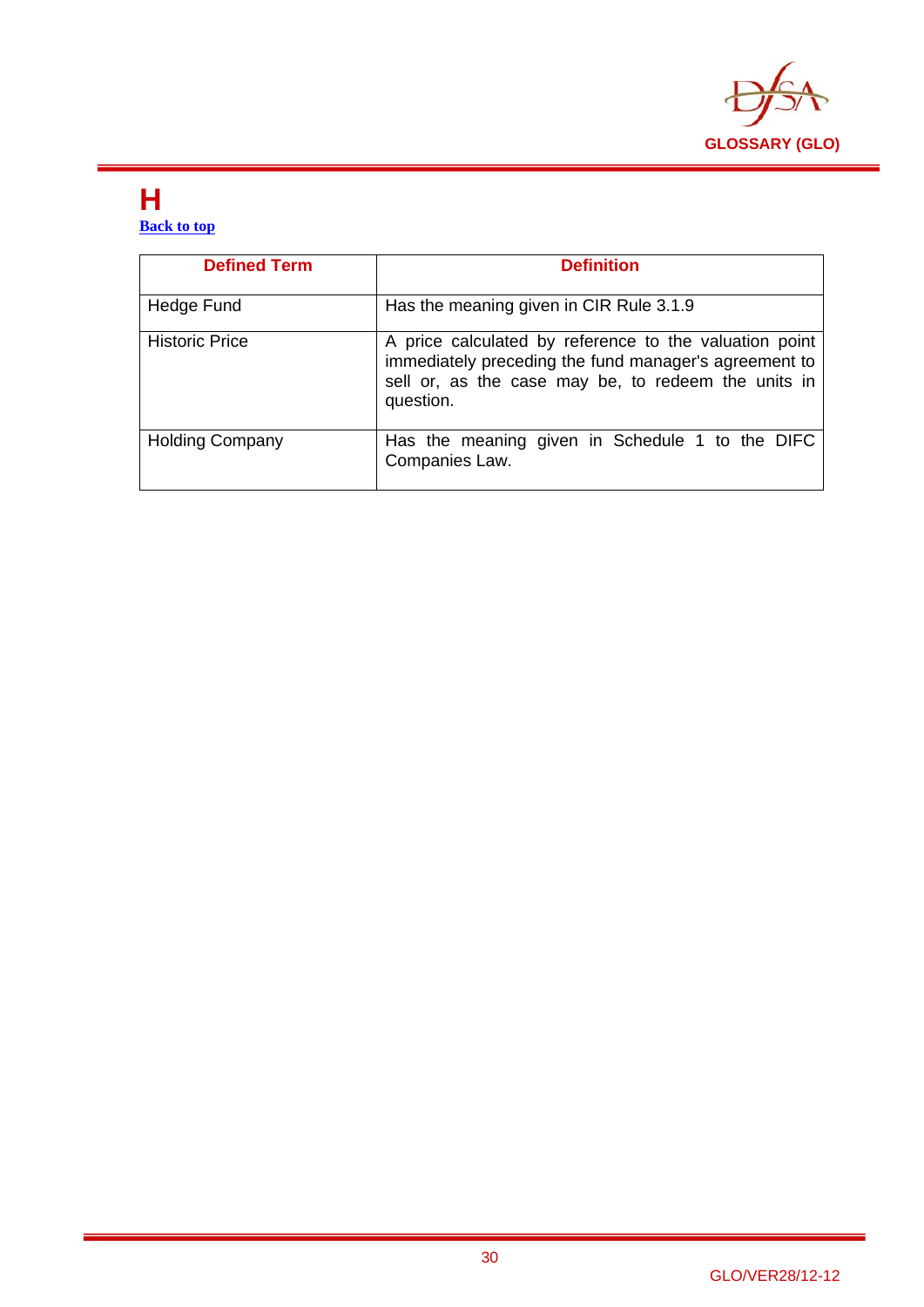

### **I**

| <b>Back to top</b>            |                                                                                                                                                                                                                                                                                                                                                                                                                                                   |  |
|-------------------------------|---------------------------------------------------------------------------------------------------------------------------------------------------------------------------------------------------------------------------------------------------------------------------------------------------------------------------------------------------------------------------------------------------------------------------------------------------|--|
| <b>Defined Term</b>           | <b>Definition</b>                                                                                                                                                                                                                                                                                                                                                                                                                                 |  |
| <b>IFAC</b>                   | The International Federation of Accountants.                                                                                                                                                                                                                                                                                                                                                                                                      |  |
| Independent Valuer            | A Person who carries on the business or profession of<br>valuing Real Property and who meets the criteria set out<br>under CIR Rule 13.4.19.                                                                                                                                                                                                                                                                                                      |  |
| Inside Information            | Information specified in Article 61(1)(a) of the Markets<br>Law 2012.                                                                                                                                                                                                                                                                                                                                                                             |  |
| Insider                       | A Person specified in Article 61(1)(b) of the Markets Law<br>2012.                                                                                                                                                                                                                                                                                                                                                                                |  |
| Instrument                    | Means, in relation to a Derivative, any Investment, asset<br>or thing on which the value of the Derivative may be<br>based.                                                                                                                                                                                                                                                                                                                       |  |
| <b>Insurance Bank Account</b> | A bank account with an Eligible Bank in the U.A.E. which<br>has been opened by an Insurance Intermediary in<br>accordance with COB Rule 7.12.5.                                                                                                                                                                                                                                                                                                   |  |
| <b>Insurance Business</b>     | The business of Effecting Contracts of Insurance or<br>Carrying Out Contracts of Insurance, including effecting<br>or carrying out contracts of reinsurance (as reinsurer).                                                                                                                                                                                                                                                                       |  |
| <b>Insurance Fund</b>         | In relation to a Takaful Insurer, the aggregate of the<br>assets and liabilities of the Insurer that are attributed to<br>the Takaful transactions of the Insurer and the amount of<br>any assets designated by the Insurer as a capital<br>transfer to the insurance fund; and includes the amount<br>of any profit, surplus or return (however called or<br>described), less attributable expenses, arising on the<br>investment of such funds. |  |
| Insurance Intermediary        | An Authorised Firm whose Licence authorises it to carry<br>on the Financial Service of Insurance Intermediation.                                                                                                                                                                                                                                                                                                                                  |  |
| Insurance Intermediation      | Has the meaning given in GEN section 2.19.                                                                                                                                                                                                                                                                                                                                                                                                        |  |
| <b>Insurance Liabilities</b>  | General Insurance liabilities and Long-Term Insurance<br>liabilities.                                                                                                                                                                                                                                                                                                                                                                             |  |
| Insurance Management          | Has the meaning given in GEN section 2.20.                                                                                                                                                                                                                                                                                                                                                                                                        |  |
| Insurance Manager             | An Authorised Firm whose Licence authorises it to carry<br>on the Financial Service of Insurance Management.                                                                                                                                                                                                                                                                                                                                      |  |
| <b>Insurance Monies</b>       | Has the meaning given in COB Rule 7.12.2.                                                                                                                                                                                                                                                                                                                                                                                                         |  |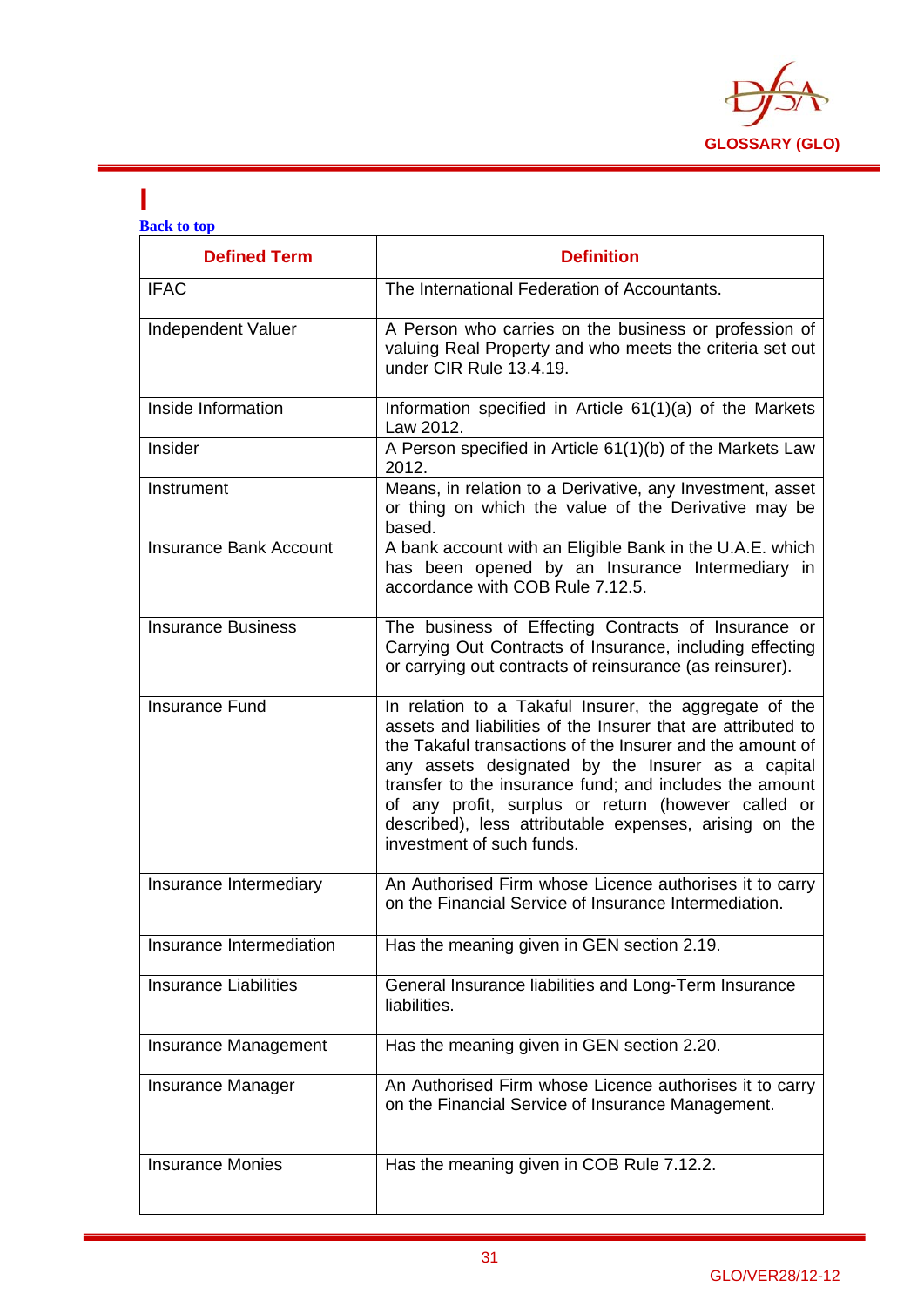

| <b>Defined Term</b>                                  | <b>Definition</b>                                                                                                                                                                                                                                                                                    |
|------------------------------------------------------|------------------------------------------------------------------------------------------------------------------------------------------------------------------------------------------------------------------------------------------------------------------------------------------------------|
| Insurance Special Purpose<br>Vehicle                 | An insurer which:                                                                                                                                                                                                                                                                                    |
|                                                      | (a)<br>assumes risks by way of reinsurance; and                                                                                                                                                                                                                                                      |
|                                                      | (b)<br>is required to fully fund its exposures to those risks<br>through the proceeds of a debt issuance or some<br>other financing arrangement where the repayment<br>obligations<br>under<br>those<br>arrangements<br>are<br>subordinated<br>the<br>insurer's<br>to<br>reinsurance<br>obligations. |
| <b>Insurer</b>                                       | A Person carrying on in the DIFC either or both of the<br>Financial Services<br>following<br>for<br>which<br>it<br>has<br>authorisation under its Licence:                                                                                                                                           |
|                                                      | Effecting Contracts of Insurance; or<br>(a)                                                                                                                                                                                                                                                          |
|                                                      | Carrying Out Contracts of Insurance.<br>(b)                                                                                                                                                                                                                                                          |
| International Standards on<br>Auditing               | The international standards on auditing issued by the<br>International Auditing and Assurance Standards Board<br>(IAASB) of IFAC.                                                                                                                                                                    |
| International Standards on<br><b>Quality Control</b> | The international standards on quality control issued by<br>the International Auditing and Assurance Standards<br>Board (IAASB) of IFAC.                                                                                                                                                             |
| <b>Invested Assets</b>                               | Any asset, right or interest of an Insurer that is held by<br>the Insurer for the primary purpose of generating<br>revenues or for directly providing funds to meet the<br>Insurer's cash outflows in the future.                                                                                    |
| Investment                                           | Has the meaning given in GEN section A2.1.                                                                                                                                                                                                                                                           |
| <b>Investment Analyst</b>                            | An Employee of an Authorised Firm who prepares<br>Investment Research.                                                                                                                                                                                                                               |
| <b>Investment Business</b>                           | The business of:                                                                                                                                                                                                                                                                                     |
|                                                      | Dealing in Investments as Principal;<br>(a)                                                                                                                                                                                                                                                          |
|                                                      | Dealing in Investments as Agent;<br>(b)                                                                                                                                                                                                                                                              |
|                                                      | Arranging Credit or Deals in Investments<br>(c)                                                                                                                                                                                                                                                      |
|                                                      | (d)<br><b>Managing Assets;</b>                                                                                                                                                                                                                                                                       |
|                                                      | Advising on Financial Products or Credit;<br>(e)                                                                                                                                                                                                                                                     |
|                                                      | Managing a Collective Investment Fund;<br>(f)                                                                                                                                                                                                                                                        |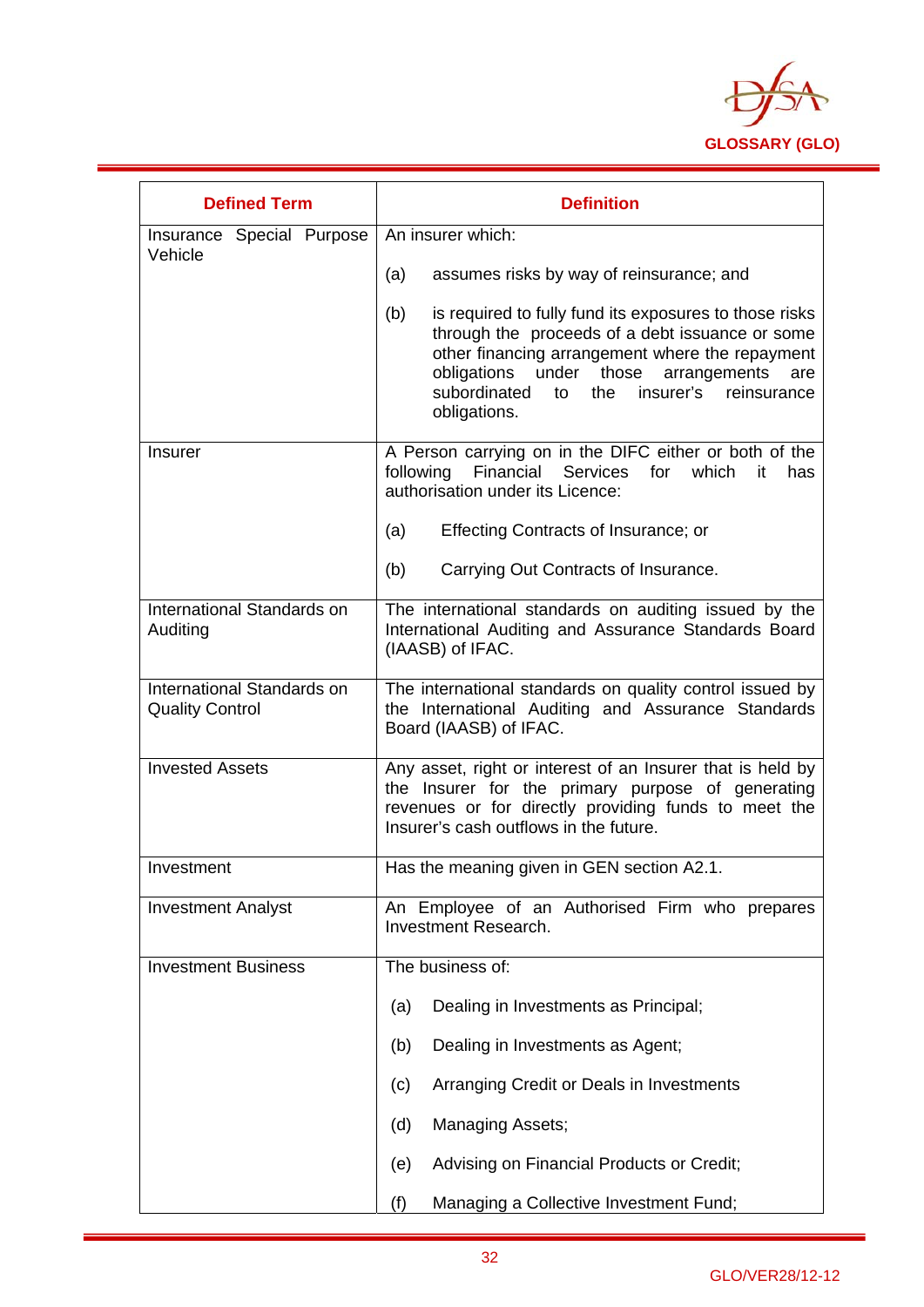

| <b>Defined Term</b>            | <b>Definition</b>                                                                                                                                                                                                                      |
|--------------------------------|----------------------------------------------------------------------------------------------------------------------------------------------------------------------------------------------------------------------------------------|
|                                | Providing Custody;<br>(g)                                                                                                                                                                                                              |
|                                | (h)<br>Arranging Custody;                                                                                                                                                                                                              |
|                                | (i)<br>Managing a Profit Sharing Investment Account;                                                                                                                                                                                   |
|                                | (i)<br>Operating an Alternative Trading System; or                                                                                                                                                                                     |
|                                | (k)<br>Acting as the Trustee of a Fund.                                                                                                                                                                                                |
| <b>Investment Company</b>      | An open or closed ended company established for the<br>collective investment<br>of<br>sole<br>purpose<br>which<br><b>is</b><br>incorporated under of the DIFC Companies Law in<br>accordance with the Regulations made under that Law. |
| <b>Investment Manager</b>      | A Person who, acting only on behalf of a Client:                                                                                                                                                                                       |
|                                | (a)<br>manages Investments in an account or portfolio on<br>a discretionary basis under the terms of a<br>discretionary management agreement; or                                                                                       |
|                                | (b)<br>manages Investments in an account or portfolio on<br>a non-discretionary basis under the terms of a<br>non-discretionary management agreement.                                                                                  |
| <b>Investment Partnership</b>  | A limited partnership established for the sole purpose of<br>collective investment which is formed and registered<br>under the Limited Partnership Law 2006 in accordance<br>with the Regulations made under that Law.                 |
| <b>Investment Research</b>     | A publication which contains:                                                                                                                                                                                                          |
|                                | the results of research into Investments;<br>(a)                                                                                                                                                                                       |
|                                | analysis of factors likely to influence the future<br>(b)<br>performance of Investments; or                                                                                                                                            |
|                                | advice or recommendations based on<br>(c)<br>those<br>results or analysis.                                                                                                                                                             |
| <b>Investment Risk Reserve</b> | Represents the amount that is appropriated out of the<br>income of investment account holders, after allocating<br>the Mudarib's share, in order to meet future losses<br>attributable to investment account holders.                  |
| <b>Investment Trust</b>        | An express trust created solely for collective investment<br>purposes under the Investment Trust Law 2006.                                                                                                                             |
| <b>Investment Undertaking</b>  | An Investment Company, Investment Partnership, or                                                                                                                                                                                      |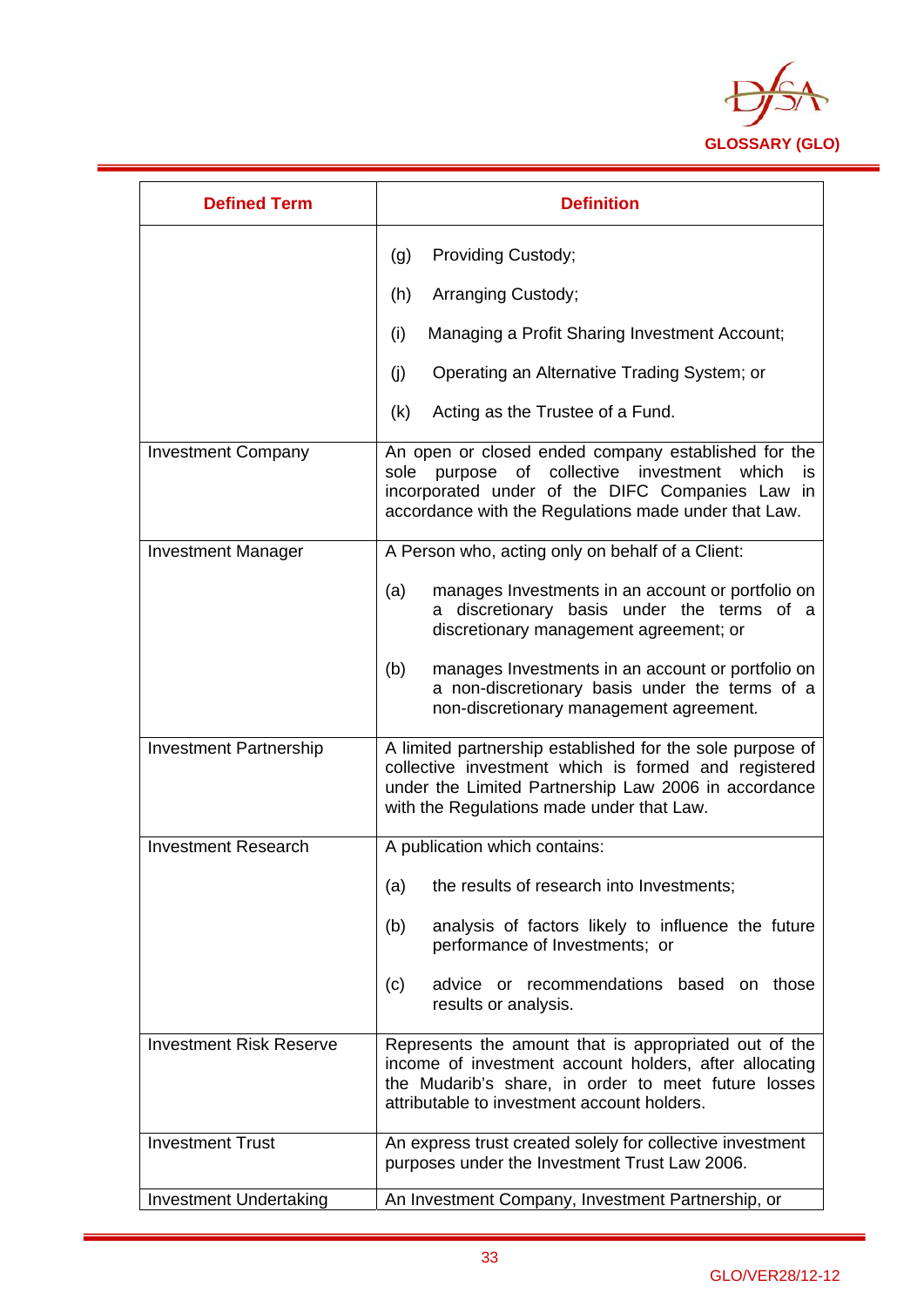

| <b>Defined Term</b>                                        | <b>Definition</b>                                                                                                                                                                                                                                                                                                                                       |
|------------------------------------------------------------|---------------------------------------------------------------------------------------------------------------------------------------------------------------------------------------------------------------------------------------------------------------------------------------------------------------------------------------------------------|
|                                                            | Investment Trust which is used as the investment<br>vehicle for a Fund.                                                                                                                                                                                                                                                                                 |
| Investment-Linked Insurance                                | Contracts of Insurance where the benefits are wholly or<br>partly to be determined by reference to the value of, or<br>the income from, property of any description (whether or<br>not specified in the contracts) or by reference to<br>fluctuations in, or in an index of, the value of property of<br>any description (whether or not so specified). |
| <b>IOSCO</b>                                               | The International Organisation of Securities<br>Commissions.                                                                                                                                                                                                                                                                                            |
| <b>IFR</b>                                                 | The Islamic Finance Rules module of the Rulebook.                                                                                                                                                                                                                                                                                                       |
| <b>Islamic Accounting and</b><br><b>Auditing Standards</b> | The auditing and accounting standards issued by the<br>Accounting and Auditing Organisation of<br>Islamic<br>Financial Institutions (AAOIFI).                                                                                                                                                                                                           |
| Islamic Contract                                           | Any contract designed to comply with Shari'a.                                                                                                                                                                                                                                                                                                           |
| <b>Islamic Financial Business</b>                          | Any part of the financial business of an Authorised Firm<br>which is carried out in accordance with Shari'a.                                                                                                                                                                                                                                            |
| <b>Islamic Financial Institution</b>                       | An Authorised Firm or an Authorised Market Institution<br>which has, on its Licence, an endorsement authorising it<br>to conduct Islamic Financial Business as an Islamic<br>Financial Institution.                                                                                                                                                     |
| <b>Islamic Fund</b>                                        | Has the meaning given in CIR Rule 3.1.2                                                                                                                                                                                                                                                                                                                 |
| <b>Islamic Securities</b>                                  | Any Security Offered, or held out expressly or implicitly,<br>as Islamic or Shari'a compliant.                                                                                                                                                                                                                                                          |
| <b>Islamic Window</b>                                      | That part of an Authorised Firm or Authorised Market<br>Institution, other than an Islamic Financial Institution,<br>which conducts Islamic Financial Business.                                                                                                                                                                                         |
| <b>ISPV</b>                                                | Insurance Special Purpose Vehicle                                                                                                                                                                                                                                                                                                                       |
| <b>Issuer</b>                                              | (1)<br>(in relation to any Security) (other than a Unit in a<br>Collective Investment Fund) the Person by whom<br>it is or is to be issued;                                                                                                                                                                                                             |
|                                                            | (2)<br>(in relation to a Unit in a Collective Investment<br>Fund) the Fund Manager;                                                                                                                                                                                                                                                                     |
|                                                            | (3)<br>(in relation to an interest in a limited Partnership)<br>the Partnership; and                                                                                                                                                                                                                                                                    |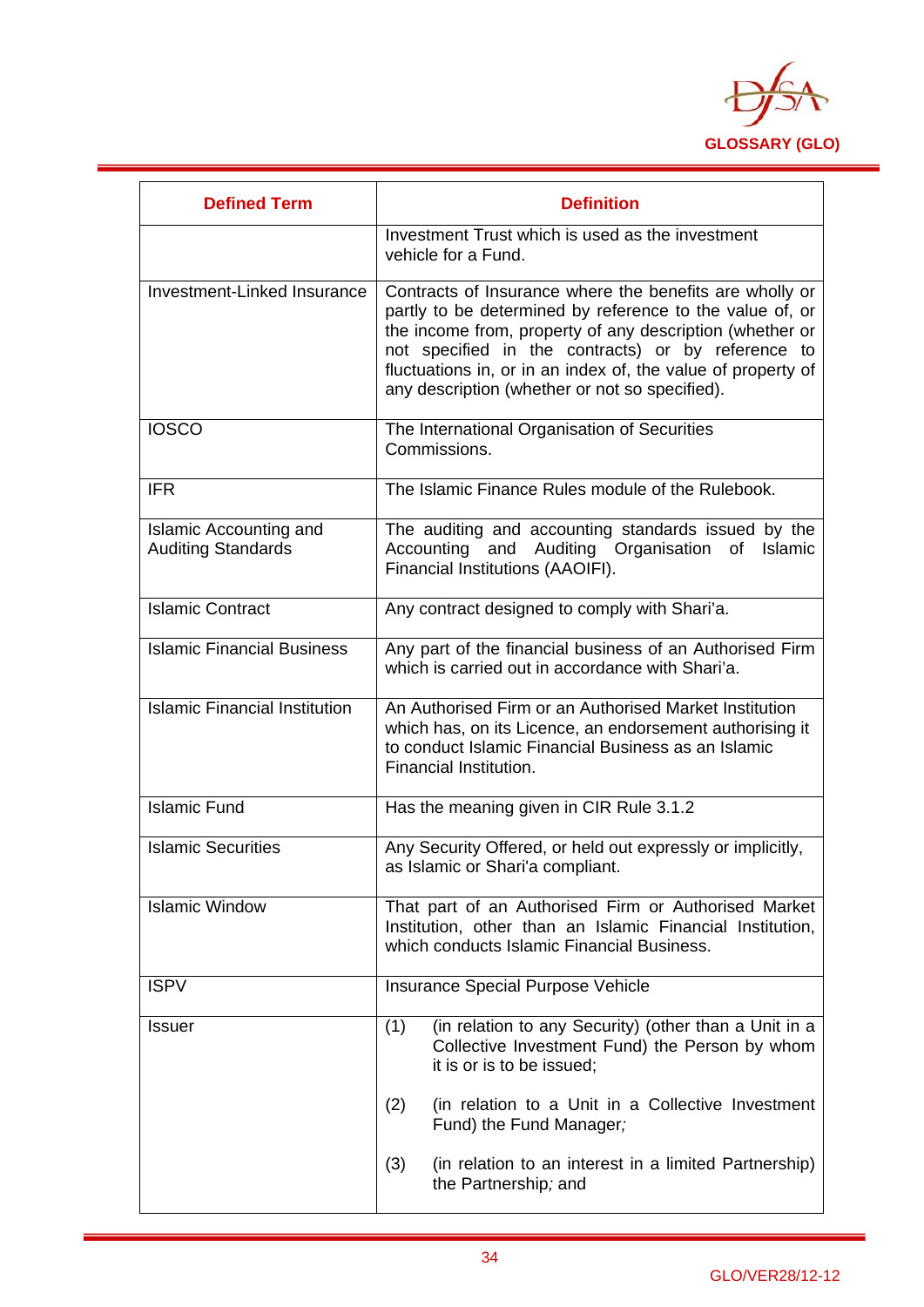

| <b>Defined Term</b> | <b>Definition</b>                                                                                                                                  |
|---------------------|----------------------------------------------------------------------------------------------------------------------------------------------------|
|                     | (in relation to Certificates) the Person who issued<br>(4)<br>or is to issue the Security to which the Certificate<br>or other instrument relates. |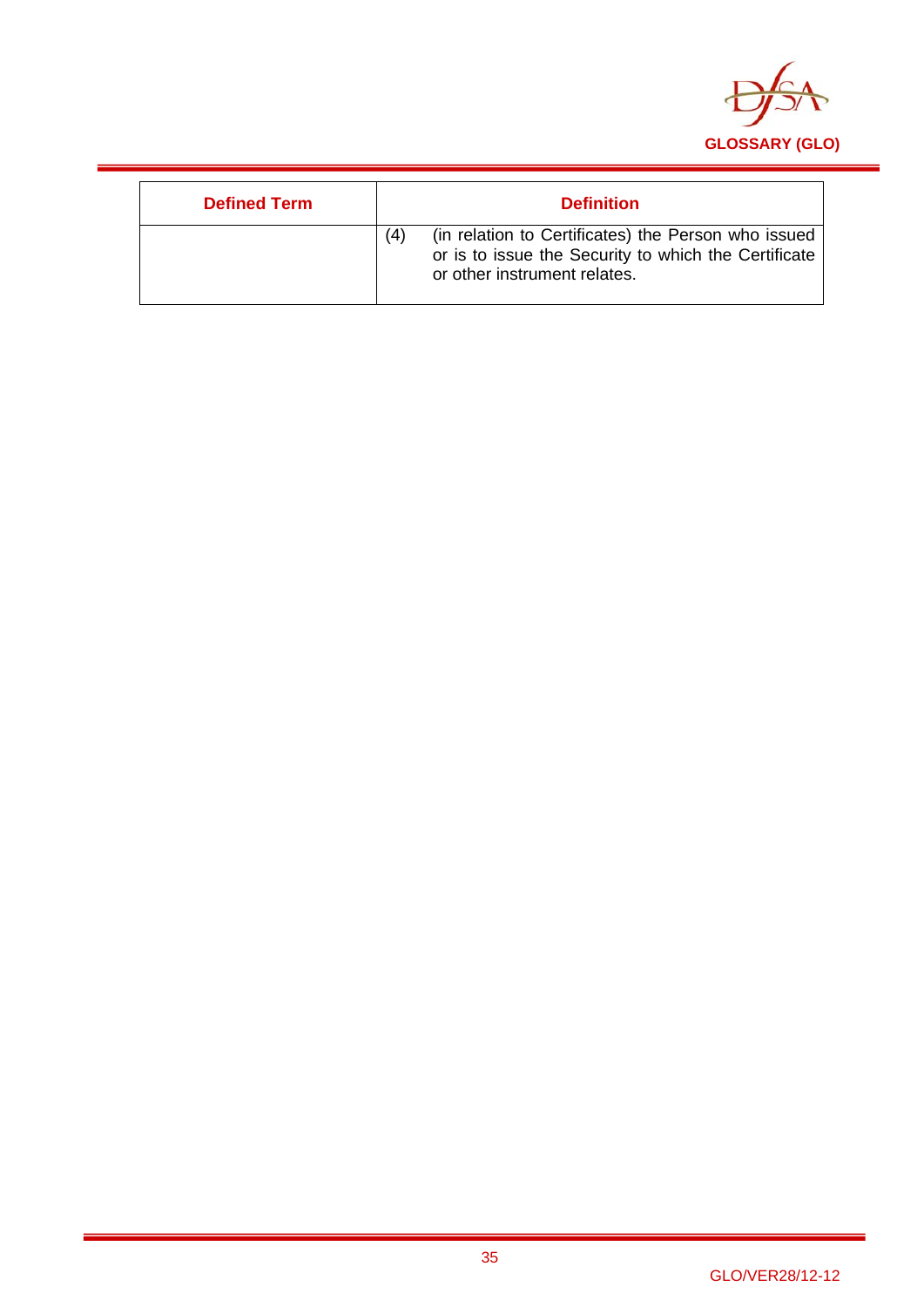

#### **J Back to top**

| <b>Defined Term</b> | <b>Definition</b>                                                                                                                                                                               |
|---------------------|-------------------------------------------------------------------------------------------------------------------------------------------------------------------------------------------------|
| Joint Forum         | The Basel Committee on Banking Supervision (BCBS),<br>the International Organization of Securities Commissions<br>(IOSCO) and the International Association of Insurance<br>Supervisors (IAIS). |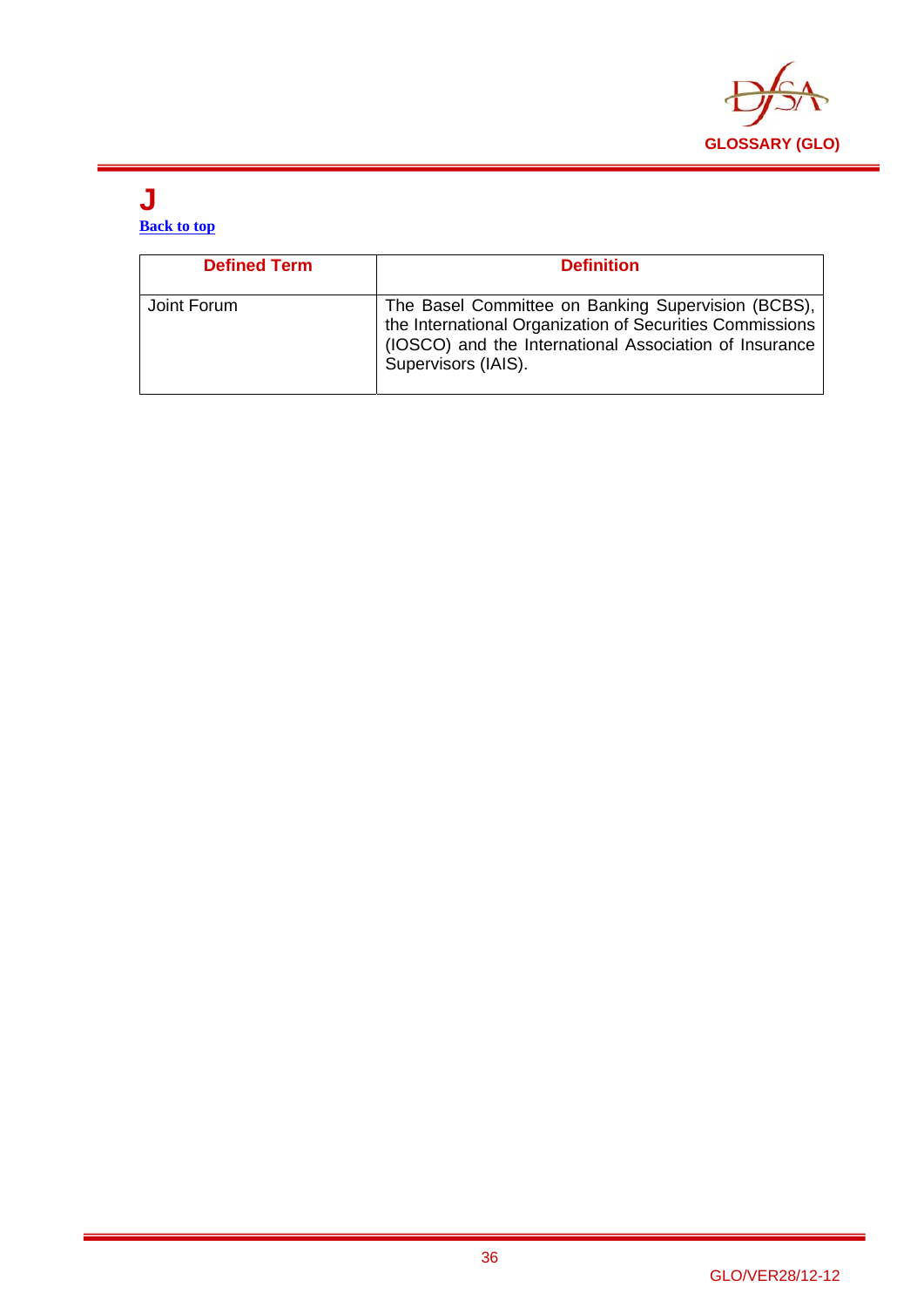

#### **K Back to top**

| <b>Defined Term</b> | <b>Definition</b>                                                                             |
|---------------------|-----------------------------------------------------------------------------------------------|
| Key Individual      | An Employee of an Authorised Market Institution<br>assigned to oversee a Regulatory Function. |
| Key Information     | Information prescribed in MKT Rule in 2.5.2(2)(b).                                            |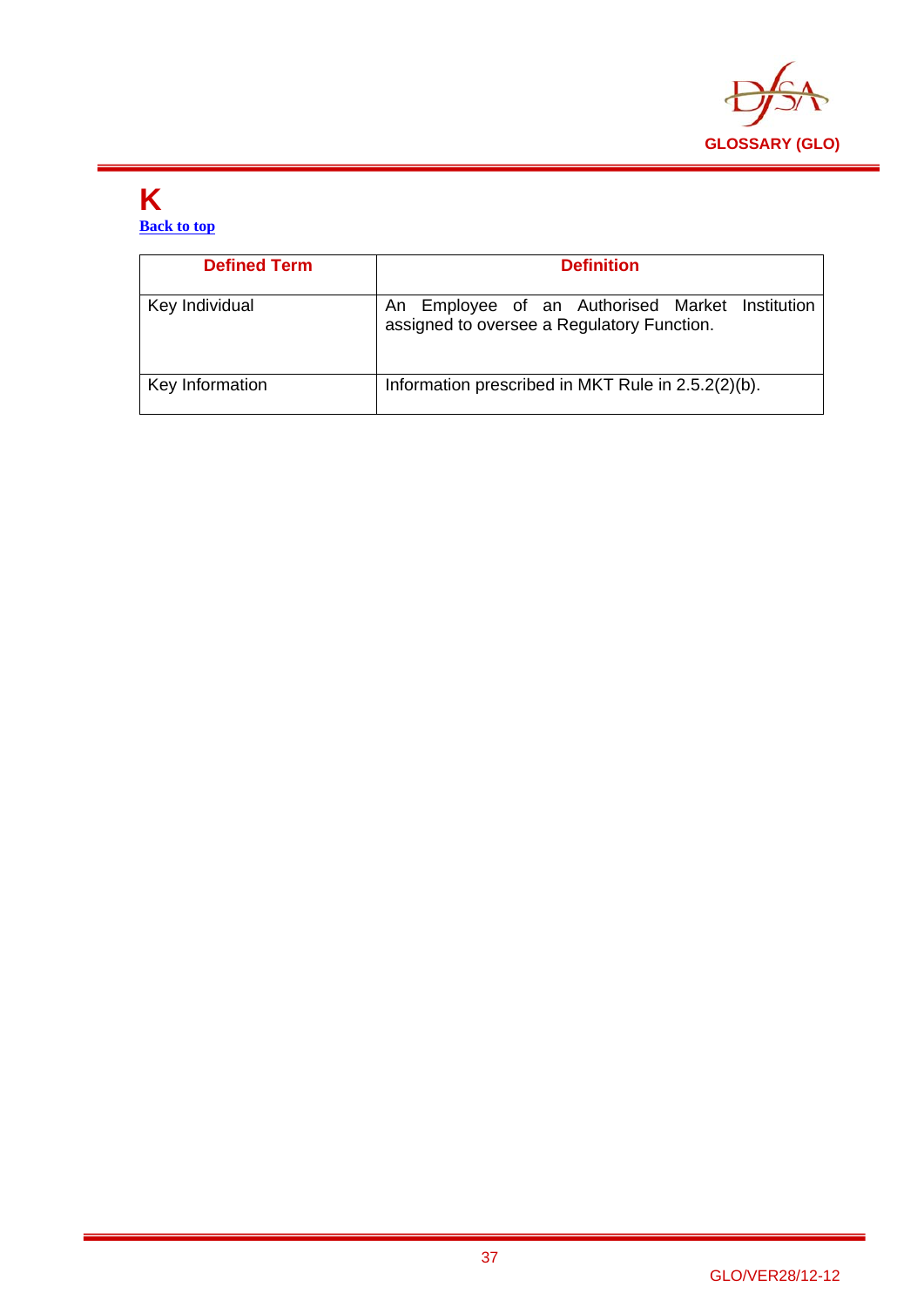

#### **L Back to top**

| <b>Defined Term</b>                  | <b>Definition</b>                                                                                                                                                                                                                                                                                                                   |
|--------------------------------------|-------------------------------------------------------------------------------------------------------------------------------------------------------------------------------------------------------------------------------------------------------------------------------------------------------------------------------------|
| Large Exposure                       | An Exposure, whether in an Authorised Firm's Non-<br>Trading Book or Trading Book, or both, to a<br>Counterparty or Group of Closely<br>Related<br>Counterparties or a Group of Counterparties connected<br>to the Authorised Firm which in aggregate equals or<br>10% of the Authorised<br>exceeds<br>Firm's Capital<br>Resources. |
| Licence                              | A Licence granted by the DFSA under Chapter 2 of Part<br>3 of the Regulatory Law 2004.                                                                                                                                                                                                                                              |
| <b>Licensed Director</b>             | The Licensed Function described in GEN Rule 7.4.3.                                                                                                                                                                                                                                                                                  |
| <b>Licensed Function</b>             | A function described in GEN section 7.4.                                                                                                                                                                                                                                                                                            |
| <b>Licensed Partner</b>              | The Licensed Function described in GEN Rule 7.4.4.                                                                                                                                                                                                                                                                                  |
| <b>Licensing Requirements</b>        | The requirements set out in AMI section 7.2 in relation to<br>the granting of a Licence to an Authorised Market<br>Institution.                                                                                                                                                                                                     |
| <b>Limited Liability Partnership</b> | A partnership incorporated under the Limited Liability<br>Partnership Law 2004 or under the law of a country or<br>territory outside the DIFC.                                                                                                                                                                                      |
| <b>Liquidity Risk</b>                | The risk of loss to an Authorised Firm as a result of<br>inability to meet its obligations as they fall due.                                                                                                                                                                                                                        |
| List                                 | The Official List of Securities.                                                                                                                                                                                                                                                                                                    |
| <b>Listed Entity</b>                 | Has the meaning given in MKT Rule 9.1.1(2).                                                                                                                                                                                                                                                                                         |
| <b>Listed Fund</b>                   | A Collective Investment Fund which has been admitted<br>to the Official List of Securities.                                                                                                                                                                                                                                         |
| <b>Listed Securities</b>             | Any Securities which have been admitted to the Official<br>List of Securities.                                                                                                                                                                                                                                                      |
| <b>Listing Principles</b>            | Means the Rules in MKT section 9.2.                                                                                                                                                                                                                                                                                                 |
| <b>Listing Rules</b>                 | The Rules in chapter 9 of MKT.                                                                                                                                                                                                                                                                                                      |
| Lloyd's                              | The society established in the United Kingdom and<br>known as Lloyd's.                                                                                                                                                                                                                                                              |
| Lloyd's Underwriter                  | An underwriting member of Lloyds.                                                                                                                                                                                                                                                                                                   |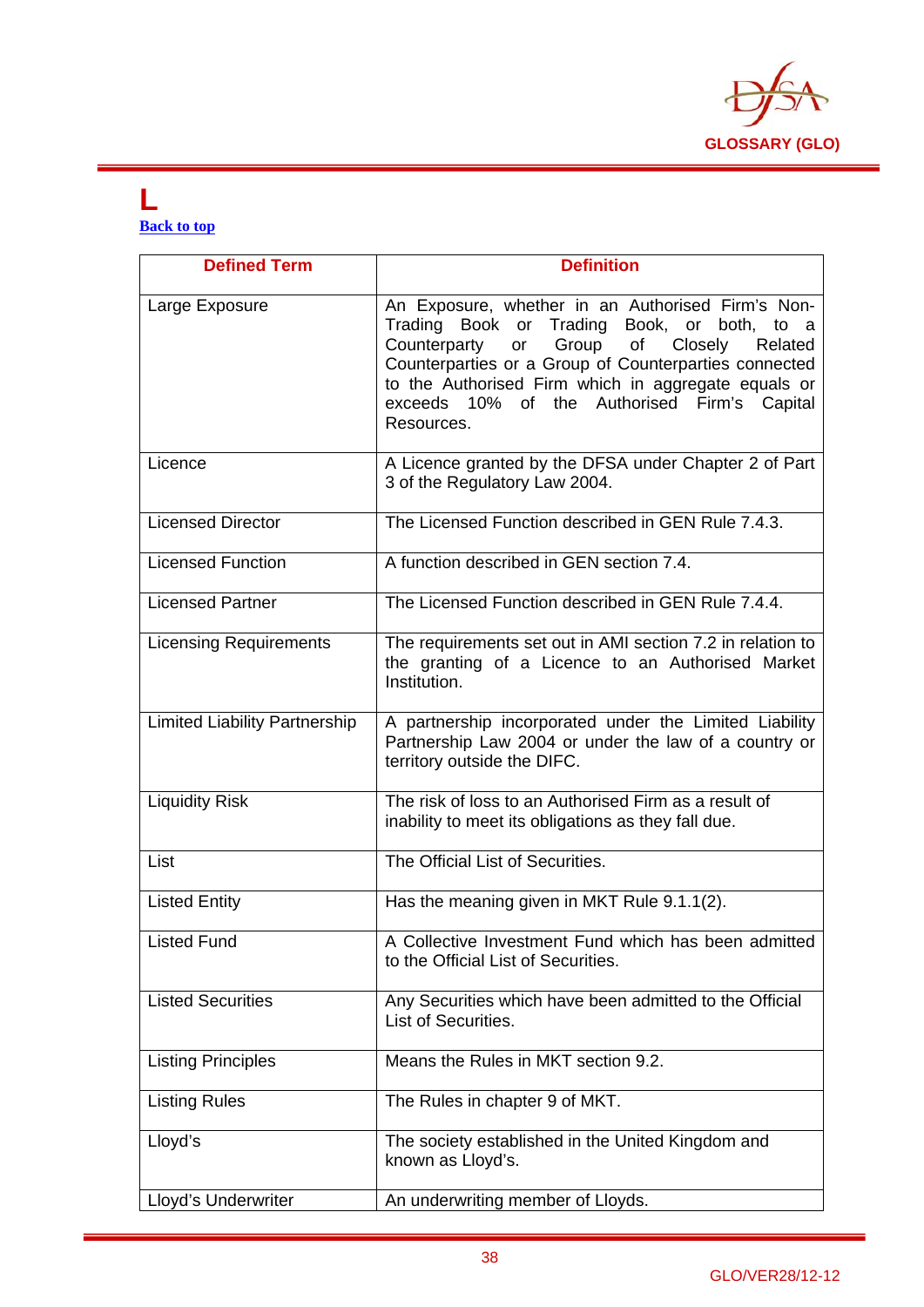

| <b>Defined Term</b>                    | <b>Definition</b>                                                                                                                                                                                                           |  |
|----------------------------------------|-----------------------------------------------------------------------------------------------------------------------------------------------------------------------------------------------------------------------------|--|
| <b>Local Authorities</b>               | Government or municipal authorities, which do not<br>operate at a national level.                                                                                                                                           |  |
| Long-Term Insurance                    | A Contract of Insurance of a type specified in GEN Rule<br>A4.1.2, expressed to be in force for more than one year,<br>where under the terms of the contract any of the<br>following conditions exists:                     |  |
|                                        | (1)<br>the payment of the whole or part of the benefits is<br>dependent upon the termination or continuation or<br>human life;                                                                                              |  |
|                                        | (2)<br>the payment of any part of the premiums is<br>dependent upon the termination or continuation of<br>human life;                                                                                                       |  |
|                                        | (3)<br>the benefits under the contract include payment of<br>a sum on marriage or on the birth of a child; or                                                                                                               |  |
|                                        | the contract is a permanent health insurance<br>(4)<br>contract.                                                                                                                                                            |  |
| Long-Term Insurance<br><b>Business</b> | The business of Effecting Contracts of Insurance or<br>Out Contracts of Insurance, where the<br>Carrying<br>Contracts of Insurance are contracts of Long-Term<br>Insurance.                                                 |  |
| Long-Term Insurance Fund               | A fund in respect of Long-Term Insurance Business<br>established and maintained in accordance with PIN<br>chapter 3.                                                                                                        |  |
| Long-Term Insurance<br>Liabilities     | Liabilities of an Insurer arising under or associated with<br>contracts of Long-Term Insurance, entered into by it as<br>insurer or cedent, including liabilities of the kinds<br>referred to in PIN Rules 5.6.6 and 5.6.7. |  |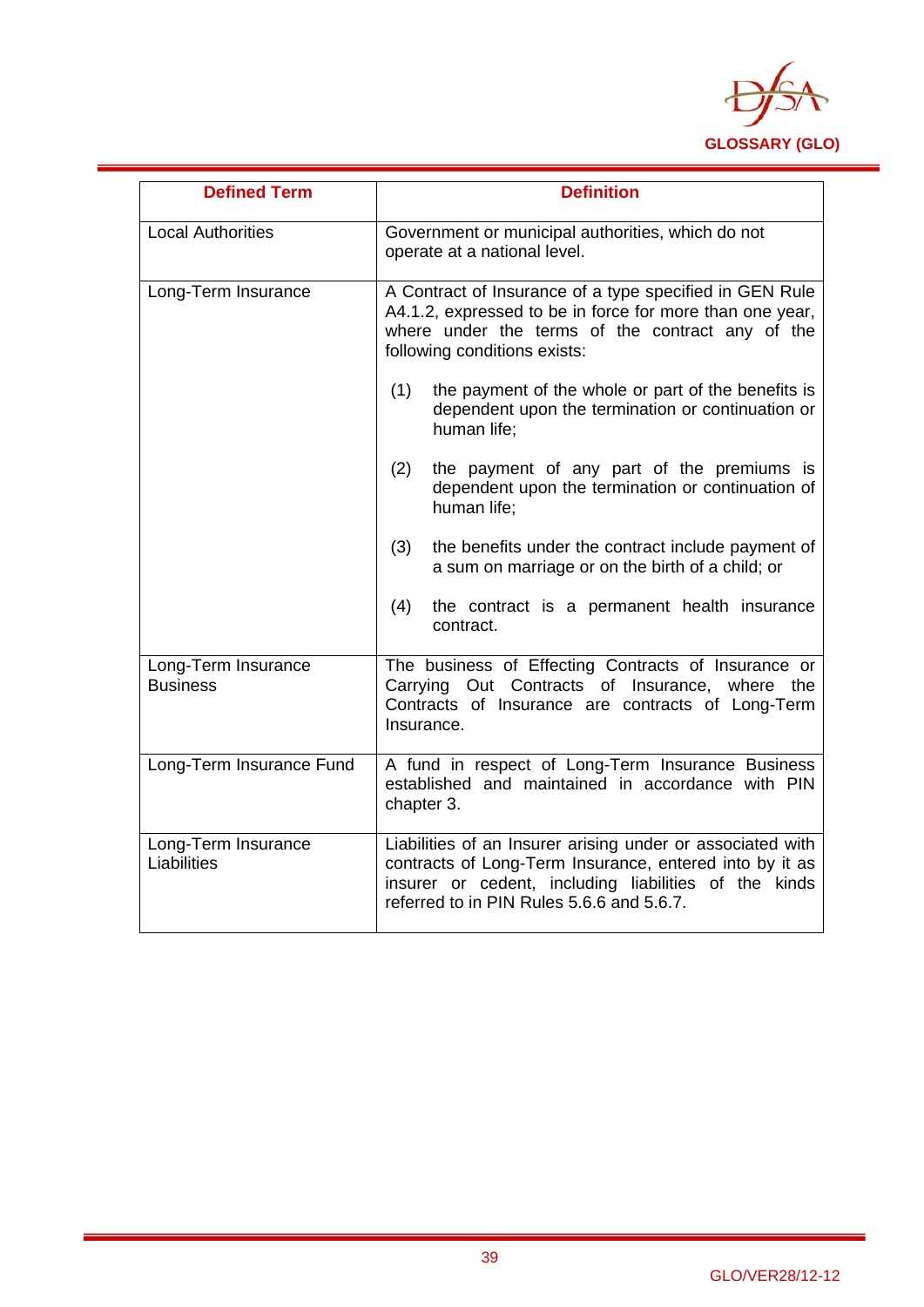

#### **M Back to top**

| <b>Defined Term</b>                                    | <b>Definition</b>                                                                                                                                                                                                                                                                                                                                                                                                                                                                                                           |
|--------------------------------------------------------|-----------------------------------------------------------------------------------------------------------------------------------------------------------------------------------------------------------------------------------------------------------------------------------------------------------------------------------------------------------------------------------------------------------------------------------------------------------------------------------------------------------------------------|
| <b>Major Acquisition</b>                               | Has the meaning given in GEN Rule 11.10.8(3).                                                                                                                                                                                                                                                                                                                                                                                                                                                                               |
| <b>Managing Assets</b>                                 | Has the meaning given in GEN section 2.10.                                                                                                                                                                                                                                                                                                                                                                                                                                                                                  |
| Managing a Collective<br><b>Investment Fund</b>        | Has the meaning given in GEN section 2.12.                                                                                                                                                                                                                                                                                                                                                                                                                                                                                  |
| Managing a Profit Sharing<br><b>Investment Account</b> | Has the meaning given in GEN section 2.21.                                                                                                                                                                                                                                                                                                                                                                                                                                                                                  |
| Managing a PSIA                                        | Managing a Profit Sharing Investment Account.                                                                                                                                                                                                                                                                                                                                                                                                                                                                               |
| <b>Market Abuse</b>                                    | Conduct which contravenes a provision contained in<br>chapter 1 of Part 6 of the Markets Law 2012.                                                                                                                                                                                                                                                                                                                                                                                                                          |
| <b>Market Counterparty</b>                             | A Client specified under COB Rule 2.3.4.                                                                                                                                                                                                                                                                                                                                                                                                                                                                                    |
| <b>Market Maker</b>                                    | In relation to an Investment, a Person who holds himself<br>out as able and willing to enter into transactions of sale<br>and purchase in Investments of that description at prices<br>determined by him generally and continuously rather<br>than in respect of each particular transaction.                                                                                                                                                                                                                               |
| <b>Market Price</b>                                    | The price at which the Shares are being traded on an<br>Authorised Market Institution.                                                                                                                                                                                                                                                                                                                                                                                                                                      |
| <b>Market Risk</b>                                     | The risk of loss that arises from fluctuations in the values<br>of, or income from, assets or in interest or exchange<br>rates.                                                                                                                                                                                                                                                                                                                                                                                             |
| Market Risk Capital<br>Requirement                     | The requirement calculated in accordance with PIB Rule<br>5.3.1.                                                                                                                                                                                                                                                                                                                                                                                                                                                            |
| <b>Markets Rules</b>                                   | Rules prescribed in the Market Rules Module of the<br><b>DFSA Rulebook.</b>                                                                                                                                                                                                                                                                                                                                                                                                                                                 |
| Mark-up or Mark-down                                   | When an Authorised Firm receives instructions<br>(1)<br>from a Client and takes a principal position in the<br>relevant Investment in order to complete a<br>transaction, that is, when the Authorised Firm<br>principal position in the relevant<br>takes<br>a<br>Investment which it would not other wise take,<br>except to complete that transaction, difference, if<br>any, between:<br>the price at which the Authorised Firm takes<br>(a)<br>position<br>the<br>relevant<br>principal<br>in.<br>а<br>Investment; and |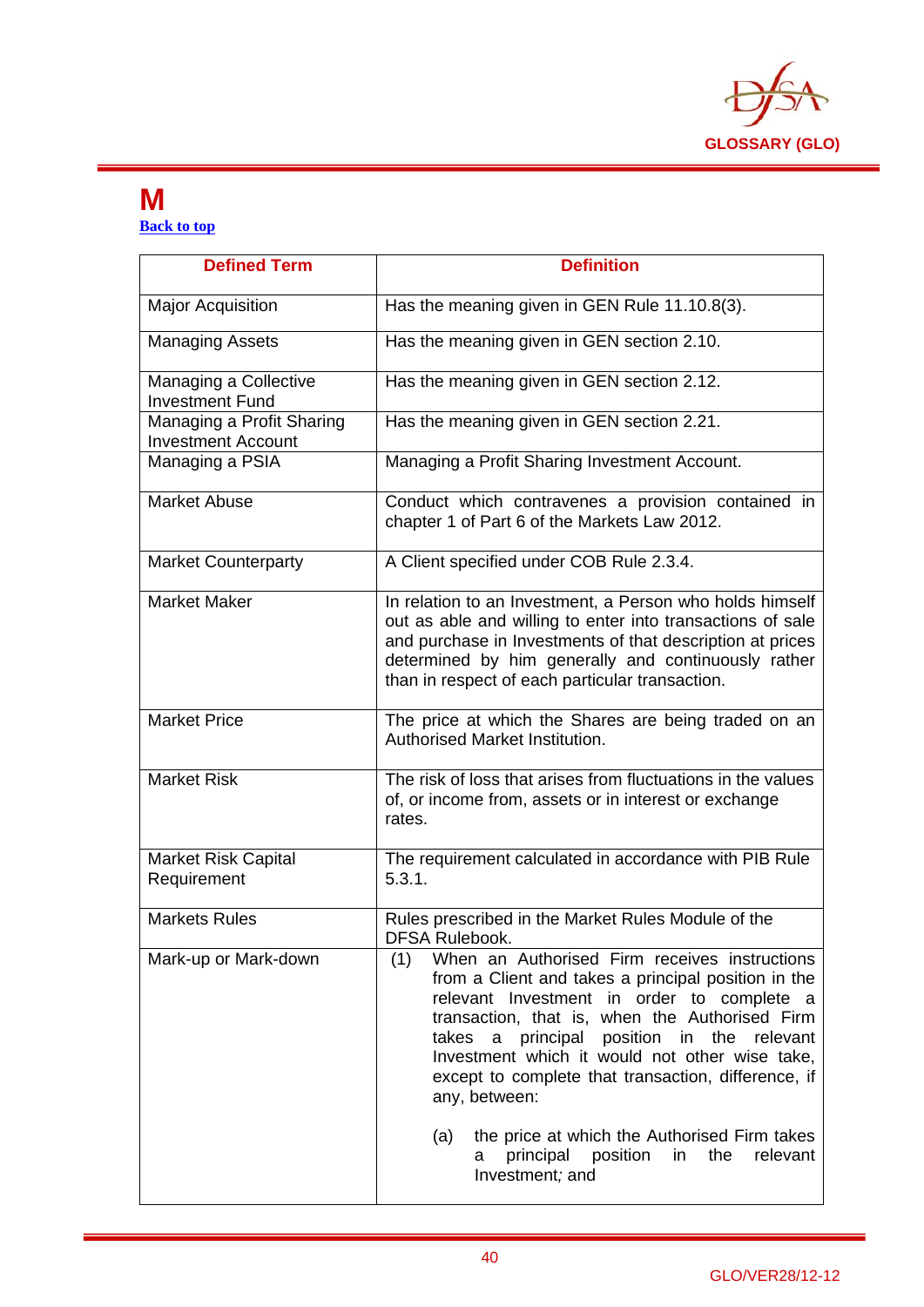

| <b>Defined Term</b>                                | <b>Definition</b>                                                                                                                                                                                                                                                                   |
|----------------------------------------------------|-------------------------------------------------------------------------------------------------------------------------------------------------------------------------------------------------------------------------------------------------------------------------------------|
|                                                    | the price at which the Authorised Firm<br>(b)<br>Executes the transaction with its Client; or<br>Authorised<br>(2)<br>When<br>Firm<br>Executes<br>an<br>a<br>a<br>transaction with its Client against its own book and<br>owes a duty of best execution, the difference<br>between: |
|                                                    | the price at which best execution would be<br>(a)<br>achieved; and                                                                                                                                                                                                                  |
|                                                    | the price at which the Authorised Firm<br>(b)<br>Executes the transaction with its Client.                                                                                                                                                                                          |
| <b>Master Fund</b>                                 | Has the meaning given in CIR Rule 3.1.5                                                                                                                                                                                                                                             |
| <b>Material Information</b>                        | In relation to Investments, information that significantly<br>affects, or would reasonably be expected to have a<br>significant effect, on the market price or value of<br>Investments.                                                                                             |
| <b>Maturity Mismatch</b>                           | A difference between the maturity of an asset and the<br>corresponding liability.                                                                                                                                                                                                   |
| Member                                             | A Person admitted as a member of an Authorised<br>Market Institution in accordance with its Business Rules.                                                                                                                                                                         |
| Minimum Capital<br>Requirement                     | The requirement calculated in accordance with PIN Rule<br>A4.2.1.                                                                                                                                                                                                                   |
| Minimum Cellular Capital<br>Requirement            | The Minimum Segmental Capital Requirement in respect<br>of a cell.                                                                                                                                                                                                                  |
| Minimum Fund Capital<br>Requirement                | The requirement calculated in accordance with PIN Rule<br>A8.2.1.                                                                                                                                                                                                                   |
| Minimum Non-Cellular<br><b>Capital Requirement</b> | The Minimum Segmental Capital Requirement in respect<br>of that part of a protected cell company that is not a cell.                                                                                                                                                                |
| Minimum Segmental Capital<br>Requirement           | The requirement calculated in accordance with PIN<br>section A6.2.                                                                                                                                                                                                                  |
| <b>MKT</b>                                         | The Markets module of the Rulebook.                                                                                                                                                                                                                                                 |
| Money                                              | Any form of money, including cheques and other<br>payable orders.                                                                                                                                                                                                                   |
| Money Laundering                                   | The criminal offence defined in Article (1) of the Federal<br>Law No. 4 of 2002 of the U.A.E.                                                                                                                                                                                       |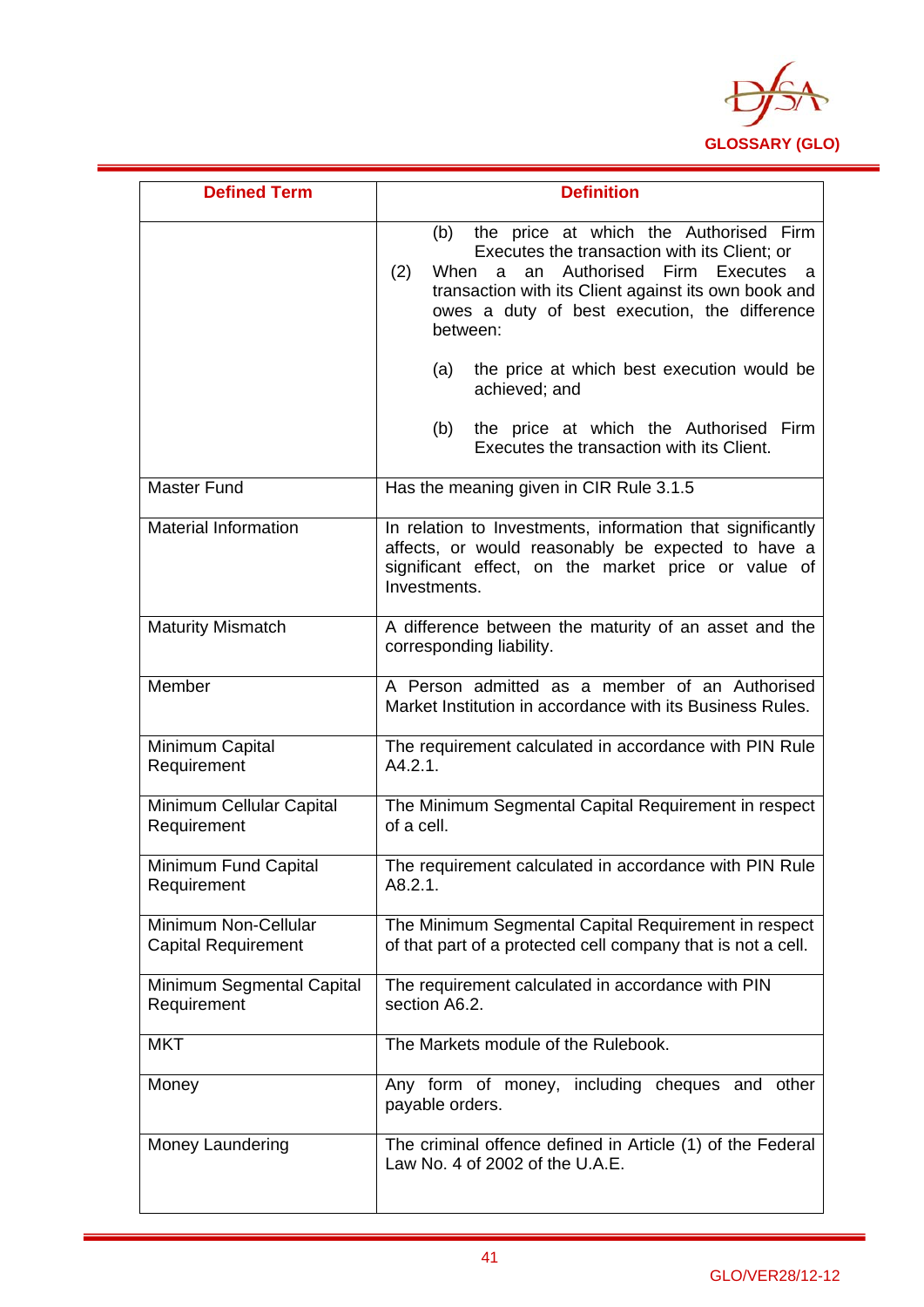

| <b>Defined Term</b>                            |     | <b>Definition</b>                                                                                                                                                                                                                                                                                                                                 |
|------------------------------------------------|-----|---------------------------------------------------------------------------------------------------------------------------------------------------------------------------------------------------------------------------------------------------------------------------------------------------------------------------------------------------|
| Money Laundering Reporting<br>Officer (MLRO)   | (1) | For the purposes of AMI, an individual who is a<br>Director, Partner or other appropriately senior<br>employee of an Authorised Market Institution who<br>has responsibility for the Authorised<br>Market<br>Institution's compliance with the Rules in AMI<br>chapter 11 and any relevant money laundering<br>legislation applicable to the AMI. |
|                                                | (2) | For all other purposes the Licensed Function<br>described in GEN Rule 7.4.8.                                                                                                                                                                                                                                                                      |
| <b>Multilateral Development</b><br><b>Bank</b> |     | Any one of the following banks:                                                                                                                                                                                                                                                                                                                   |
|                                                | (a) | African Development Bank (AfDB);                                                                                                                                                                                                                                                                                                                  |
|                                                | (b) | Asian Development Bank (ASB);                                                                                                                                                                                                                                                                                                                     |
|                                                | (c) | Caribbean Development Bank (CDB);                                                                                                                                                                                                                                                                                                                 |
|                                                | (d) | Council of Europe Development Bank;                                                                                                                                                                                                                                                                                                               |
|                                                | (e) | European Bank for Reconstruction and<br>Development (EBRD);                                                                                                                                                                                                                                                                                       |
|                                                | (f) | European Investment Bank (EIB);                                                                                                                                                                                                                                                                                                                   |
|                                                | (g) | European Investment Fund (EIF);                                                                                                                                                                                                                                                                                                                   |
|                                                | (h) | Inter-American Development Bank (IADB);                                                                                                                                                                                                                                                                                                           |
|                                                | (i) | Inter-American Investment Corporation (IAIC);                                                                                                                                                                                                                                                                                                     |
|                                                | (i) | International Bank for Reconstruction and<br>Development (IBRD);                                                                                                                                                                                                                                                                                  |
|                                                | (k) | International Finance Corporation (IFC); or                                                                                                                                                                                                                                                                                                       |
|                                                | (1) | Nordic Investment Bank (NIB).                                                                                                                                                                                                                                                                                                                     |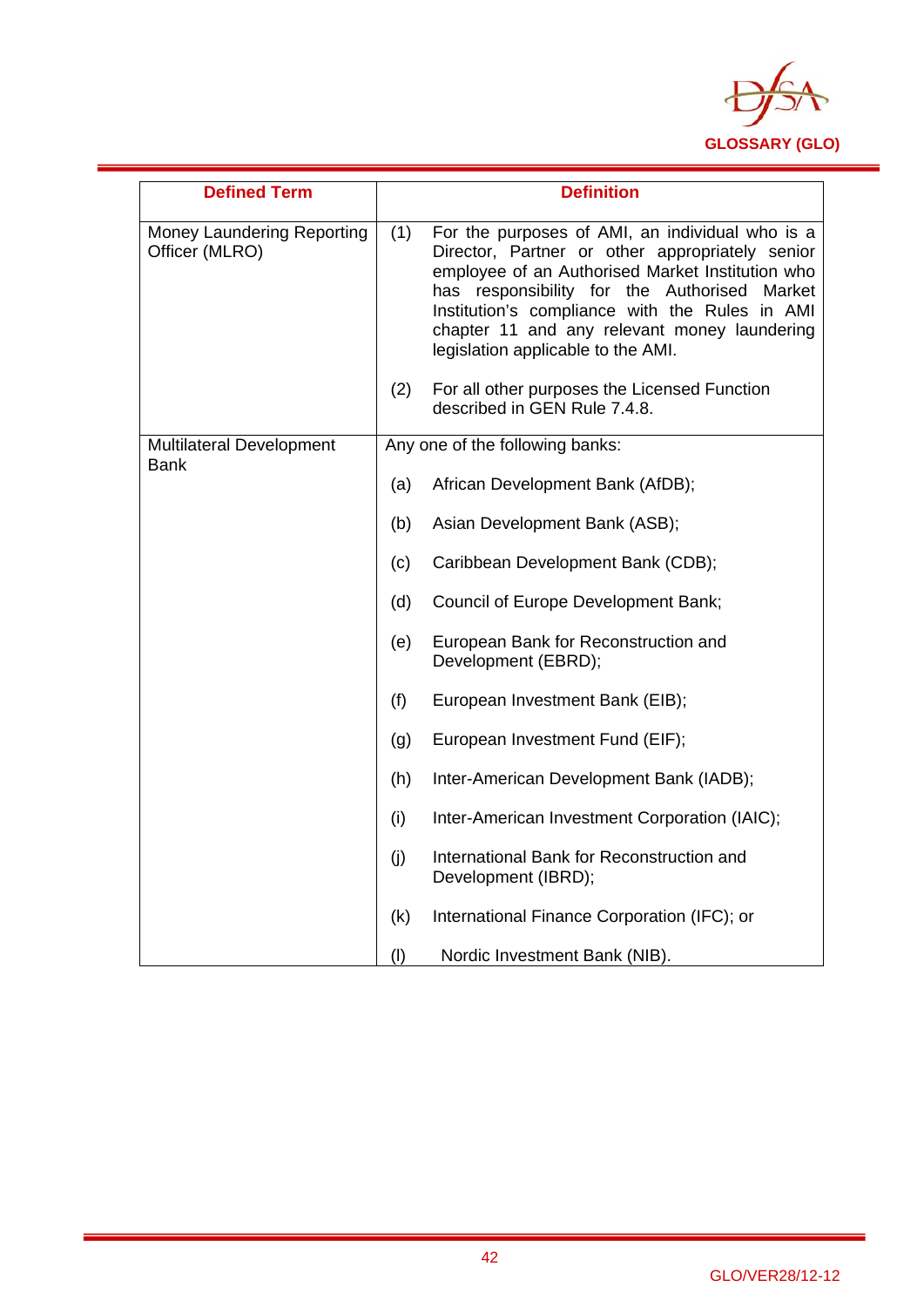

#### **N Back to top**

| <b>Defined Term</b>             | <b>Definition</b>                                                                                                                                                                                                                                                                                                                                                                                              |
|---------------------------------|----------------------------------------------------------------------------------------------------------------------------------------------------------------------------------------------------------------------------------------------------------------------------------------------------------------------------------------------------------------------------------------------------------------|
| <b>Net Outstanding Claims</b>   | In respect of an Insurer as at a date, Gross Outstanding<br>Claims of the Insurer as at that date, less the amount of<br>reinsurance and other recoveries expected to be<br>received in respect of those claims.                                                                                                                                                                                               |
| <b>Net Written Premium</b>      | In respect of an Insurer during a period, Gross Written<br>Premium of the Insurer during that period less the<br>amount of premium on reinsurance contracts entered<br>into by the Insurer as cedant during the same period.                                                                                                                                                                                   |
| <b>Netting by Novation</b>      | The process of automatically amalgamating some or all<br>claims and obligations between two Counterparties to<br>create a single new claim or obligation replacing the<br>relevant former claims or obligations.                                                                                                                                                                                               |
| Nominee Company                 | A company incorporated in the DIFC whose business<br>consists solely of acting as a holder of Client Assets<br>where such assets are held by the Nominee Company<br>as agent of an Authorised Firm.                                                                                                                                                                                                            |
| <b>Non-Cellular Assets</b>      | Assets of a Protected Cell Company which are not<br>Cellular Assets.                                                                                                                                                                                                                                                                                                                                           |
| <b>Non-Cellular Liabilities</b> | Liabilities that may not be settled by disposition of<br>cellular assets.                                                                                                                                                                                                                                                                                                                                      |
| Non-Performing                  | In the case of loans and other financial instruments<br>(1)<br>to which an Authorised Firm is exposed, having<br>either of the following qualities:                                                                                                                                                                                                                                                            |
|                                 | Contractual payments of interest or principal<br>(a)<br>are 90 days or more past the date on which<br>they were due and payable, and the current<br>value of any security held in respect of the<br>other<br>financial<br>loan<br>instrument<br>or<br>is<br>insufficient,<br>after<br>making<br>for<br>allowance<br>expenses of realisation, to meet the total<br>amount of principal and accrued interest; or |
|                                 | (b)<br>having an enhanced risk of default, assessed<br>on the basis of reasonable criteria.                                                                                                                                                                                                                                                                                                                    |
|                                 | (2)<br>In regard to $(1)(a)$ , if a loan or other financial<br>instrument has a regular payment schedule, the<br>loan or other instrument is 90 days past due when<br>90 calendar days have elapsed since the due date                                                                                                                                                                                         |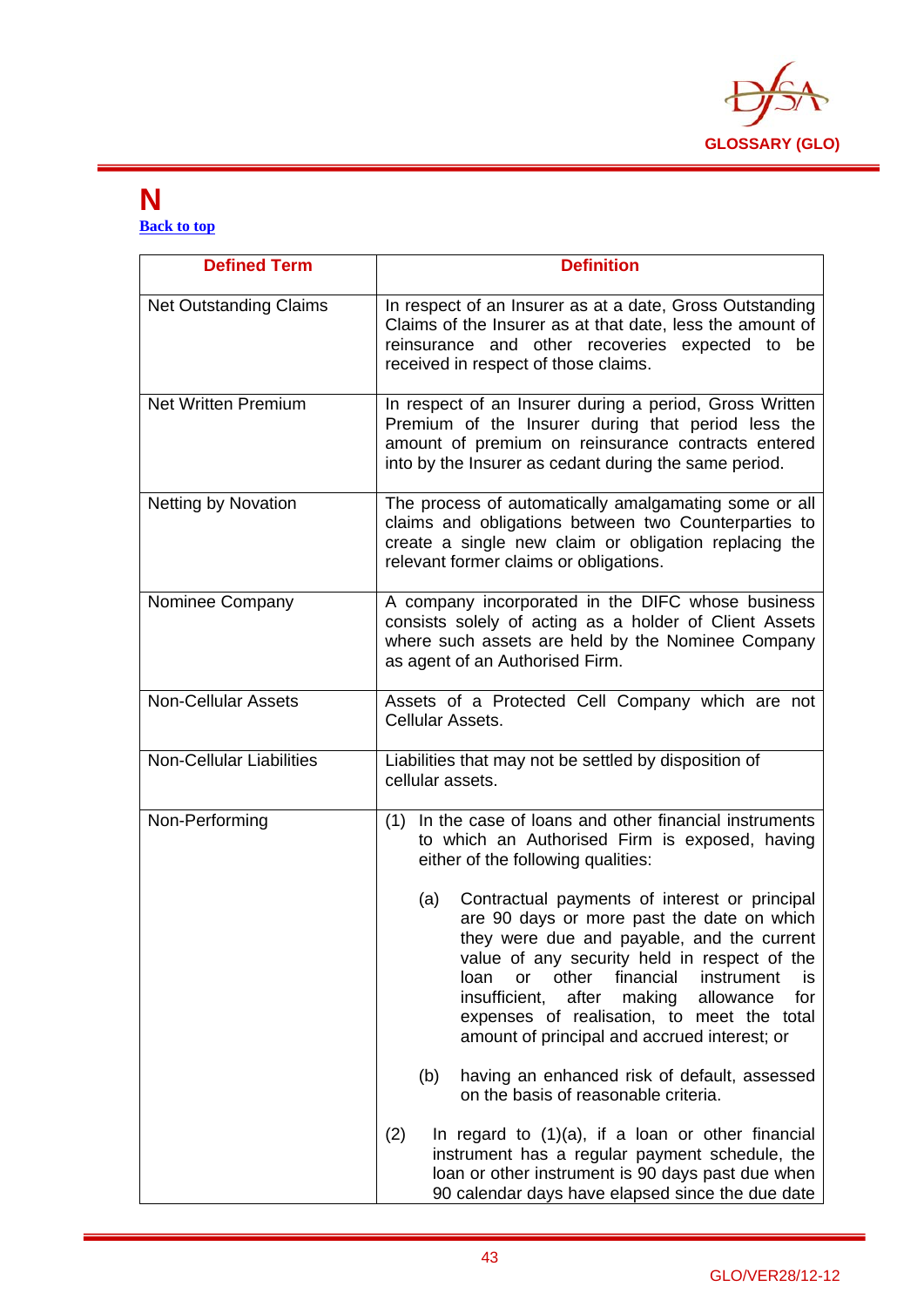

| <b>Defined Term</b>                 | <b>Definition</b>                                                                                                                                                                                   |
|-------------------------------------|-----------------------------------------------------------------------------------------------------------------------------------------------------------------------------------------------------|
|                                     | of a contractual payment that has not been met in<br>full; and the total amount that is due but has not<br>yet been paid is equivalent to at least 90 days'<br>worth of contractual payments.       |
| Non-Trading Book                    | Describes positions, exposures and on-and off-balance<br>sheet items, which are not in the Trading Book.                                                                                            |
| Notice of Administrative<br>Censure | A notice given to a Person in accordance with ENF Rule<br>7.13.2.                                                                                                                                   |
| Notice of Administrative Fine       | A notice given to a Person in accordance with ENF Rule<br>7.12.2.                                                                                                                                   |
| Notice of Objection                 | A notice filed by a Person who has received a Notice of<br>Administrative Censure or a Notice of Administrative<br>Fine who objects to the imposition of the censure or fine<br>as the case may be. |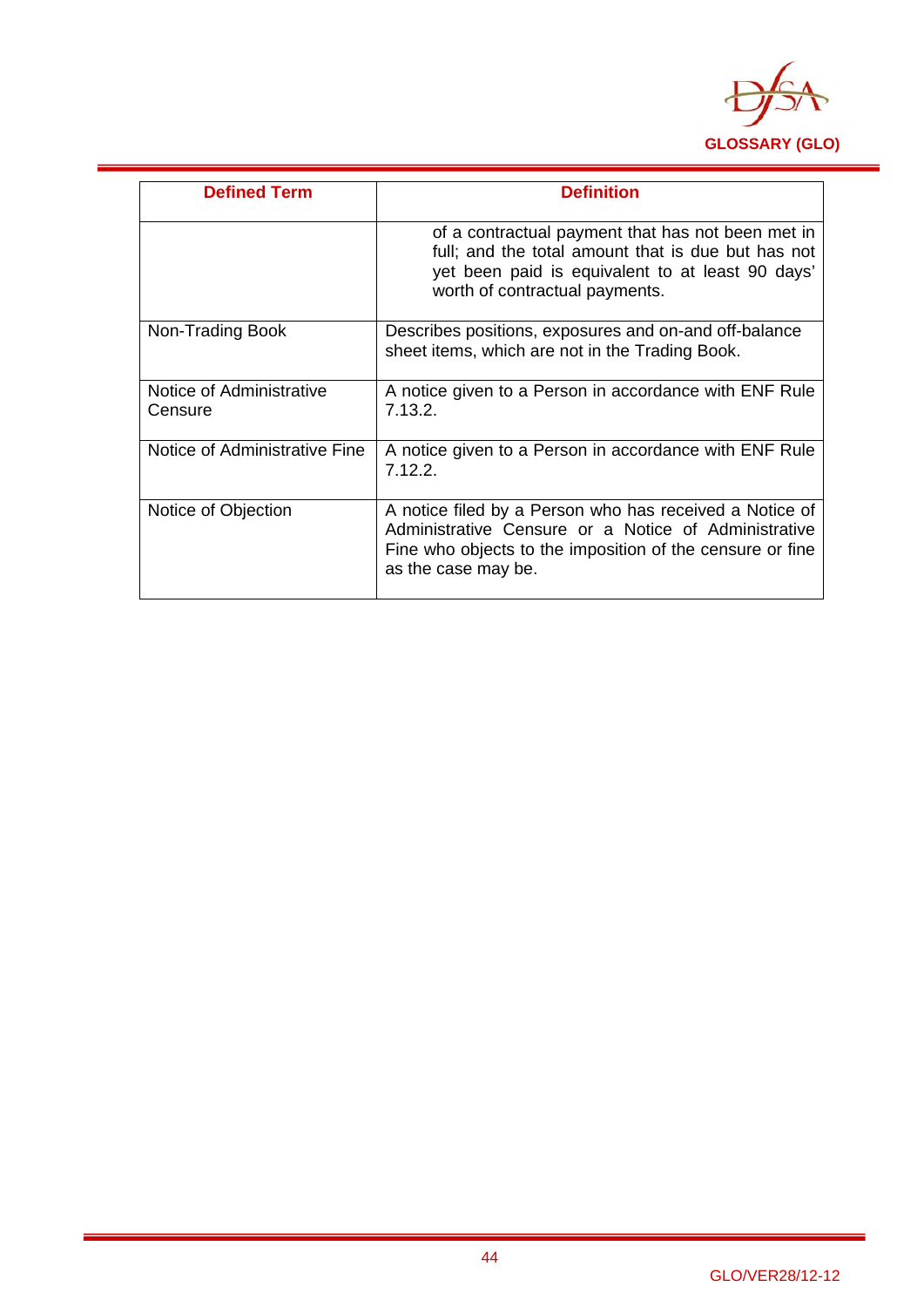

### **O**

| <b>Back to top</b>                                |                                                                                                                                                                                                            |
|---------------------------------------------------|------------------------------------------------------------------------------------------------------------------------------------------------------------------------------------------------------------|
| <b>Defined Term</b>                               | <b>Definition</b>                                                                                                                                                                                          |
| Offer                                             | (1)<br>In relation to Securities other than Units, an offer<br>of Securities falling within Article 12 of the Markets<br>Law 2012.                                                                         |
|                                                   | In relation to Units, an offer of Units falling within<br>(2)<br>Article 19 of the Collective Investment Law 2010.                                                                                         |
| Offer of Securities to the<br>Public              | Has the meaning given in Article 12 of the Markets Law<br>2012.                                                                                                                                            |
| <b>Offer Period</b>                               | The period during which an Offer of Securities to the<br>Public made pursuant to a Prospectus remains open to<br>investors.                                                                                |
| <b>Offer Price</b>                                | The price at which the Shares were offered and<br>accepted under the offer document. In the event that an<br>auction process was used to determine the offer price,<br>then that price is the offer price. |
| Offeree                                           | A Person to whom an Offer of Securities is made.                                                                                                                                                           |
| Offeror                                           | A Person who makes an Offer of Securities.                                                                                                                                                                 |
| <b>Official List of Securities</b>                | A list of Securities maintained by the DFSA in<br>accordance with the Markets Law 2012.                                                                                                                    |
| Operating a Clearing House                        | Has the meaning given in GEN section 2.18.                                                                                                                                                                 |
| Operating an Alternative<br><b>Trading System</b> | Has the meaning given in GEN section 2.22.                                                                                                                                                                 |
| Operating an Exchange                             | Has the meaning given in GEN section 2.17.                                                                                                                                                                 |
| Option                                            | Has the meaning given in GEN Rule A2.3.1(a).                                                                                                                                                               |
| <b>Outsourcing Agreement</b>                      | An agreement in writing entered into by an Fund<br>Manager or Trustee with a Service Provider in relation<br>to outsourced functions, which fulfils the criteria in CIR<br>App 1.                          |
| Own Account Transaction                           | A transaction Executed by the Authorised Firm for its<br>own benefit or for the benefit of its Associate.                                                                                                  |
| <b>Owner's Equity</b>                             | In relation to a Takaful Insurer, the amount of the assets,<br>less the liabilities, of the Insurer that are not attributed to<br>the insurance fund of the Insurer.                                       |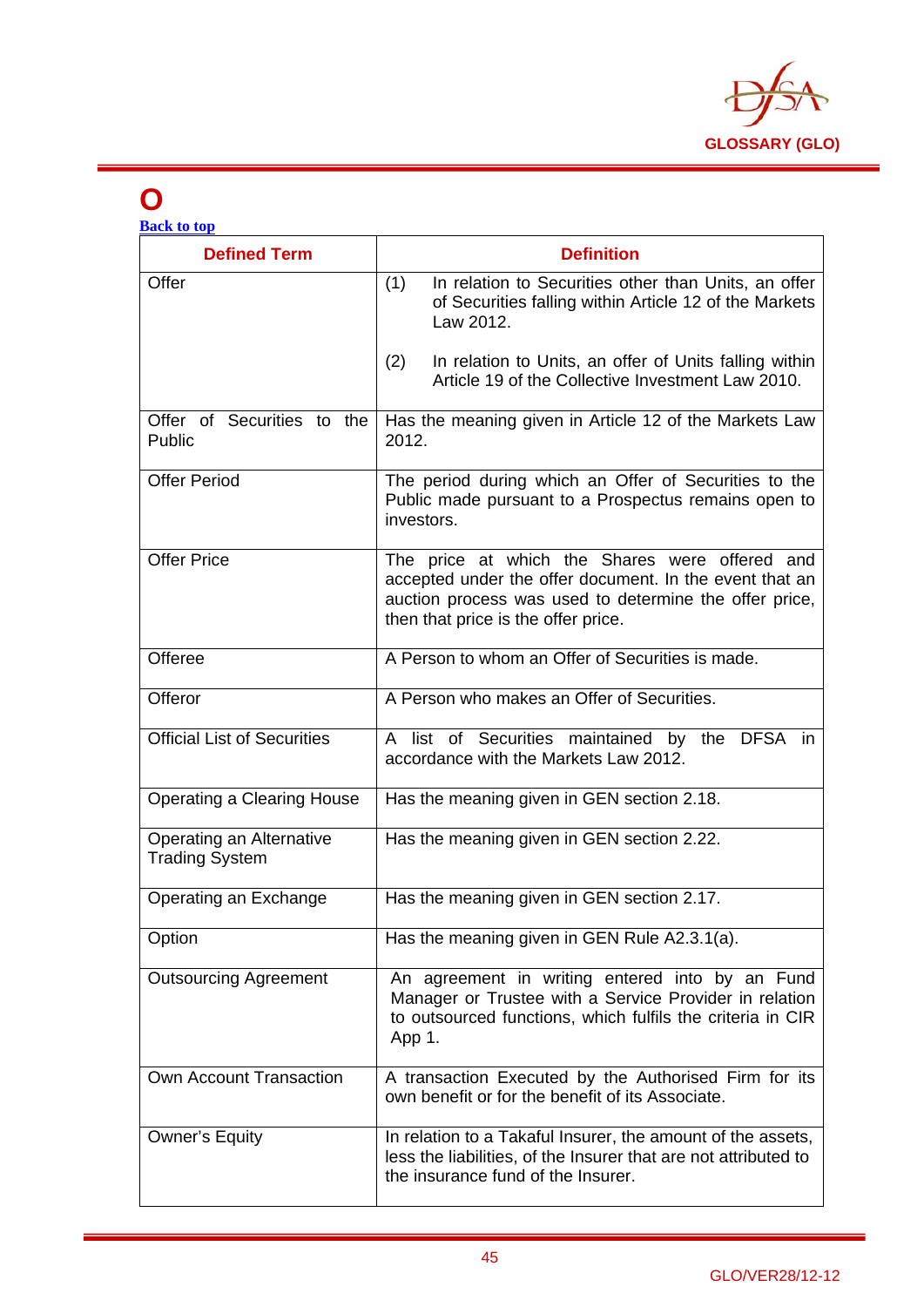

#### **P**

| <b>Back to top</b>                                  |                                                                                                                                                                                                 |
|-----------------------------------------------------|-------------------------------------------------------------------------------------------------------------------------------------------------------------------------------------------------|
| <b>Defined Term</b>                                 | <b>Definition</b>                                                                                                                                                                               |
| Parent                                              | A Holding Company as defined in Schedule 1 of the<br><b>DIFC Companies Law.</b>                                                                                                                 |
| Partner                                             | In relation to an Undertaking which is a Partnership, a<br>Person occupying the position of a partner, by whatever<br>name called.                                                              |
| Partnership                                         | Any partnership, including a partnership constituted<br>under the law of a country or territory outside the DIFC,<br>but not including a Limited Liability Partnership.                         |
| <b>Permanent Health Insurance</b>                   | Has the meaning given in GEN Rule A4.1.2(d).                                                                                                                                                    |
| <b>Permanent Share Capital</b>                      | Ordinary paid-up share capital or similar shareholders' or<br>members' equity, including retained earnings, however<br>called.                                                                  |
| Person                                              | A Person includes any natural person, Body Corporate<br>or body unincorporated, including a legal person,<br>Partnership,<br>company,<br>unincorporated<br>association,<br>government or state. |
| <b>Personal Account</b><br>Transaction              | A transaction undertaken by an Employee of an<br>Authorised Firm in a Investment, other than:<br>a transaction in a government and public Security;<br>(a)                                      |
|                                                     | a transaction in a life policy; or<br>(b)                                                                                                                                                       |
|                                                     | a discretionary transaction if there is no prior<br>(c)<br>communication<br>with the Employee and<br>the<br>discretion is not exercised by the Authorised Firm.                                 |
| Persons Undertaking Key<br><b>Control Functions</b> | Persons undertaking compliance, risk management,<br>internal audit and similar control functions.                                                                                               |
| <b>PIB</b>                                          | The Prudential - Investment, Insurance Intermediation<br>and Banking module of the Rulebook.                                                                                                    |
| <b>PIN</b>                                          | The Prudential - Insurance Business module of the<br>Rulebook.                                                                                                                                  |
| <b>Policy Benefit</b>                               | An amount payable under an insurance contract as a<br>result of the occurrence of an event insured under the<br>contract.                                                                       |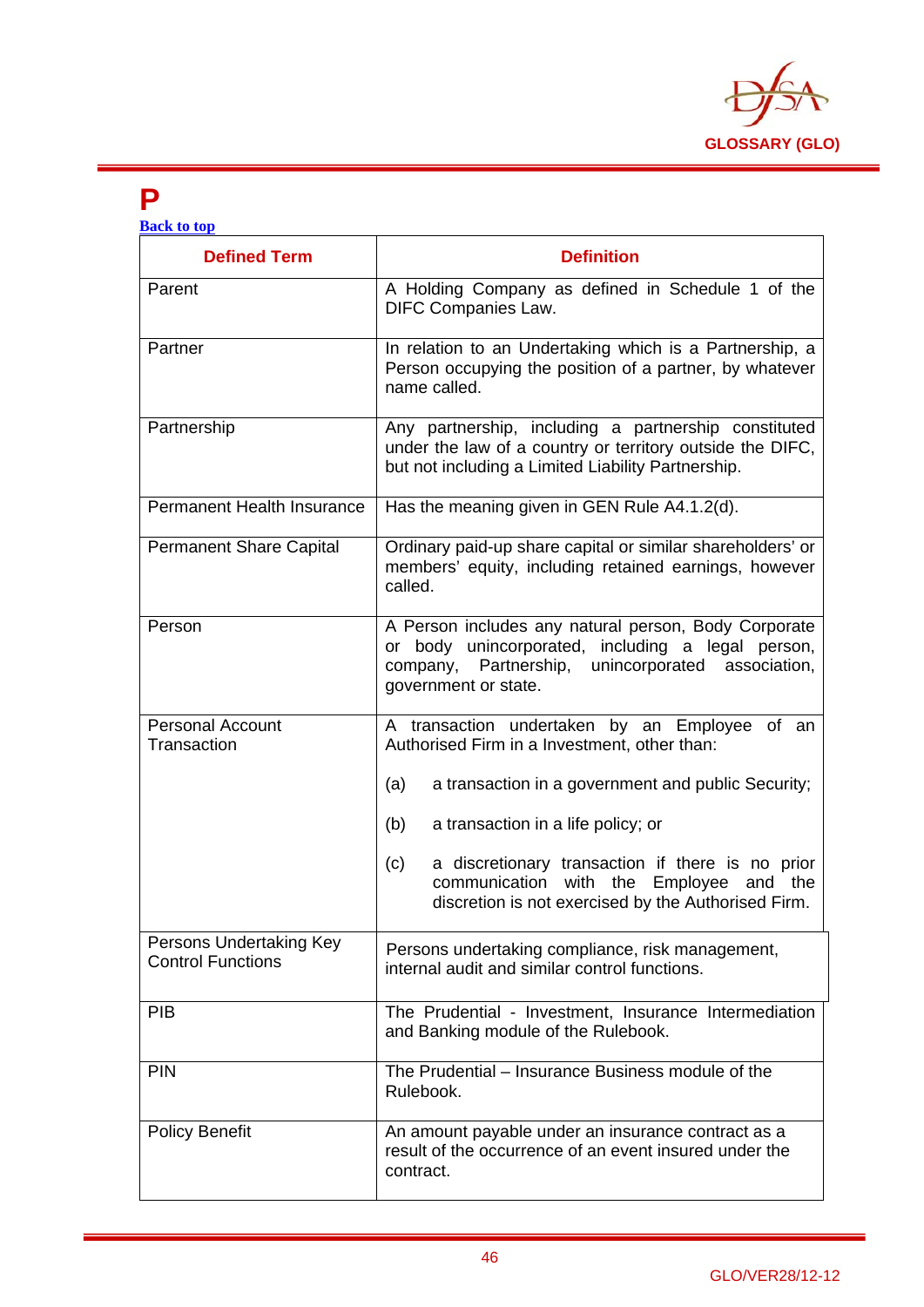

| <b>Defined Term</b>                | <b>Definition</b>                                                                                                                                                                                                                                                                                                                                                                                        |  |
|------------------------------------|----------------------------------------------------------------------------------------------------------------------------------------------------------------------------------------------------------------------------------------------------------------------------------------------------------------------------------------------------------------------------------------------------------|--|
| <b>Politically Exposed Persons</b> | Individuals who are or have been entrusted with<br>prominent public functions in a county or territory, for<br>example heads of state or of government, senior<br>politicians,<br>senior government, judicial or military<br>officials, senior executives of state owned co-operations,<br>important political party officials but not middle ranking or<br>more junior individuals in these categories. |  |
| <b>Preliminary Findings Letter</b> | A letter issued by the DFSA to a Person who may be the<br>subject of Court or Financial Markets Tribunal<br>proceedings setting out the preliminary view of the DFSA<br>and the general facts upon which that view has been<br>reached and inviting the recipient to comment or make<br>submissions on the accuracy of the facts and the<br>preliminary view reached.                                    |  |
| <b>Premium Liability</b>           | The liability referred to in PIN Rule 5.4.7.                                                                                                                                                                                                                                                                                                                                                             |  |
| <b>Price Sensitive Information</b> | Information of a type which is liable to cause substantial<br>movement in the price of Securities or (in the case of<br>Debentures) to affect significantly the ability of the Issuer<br>to meet its commitments.                                                                                                                                                                                        |  |
| <b>Price Stabilisation</b>         | The activity of stabilising the price of an Eligible Security<br>in the manner described in the PRS Module.                                                                                                                                                                                                                                                                                              |  |
| <b>Principal Representative</b>    | An individual designated by a Representative Office in<br>accordance with REP.                                                                                                                                                                                                                                                                                                                           |  |
| Principle                          | A principle prescribed in GEN chapter 4 for Authorised<br>Firms or Authorised Individuals as the case may be.                                                                                                                                                                                                                                                                                            |  |
| <b>Private Equity Fund</b>         | Has the meaning given in CIR Rule 3.1.6                                                                                                                                                                                                                                                                                                                                                                  |  |
| <b>Private Fund</b>                | A Fund which falls within the meaning given under<br>Article 16 of the Collective Investment Law 2010 and<br>satisfies the criteria prescribed in section 11.2 of CIR.                                                                                                                                                                                                                                   |  |
| <b>Private Placement</b>           | An Offer made to a Person who is likely to be interested<br>in the Offer having regard to:                                                                                                                                                                                                                                                                                                               |  |
|                                    | (i)<br>previous contact between the Person making<br>the Offer and that Person;                                                                                                                                                                                                                                                                                                                          |  |
|                                    | (ii)<br>a professional or other connection between the<br>Person making the Offer and that Person; or                                                                                                                                                                                                                                                                                                    |  |
|                                    | (iii)<br>statements or actions by that Person that<br>indicate that he is interested in Offers of that<br>kind.                                                                                                                                                                                                                                                                                          |  |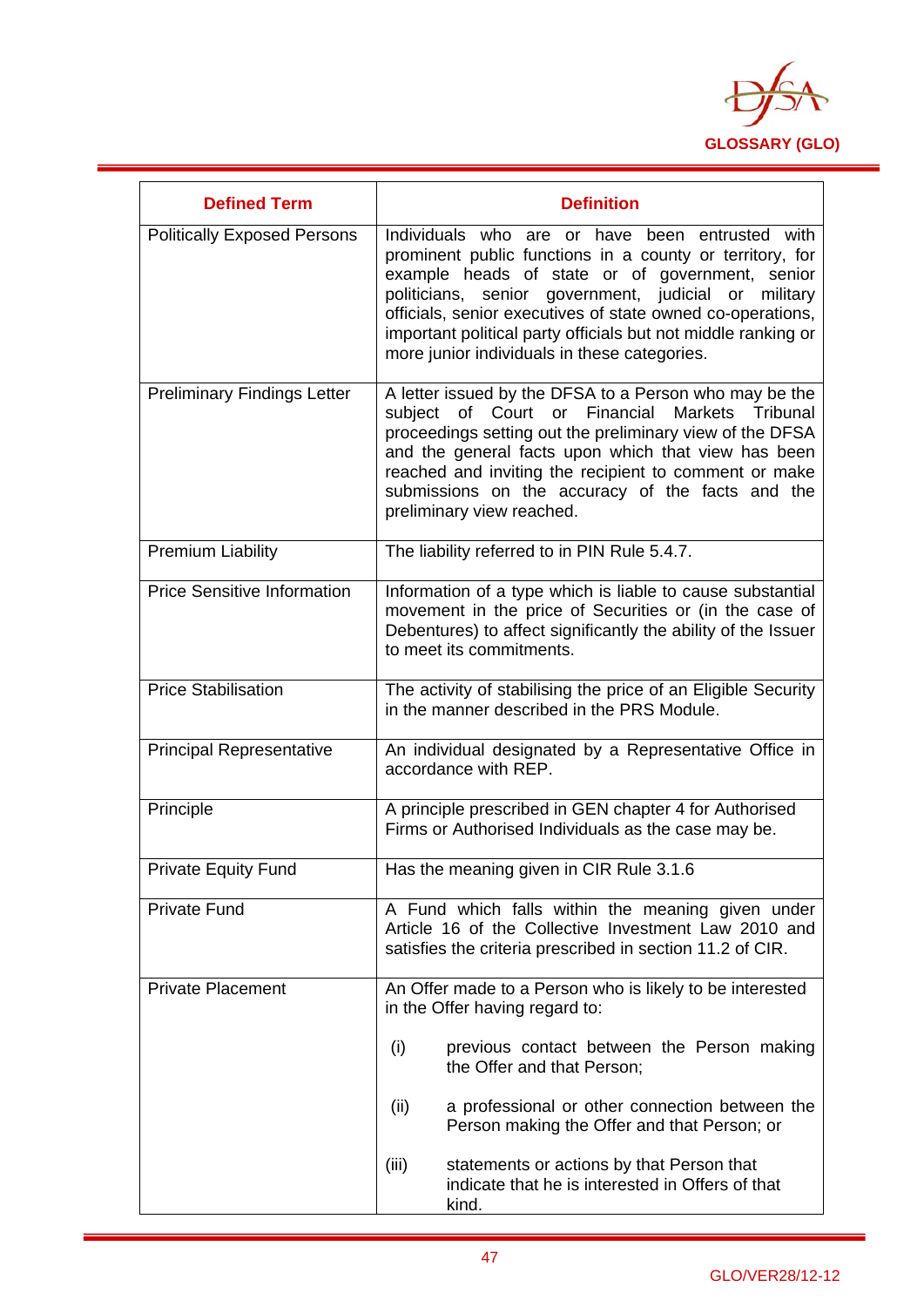

| <b>Defined Term</b>                                | <b>Definition</b>                                                                                                                                                                                                                           |
|----------------------------------------------------|---------------------------------------------------------------------------------------------------------------------------------------------------------------------------------------------------------------------------------------------|
| <b>Private Property Fund</b>                       | Is a Private Fund which is also a Property Fund                                                                                                                                                                                             |
| <b>Private Trust Company</b>                       | Means a body corporate the purpose of which is solely<br>to provide trust business services in respect of a specific<br>trust or trusts:                                                                                                    |
|                                                    | of which a Family Member of a Single Family or<br>(a)<br>a Family Entity related to a Single Family is the<br>settlor; and                                                                                                                  |
|                                                    | the beneficiaries are all:<br>(b)                                                                                                                                                                                                           |
|                                                    | (i)<br>charities; or                                                                                                                                                                                                                        |
|                                                    | Family Members, Family Entities, or Family<br>(ii)<br>Fiduciary Structures of that Single Family.                                                                                                                                           |
| <b>Privileged Communication</b>                    | A privilege arising from the provision of professional<br>legal advice and any other like privilege properly<br>applicable at law to the communication in question, but<br>does not include a general duty of confidentiality.              |
| <b>Professional Client</b>                         | A Client specified under COB Rule 2.3.2, including a<br>Market Counterparty.                                                                                                                                                                |
| <b>Profit Equalisation Reserve</b>                 | Represents the amount appropriated out of the<br>Mudaraba income, before allocating the Mudarib's<br>share, in order to maintain a certain level of investment<br>returns for investment account holders and to increase<br>owners' equity. |
| <b>Profit Sharing Investment</b><br>Account (PSIA) | An account or portfolio managed:                                                                                                                                                                                                            |
|                                                    | (a)<br>in relation to property of any kind, including the<br>currency of any country or territory, held for or<br>within the account or portfolio;                                                                                          |
|                                                    | in accordance with Shari'a and held out as such;<br>(b)<br>and                                                                                                                                                                              |
|                                                    | under the term of an agreement whereby:<br>(c)                                                                                                                                                                                              |
|                                                    | (i)<br>the investor agrees to share any profit with<br>the manager of the account or portfolio in<br>accordance with a predetermined specified<br>percentage or ratio; and                                                                  |
|                                                    | (ii)<br>the investor agrees that he alone will bear<br>any losses in the absence of negligence or<br>breach of contract on the part of the<br>manager.                                                                                      |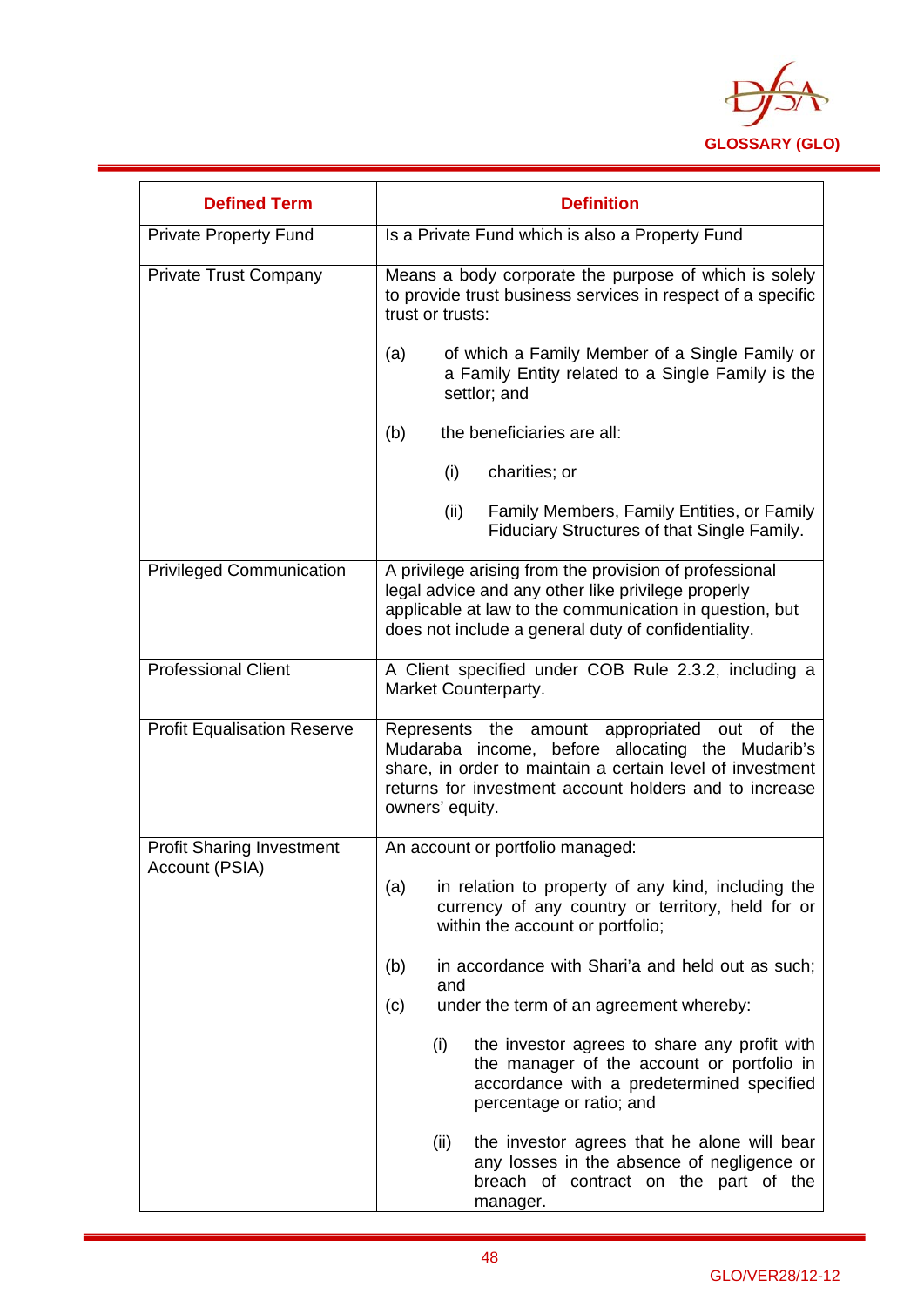

| <b>Defined Term</b>                             | <b>Definition</b>                                                                                                                                                                                                                                                                                                                                                                                                                               |
|-------------------------------------------------|-------------------------------------------------------------------------------------------------------------------------------------------------------------------------------------------------------------------------------------------------------------------------------------------------------------------------------------------------------------------------------------------------------------------------------------------------|
| Property                                        | Has the meaning given in Articles (1) and (2) of the<br>U.A.E. Federal Law No.4 of 2002.                                                                                                                                                                                                                                                                                                                                                        |
| <b>Property Fund</b>                            | Has the meaning given in CIR Rule 3.17                                                                                                                                                                                                                                                                                                                                                                                                          |
| <b>Property Related Assets</b>                  | Assets which are Shares, Debentures or Warrants which<br>are issued by a Body Corporate, a substantial activity of<br>which relates to investment in Real Property and<br>Certificates which confer rights in respect of such<br>Investments.                                                                                                                                                                                                   |
| Prospectus                                      | In relation to an Offer of Securities to the Public, a<br>(1)<br>document containing the information specified in<br>Article 15 of the Markets Law 2012 and the MKT<br>Rules, and includes a Supplementary Prospectus.<br>(2)<br>In relation to a Fund, a document containing the<br>information prescribed under the Collective<br>Investment Law 2010 and the CIR Rules,<br>including a Short Form Prospectus or<br>Supplementary Prospectus. |
| Prospectus Offer                                | An Offer of Securities referred to in Article 14(3)(a) of the<br>Markets Law 2012.                                                                                                                                                                                                                                                                                                                                                              |
| <b>Protected Cell Company</b>                   | A company incorporated as, or converted into, a<br>Protected Cell Company in accordance with the<br>provisions of the Regulations made under DIFC the<br>Companies Law.                                                                                                                                                                                                                                                                         |
| <b>Protection Buyer</b>                         | The Counterparty to a Credit Derivative contract that<br>wishes to reduce the exposure to Credit Risk by<br>protecting itself from potential loss suffered as a result of<br>deterioration in the creditworthiness of the reference<br>assets.                                                                                                                                                                                                  |
| <b>Protection Seller</b>                        | The Counterparty to a Credit Derivative contract that<br>wishes to take on Credit Risk arises from potential loss<br>result<br>of<br>deterioration<br>suffered<br>in<br>the<br>as<br>a<br>creditworthiness of the reference assets in return for<br>compensation from the Protection Buyer.                                                                                                                                                     |
| <b>Providing Accountancy</b><br><b>Services</b> | Has the meaning given in ASP Rule 2.3.2.                                                                                                                                                                                                                                                                                                                                                                                                        |
| <b>Providing Credit</b>                         | Has the meaning given in GEN section 2.5.                                                                                                                                                                                                                                                                                                                                                                                                       |
| <b>Providing Custody</b>                        | Has the meaning given in GEN section 2.13.                                                                                                                                                                                                                                                                                                                                                                                                      |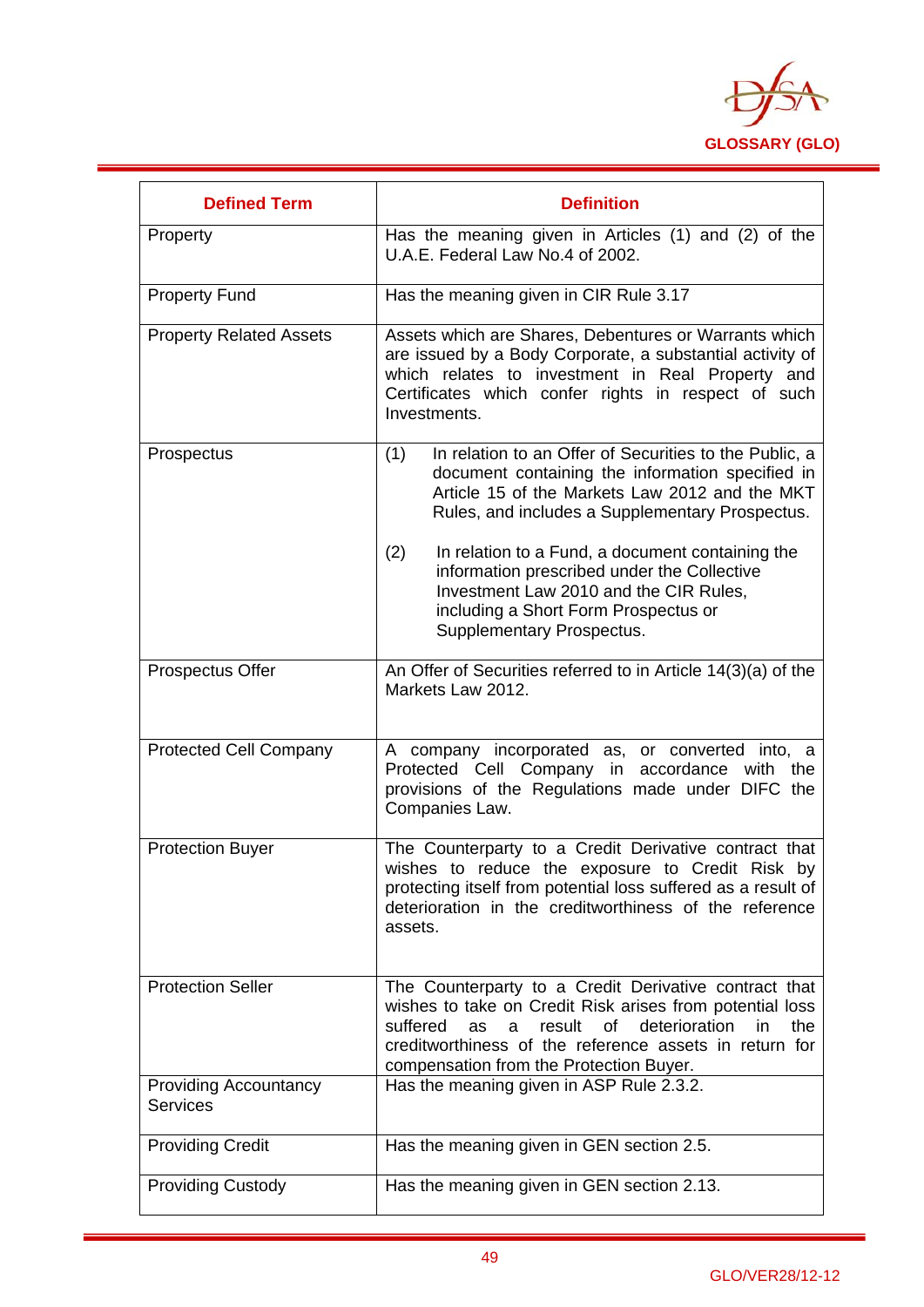

| <b>Defined Term</b>                     | <b>Definition</b>                                                                                                                                                                                                                                                                                                                                                                                                  |  |
|-----------------------------------------|--------------------------------------------------------------------------------------------------------------------------------------------------------------------------------------------------------------------------------------------------------------------------------------------------------------------------------------------------------------------------------------------------------------------|--|
| <b>Providing Fund</b><br>Administration | Has the meaning given in GEN section 2.24                                                                                                                                                                                                                                                                                                                                                                          |  |
| <b>Providing Legal Services</b>         | Has the meaning given in ASP Rule 2.3.1.                                                                                                                                                                                                                                                                                                                                                                           |  |
| <b>Providing Money Services</b>         | Has the meaning given in GEN section 2.6.                                                                                                                                                                                                                                                                                                                                                                          |  |
| <b>Providing Trust Services</b>         | Has the meaning given in GEN section 2.23.                                                                                                                                                                                                                                                                                                                                                                         |  |
| <b>PRU</b>                              | The Prudential Returns module of the Sourcebook.                                                                                                                                                                                                                                                                                                                                                                   |  |
| <b>Prudential Context</b>               | In relation to activities carried on by a Authorised Firm,<br>the context in which the activities might have, or might<br>reasonably be regarded as likely to have, a negative<br>effect on:                                                                                                                                                                                                                       |  |
|                                         | confidence in the financial stability of the DIFC;<br>(a)                                                                                                                                                                                                                                                                                                                                                          |  |
|                                         | the ability of the Authorised Firm to meet the<br>(b)<br>applicable DFSA requirements and<br>standards<br>the Authorised<br>Firm's<br>relating to<br>financial<br>resources; or                                                                                                                                                                                                                                    |  |
|                                         | the fitness and propriety of the Authorised Firm to<br>(c)<br>remain authorised.                                                                                                                                                                                                                                                                                                                                   |  |
| <b>PSIA</b>                             | Profit Sharing Investment Account.                                                                                                                                                                                                                                                                                                                                                                                 |  |
| <b>PSIAr</b>                            | Profit Sharing Investment Account received on<br>- a<br>restricted basis.                                                                                                                                                                                                                                                                                                                                          |  |
| <b>PSIAu</b>                            | Profit Sharing Investment Account received on an<br>unrestricted basis.                                                                                                                                                                                                                                                                                                                                            |  |
| <b>Public Appearance</b>                | Any participation in an interview which is part of a<br>seminar, forum, radio, television, website, newspaper,<br>journal, magazine, or other periodical or other public<br>speaking activity, or the writing of an article for a<br>website, newspaper, journal, magazine<br>or<br>other<br>periodical in which an Investment Analyst makes a<br>recommendation or offers an opinion concerning an<br>Investment. |  |
| <b>Public Fund</b>                      | A Fund which falls within the meaning given under<br>Article 16(1) of the Collective Investment Law 2010.                                                                                                                                                                                                                                                                                                          |  |
| <b>Public Listed Company</b>            | Has the meaning given in Article 97(2) of the Regulatory<br>Law 2004.                                                                                                                                                                                                                                                                                                                                              |  |
| <b>Public Property Fund</b>             | Is a Public Fund which is also a Property Fund.                                                                                                                                                                                                                                                                                                                                                                    |  |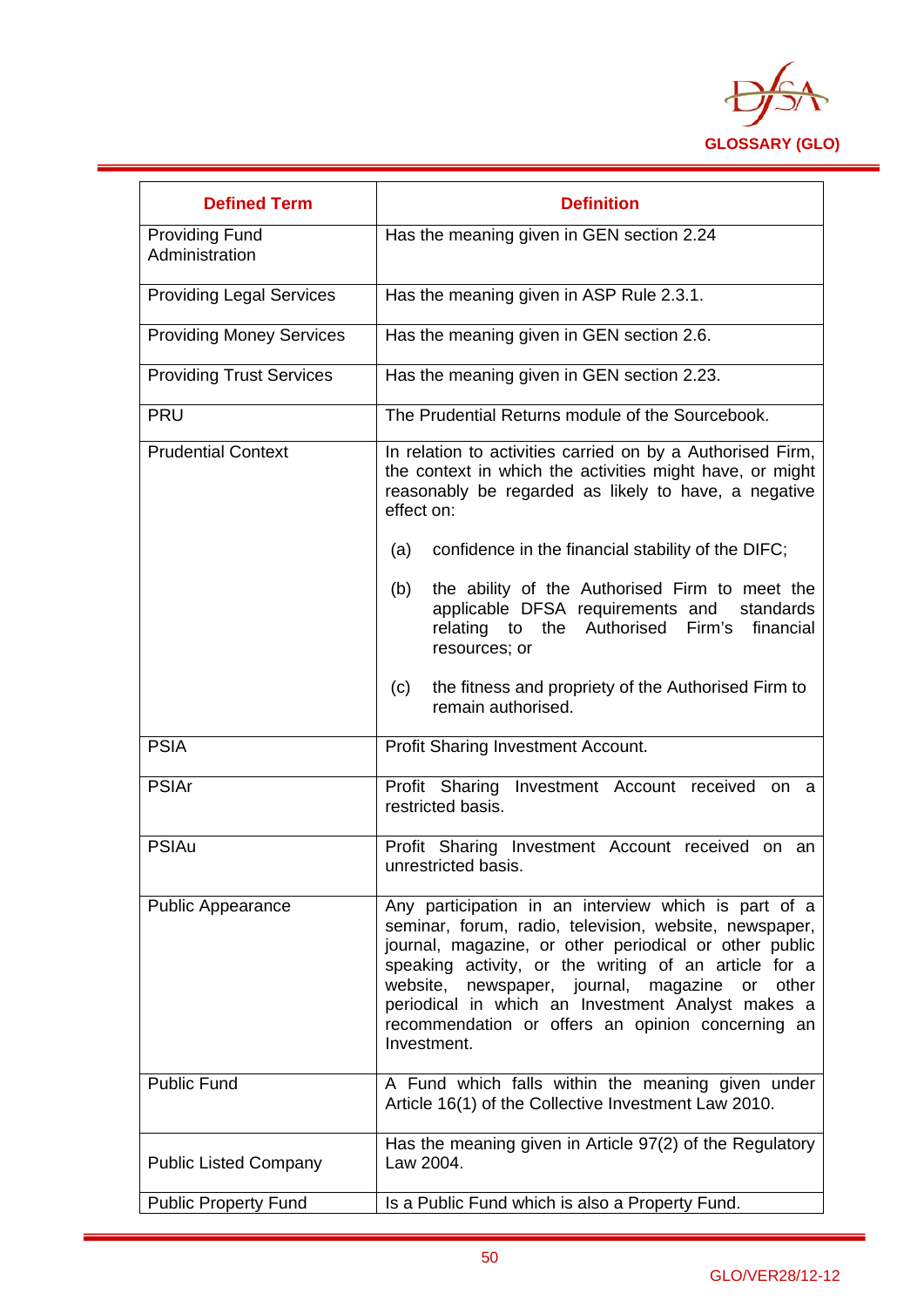

| <b>Defined Term</b>           | <b>Definition</b>                                                                                                                       |
|-------------------------------|-----------------------------------------------------------------------------------------------------------------------------------------|
| <b>Public Sector Entities</b> | Bodies owned by central or regional governments or<br>Local Authorities which perform regulatory and other<br>non-commercial functions. |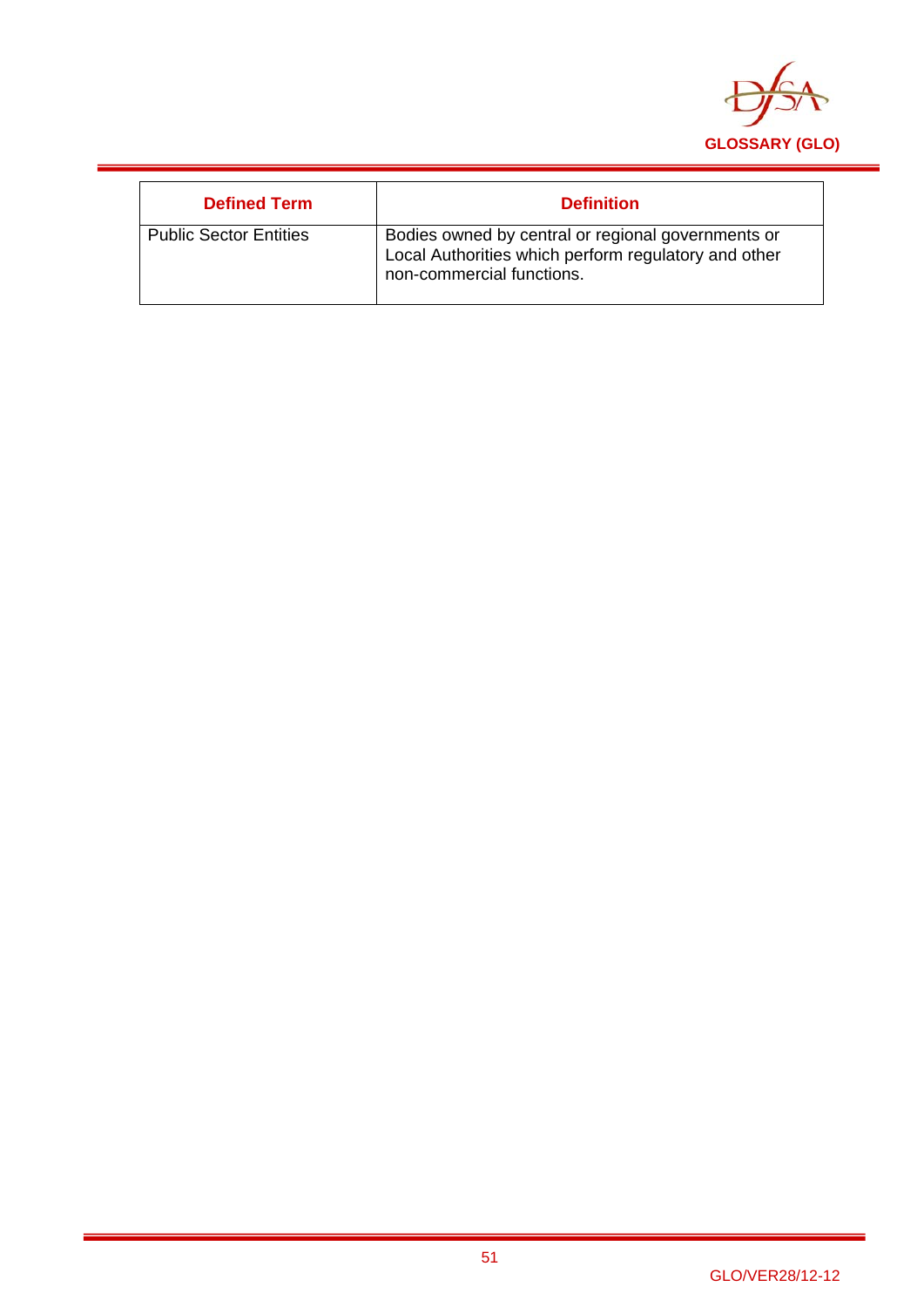

#### **Q Back to top**

| <b>Defined Term</b>                | <b>Definition</b>                                                                                                                                                                                                                                                                       |
|------------------------------------|-----------------------------------------------------------------------------------------------------------------------------------------------------------------------------------------------------------------------------------------------------------------------------------------|
| <b>Qualifying Holding</b>          | Any holding in the capital of a non-financial Undertaking<br>of which the Authorised Firm is a controller.                                                                                                                                                                              |
| <b>Quarterly Regulatory Return</b> | A quarterly return of the type specified in PIN Rule<br>A <sub>10.3.2</sub> .                                                                                                                                                                                                           |
| <b>Quiet Period</b>                | In relation to an initial public offering of securities, the<br>period beginning on the day of publication of listing<br>particulars or a prospectus relating to the offering of that<br>Investment and ending 30 days after the day on which<br>the Investment is admitted to trading. |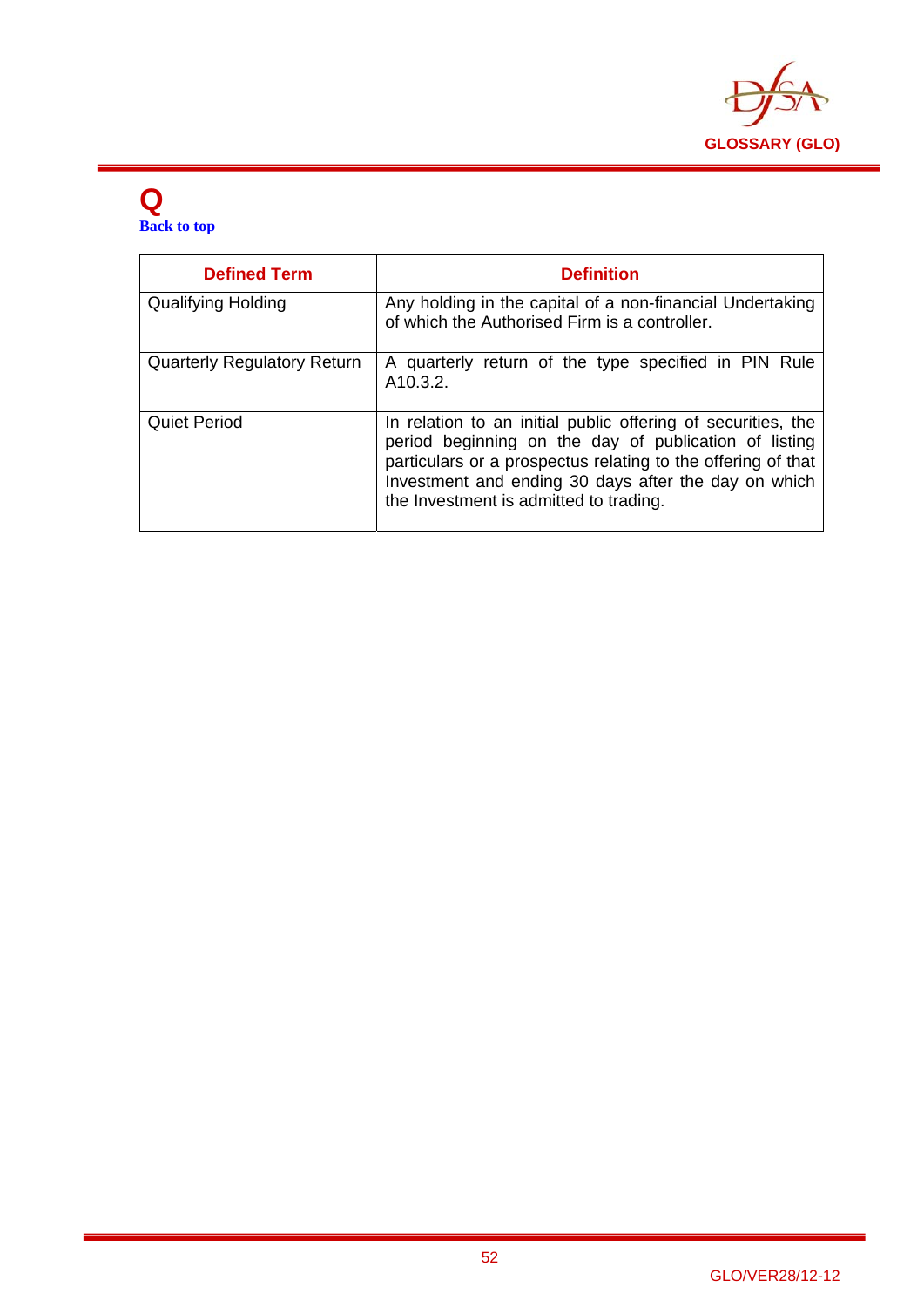

#### **R Back to top**

| <b>Defined Term</b>                            | <b>Definition</b>                                                                                                                                                                                                                                                                                                                                                  |
|------------------------------------------------|--------------------------------------------------------------------------------------------------------------------------------------------------------------------------------------------------------------------------------------------------------------------------------------------------------------------------------------------------------------------|
| Rated                                          | In the case of an instrument or a counterparty, assigned<br>rating by a Rating Agency in respect of the<br>a<br>counterparty credit risk associated with the instrument or<br>counterparty.                                                                                                                                                                        |
| <b>Rating Action</b>                           | Has the meaning given to it in COB Rule 8.3.5(2).                                                                                                                                                                                                                                                                                                                  |
| Rating Agency                                  | Standard & Poor's, Moody's, AM Best, Fitch Ratings or<br>another agency approved in writing by the DFSA.                                                                                                                                                                                                                                                           |
| <b>Rating Analyst</b>                          | Has the meaning given to it in COB Rule 8.3.1(3).                                                                                                                                                                                                                                                                                                                  |
| <b>Rating Subject</b>                          | Has the meaning given to it in GEN Rule 2.27.1(3).                                                                                                                                                                                                                                                                                                                 |
| <b>Readily Realisable</b><br><b>Securities</b> | A government or public Security denominated in the<br>currency of the country of its issuer, or any other<br>Security which is admitted to official listing on an<br>exchange in a Zone 1 country and regularly traded on or<br>under the rules of such an exchange.                                                                                               |
| <b>Real Estate Investment Trust</b>            | Has the meaning given in CIR Rule 3.1.8                                                                                                                                                                                                                                                                                                                            |
| <b>Real Property</b>                           | Land or buildings, whether freehold or leasehold, where<br>the unexpired term of any lease exceeds 20 years.                                                                                                                                                                                                                                                       |
| <b>REC</b>                                     | The Recognition module of the Rulebook.                                                                                                                                                                                                                                                                                                                            |
| <b>Recognised Body</b>                         | Has the meaning given in Article 37(3)(a) of the Markets<br>Law 2012.                                                                                                                                                                                                                                                                                              |
| Recognised Jurisdiction                        | A jurisdiction which has been recognised by the DFSA<br>under Article 55 of the Collective Investment Law 2010<br>or, pursuant to Article 1(b) of that law, under Article 20 of<br>the Collective Investment Law 2006.                                                                                                                                             |
| Recognised Jurisdiction<br><b>Notice</b>       | A notice issued by the DFSA, pursuant Article 55 of the<br>Collective Investment Law 2010 or, pursuant to Article<br>1(b) of that law, under to Article 20 of the Collective<br>Investment Law 2006, listing countries and territories<br>which are Recognised Jurisdictions and Foreign Funds<br>which are Designated Funds in respect of these<br>jurisdictions. |
| <b>Recognised Member</b>                       | Has the meaning given in Article 37(3)(b) of the Markets<br>Law 2012.                                                                                                                                                                                                                                                                                              |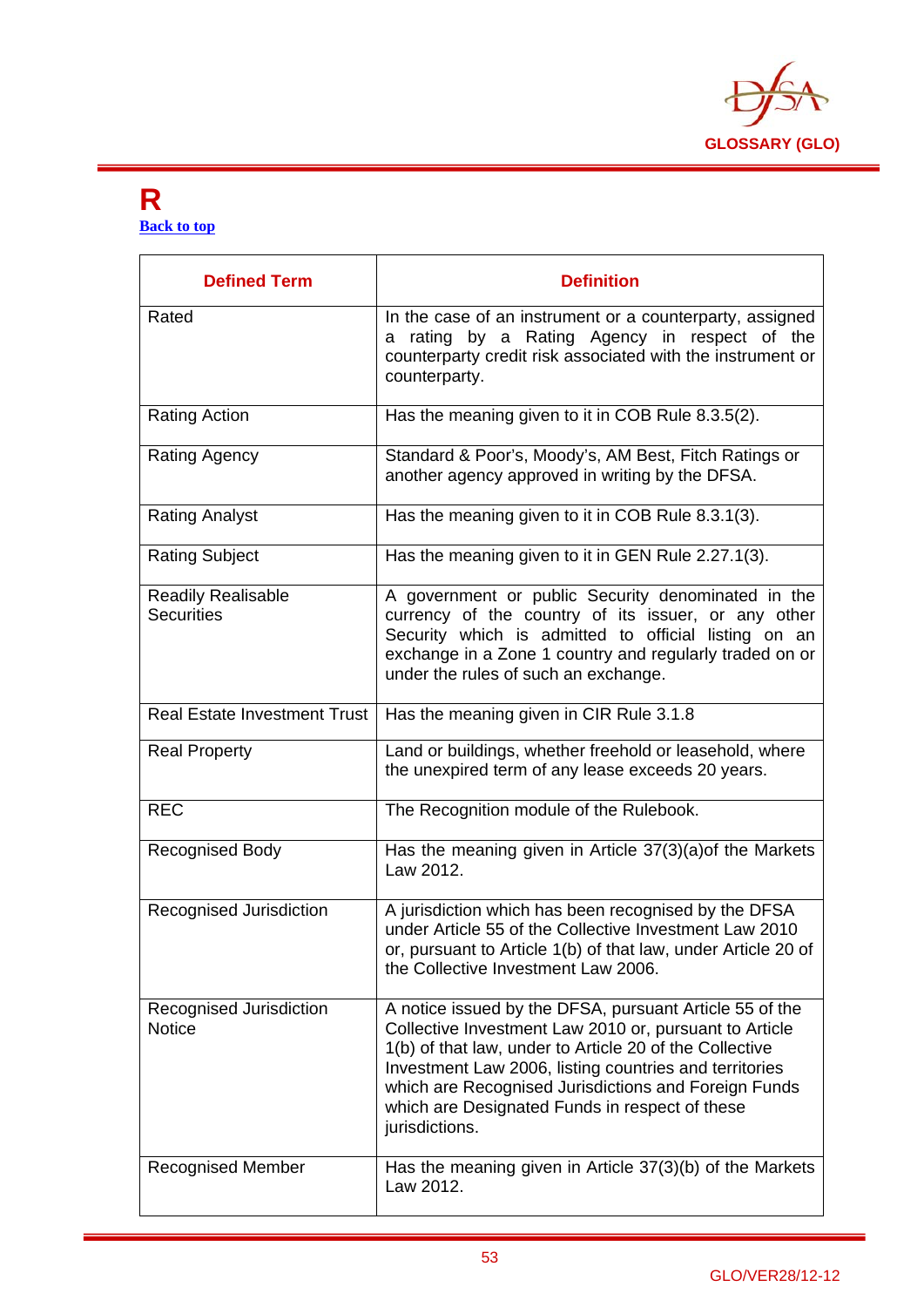

| <b>Defined Term</b>                               | <b>Definition</b>                                                                                                                                                                    |
|---------------------------------------------------|--------------------------------------------------------------------------------------------------------------------------------------------------------------------------------------|
| <b>Recognised Person</b>                          | A Recognised Body or a Recognised Member.                                                                                                                                            |
| <b>Recognised Professional</b><br><b>Body</b>     | A full member of IFAC.                                                                                                                                                               |
| <b>Recognised Professional</b><br>Qualification   | A qualification conferred by a Recognised Professional<br>Body.                                                                                                                      |
| <b>Recognised Supervisory</b><br>Authority        | Means any government or quasi-government financial<br>services regulator in a Zone 1 country or such other<br>countries as the DFSA may accept.                                      |
| Recognition                                       | The status acquired by a Person who is admitted to the<br>list of Recognised Persons pursuant to Article 37(5) of<br>the Markets Law 2012.                                           |
| <b>Recognition Criteria</b>                       | Has the meaning in REC Rule 2.4 or 2.5.                                                                                                                                              |
| <b>Reference Asset</b>                            | The asset against which payments under a Derivative<br>contract are calculated.                                                                                                      |
| <b>Reference Date</b>                             | The date as at which an actuarial investigation is<br>performed for the purposes of PIN section 7.3.                                                                                 |
| <b>Reference Entity</b>                           | The entity against which payments under a Derivative<br>contract are calculated.                                                                                                     |
| <b>Registration Statement</b>                     | In relation to a Prospectus structured as multiple<br>documents, the document referred to in MKT Rule<br>$2.5.1(3)(b)$ .                                                             |
| <b>Regulated Exchange</b>                         | regulated by a Financial Services<br>An exchange<br>Regulator.                                                                                                                       |
| <b>Regulated Financial</b><br>Institution         | A Person who does not hold a Licence but who is<br>authorised in a jurisdiction other than the DIFC to carry<br>on any financial service by another Financial Services<br>Regulator. |
| Regulation                                        | Legislation made under any DIFC law that is not<br>administered by the DFSA.                                                                                                         |
| Regulators                                        | In addition to the DFSA, regulators with recognised<br>jurisdiction in relation to financial services, whether in the<br>DIFC or outside of the DIFC.                                |
| <b>Regulatory Announcement</b><br><b>Services</b> | A service approved by the DFSA for the purposes of<br>making market disclosure of information pursuant to<br>MKT Rule 4.7.1(c).                                                      |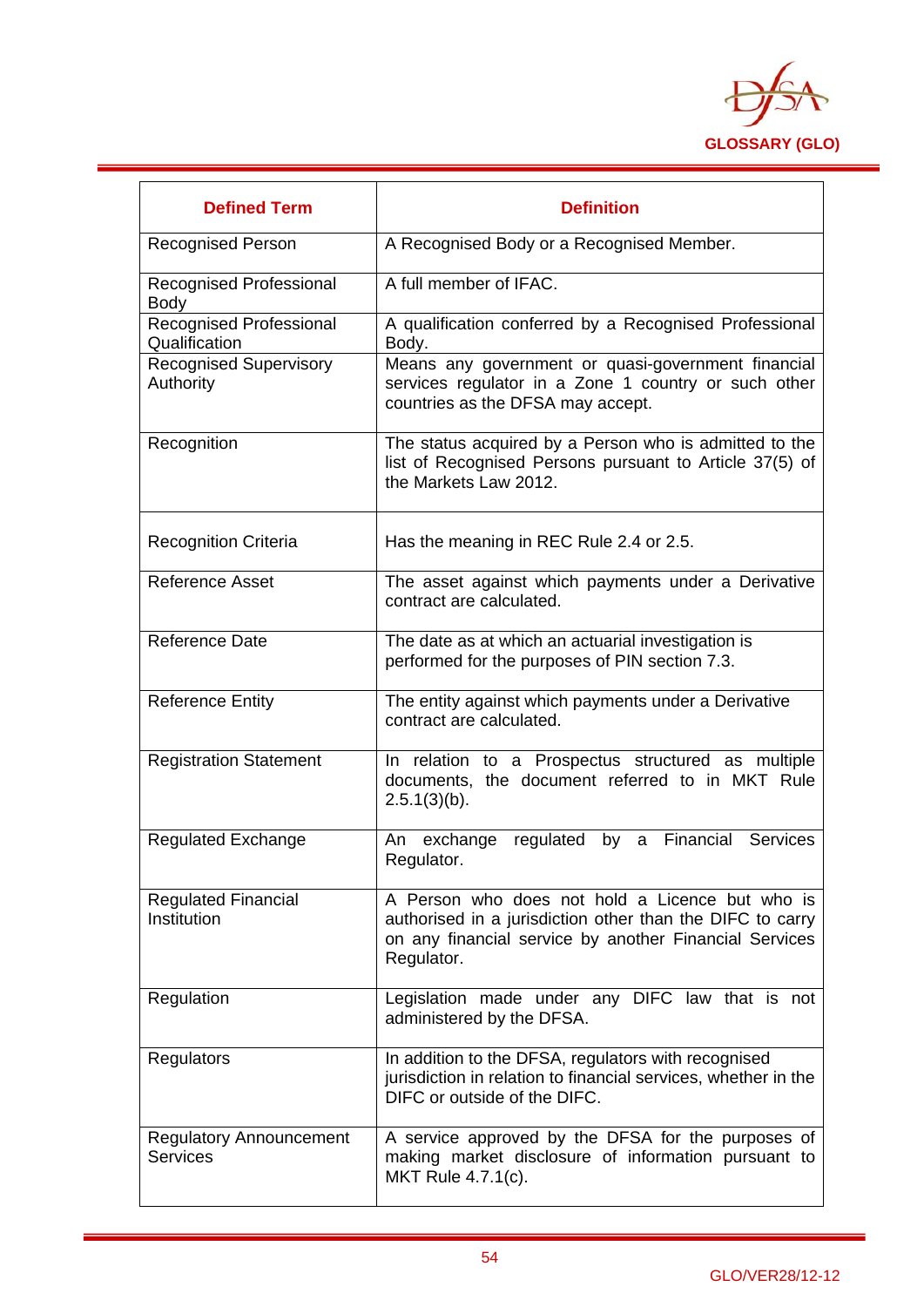

| <b>Defined Term</b>                    | <b>Definition</b>                                                                                                                                                         |
|----------------------------------------|---------------------------------------------------------------------------------------------------------------------------------------------------------------------------|
| <b>Regulatory Appeals</b><br>Committee | A standing committee of the Board, established under<br>the Regulatory Law 2004, and includes a sub-committee<br>constituted under Article 29 of the Regulatory Law 2004. |
| <b>Regulatory Function</b>             | Has the meaning given in AMI Rule 7.2.2(3).                                                                                                                               |
| <b>Regulatory Law</b>                  | The Regulatory Law 2004.                                                                                                                                                  |
| <b>REITS</b>                           | A Real Estate Investment Trust.                                                                                                                                           |
| Related                                | In respect of one entity, the first entity, being in the<br>position relative to that entity of:                                                                          |
|                                        | (a)<br>a second entity that is a Subsidiary, Associate or<br>Holding Company of the first entity;                                                                         |
|                                        | a second entity that is a Subsidiary or Associate of<br>(b)<br>the Holding Company of the first entity;                                                                   |
|                                        | a director or officer of the first entity or of an entity<br>(c)<br>that is related to the first entity by reason of (a) or<br>(b) above;                                 |
|                                        | (d)<br>the spouse or minor child of a natural person<br>referred to in (c) above; or                                                                                      |
|                                        | (e)<br>a company that is a Subsidiary of or subject to<br>significant influence by or from a natural person<br>referred to in (c) or (d) above.                           |
| <b>Related Party</b>                   | Has the meaning given to that term in MKT Rule 3.5.2(a)<br>except in relation to a Rating Subject, where it has the<br>meaning given to it in COB Rule 8.5.2(2).          |
| <b>Related Party Transaction</b>       | Has the meaning given to that term in MKT Rule 3.5.2(b)                                                                                                                   |
| <b>Related Person</b>                  | Has the meaning given in PIB Rule 4.4.6.                                                                                                                                  |
| <b>Relevant Information</b>            | Has the meaning given to it in COB Rule 8.3.1(2)                                                                                                                          |
| Remuneration                           | Any form of remuneration, including benefits of any kind.                                                                                                                 |
| <b>Reporting Entity</b>                | Has the meaning given in Article 37 of the Markets Law<br>2012.                                                                                                           |
| Representative Office                  | A Person carrying on in the DIFC the Financial Service<br>of Operating a Representative Office for which it has<br>authorisation under its Licence.                       |
| <b>Responsible Officer</b>             | The Licensed Function described in GEN Rule 7.4.9                                                                                                                         |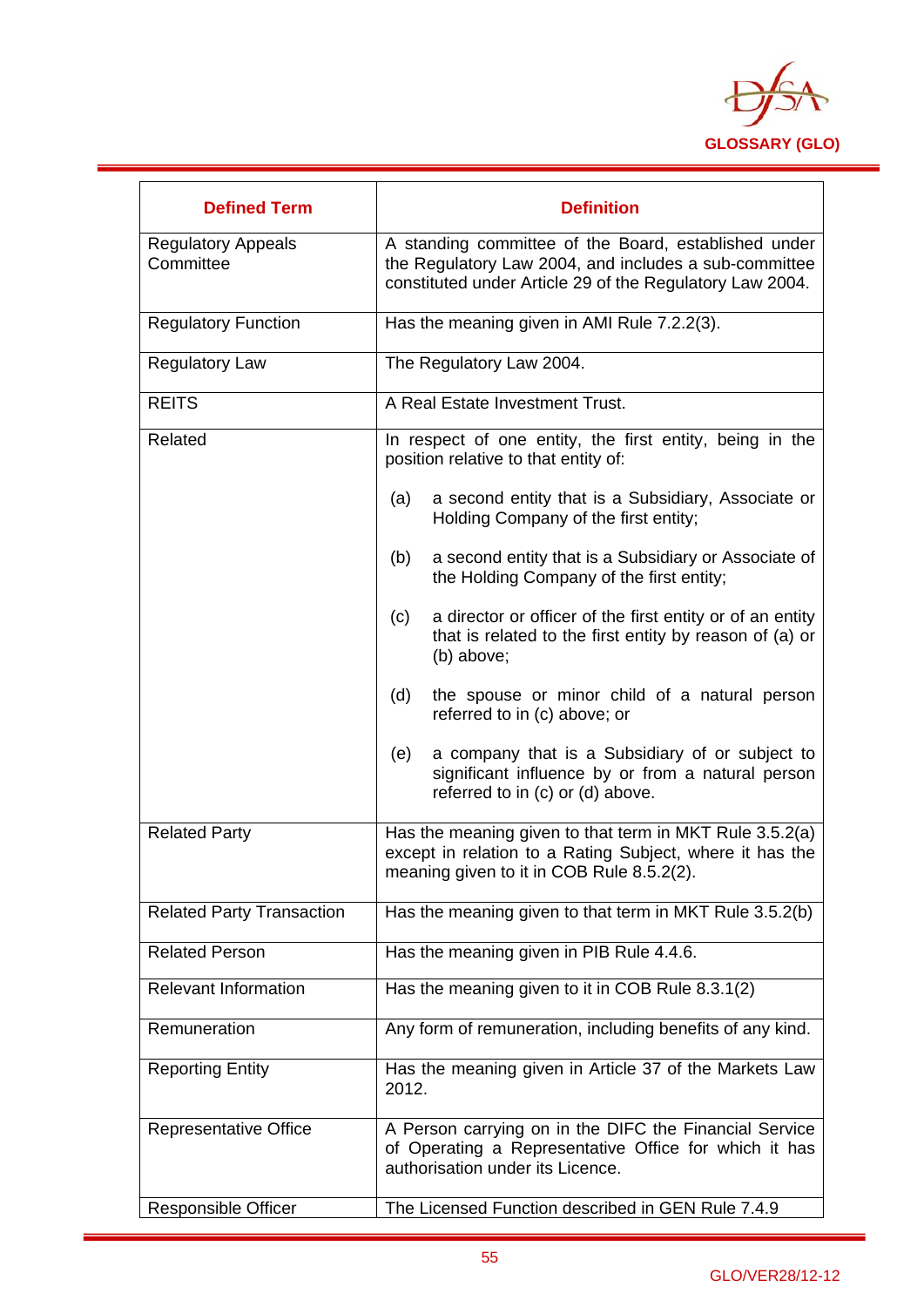

| <b>Defined Term</b>                                            | <b>Definition</b>                                                                                                                                         |
|----------------------------------------------------------------|-----------------------------------------------------------------------------------------------------------------------------------------------------------|
| <b>Restricted Person</b>                                       | Has the meaning given to that term in MKT Rule<br>$3.4.1(2)$ .                                                                                            |
| <b>Restricted Profit Sharing</b><br><b>Investment Accounts</b> | A PSIA in respect of the investment account holder<br>imposes certain restrictions as to where, how and for<br>what purpose his funds are to be invested. |
| <b>Retail Client</b>                                           | A Client specified under COB Rule 2.3.5.                                                                                                                  |
| Return                                                         | Includes both Quarterly Regulatory Returns and Annual<br><b>Regulatory Returns.</b>                                                                       |
| Rule                                                           | Legislation made by the Board under Article 23 of the<br>Regulatory Law 2004 for the purposes of that law or any<br>law administered by the DFSA.         |
| <b>Rulebook</b>                                                | The DFSA Rulebook.                                                                                                                                        |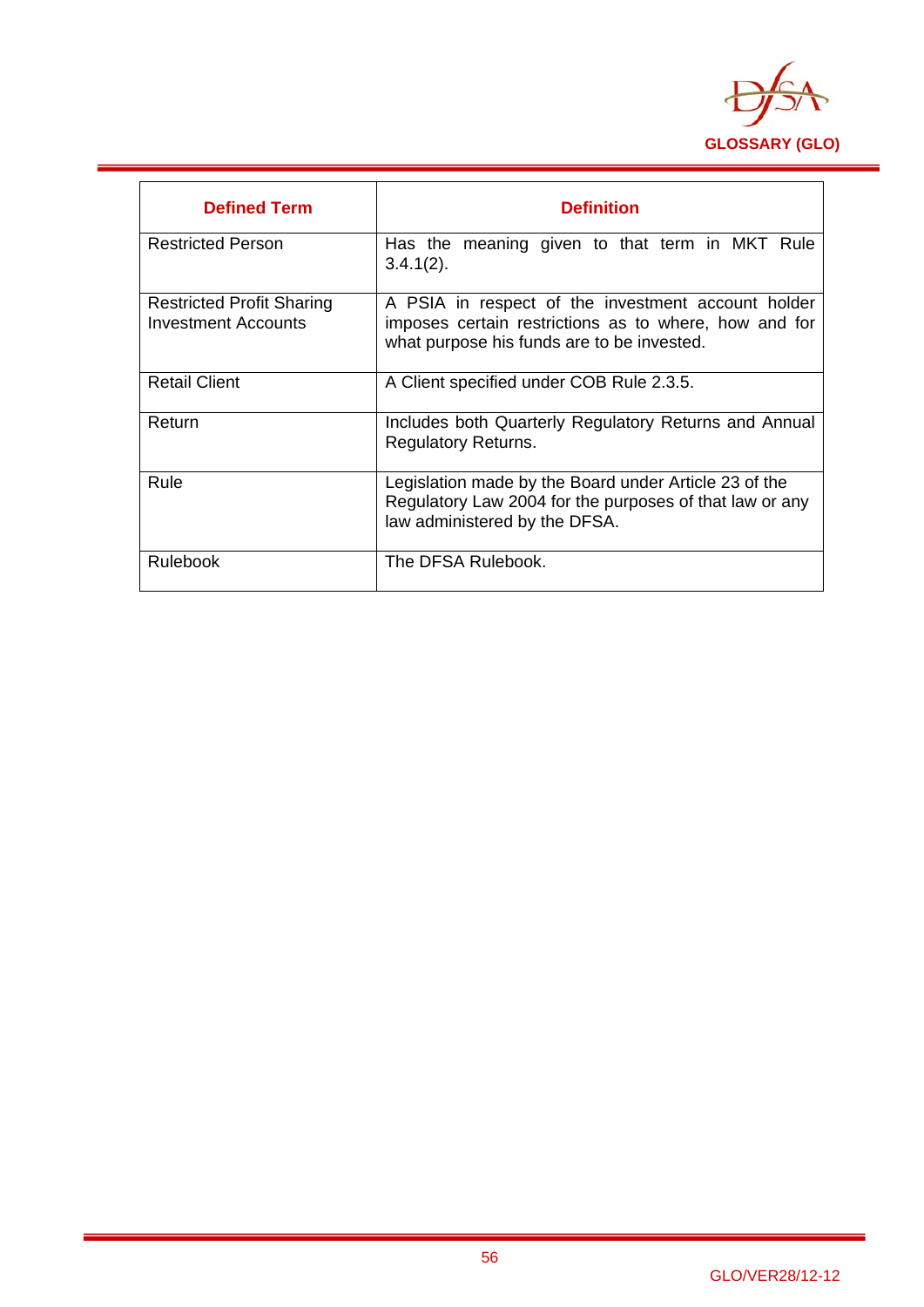

### **S**

 $\mathbf{l}$ 

| <b>Back to top</b>               |                                                                                                                                                                                                                                                                                                             |  |
|----------------------------------|-------------------------------------------------------------------------------------------------------------------------------------------------------------------------------------------------------------------------------------------------------------------------------------------------------------|--|
| <b>Defined Term</b>              | <b>Definition</b>                                                                                                                                                                                                                                                                                           |  |
| Safe Custody Auditor's<br>Report | A report containing the content specified in GEN Rule<br>$8.6.1(e)$ .                                                                                                                                                                                                                                       |  |
| Safe Custody Investment          | Means a Client Investment held or to be held for<br>safekeeping by an Authorised Firm or Third Party Agent.                                                                                                                                                                                                 |  |
| <b>Safe Custody Provisions</b>   | The provisions under COB App6.                                                                                                                                                                                                                                                                              |  |
| Schedule                         | In the case of a schedule referred to in the MKT module,<br>a schedule that forms part of that module.                                                                                                                                                                                                      |  |
| Securities Exchange Bid          | Has the meaning given under Section 1.4 of TKO.                                                                                                                                                                                                                                                             |  |
| <b>Securities Note</b>           | In relation to a Prospectus structured as multiple<br>documents, the document referred to in MKT Rule<br>$2.5.1(3)(c)$ .                                                                                                                                                                                    |  |
| Security                         | Has the meaning given in GEN Rule A2.1.2.                                                                                                                                                                                                                                                                   |  |
| Segregated Account               | An account established and maintained in accordance<br>with COB App5.                                                                                                                                                                                                                                       |  |
| <b>Segregated Client</b>         | Has the meaning given in COB Rule A5.2.1(2).                                                                                                                                                                                                                                                                |  |
| <b>Senior Executive Officer</b>  | The Licensed Function described in GEN Rule 7.4.2.                                                                                                                                                                                                                                                          |  |
| Senior Manager                   | The Licensed Function described in GEN Rule 7.4.7.                                                                                                                                                                                                                                                          |  |
| Service Provider                 | For the purpose of CIR, a Person who is delegated an<br>activity or outsourced a function by an Fund Manager or<br>Trustee under the terms of a Service Agreement, as<br>described in chapter 7 of CIR.                                                                                                     |  |
| <b>SFO Regulations</b>           | Means the Single Family Office Regulations made for<br>the purposes of the DIFC Companies Law by the board<br>of the Dubai International Financial Centre Authority.                                                                                                                                        |  |
| Share                            | Has the meaning given in GEN Rule A2.2.1(a).                                                                                                                                                                                                                                                                |  |
| <b>Shareholder Statement</b>     | which<br>describes<br>a statement<br>the<br>Share<br>Means<br>ownership profile of the Applicant prior to listing,<br>summarising the key classes of shareholder<br>and<br>confirming that the Applicant complies with, or will<br>comply with, MKT Rule 9.3.10(1) on its date of<br>admission to the List. |  |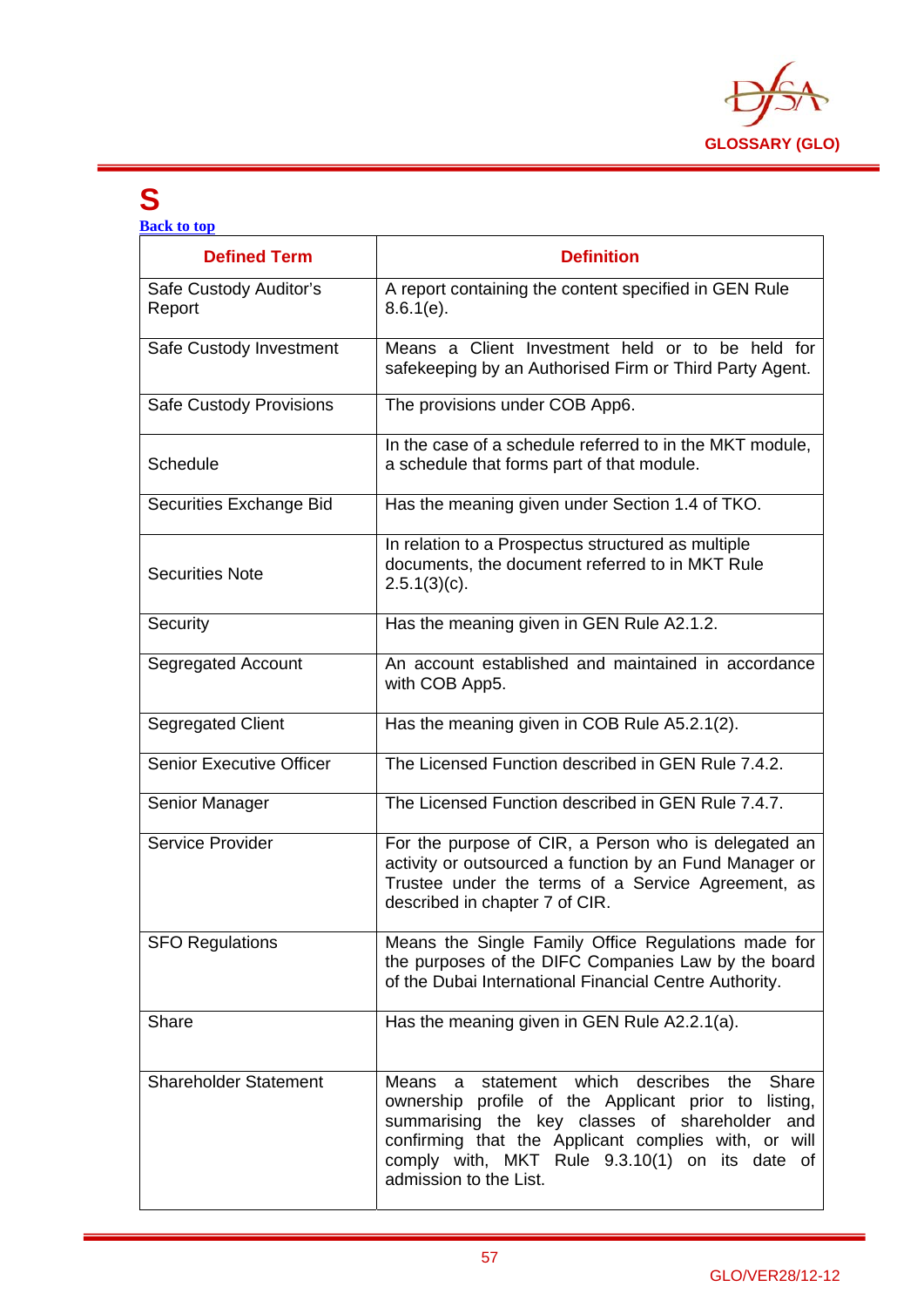

| <b>Defined Term</b>            | <b>Definition</b>                                                                                                                                                                                                                                                                                                           |
|--------------------------------|-----------------------------------------------------------------------------------------------------------------------------------------------------------------------------------------------------------------------------------------------------------------------------------------------------------------------------|
| Shari'a Supervisory Board      | The board comprised of individuals appointed by an<br>Authorised Person and entrusted with the duty of<br>directing, reviewing and supervising the activities of the<br>conducting<br>Authorised<br>Person<br>Islamic<br>Financial<br>Business in order to ensure that the Authorised Person<br>in compliance with Shari'a. |
| <b>Shell Bank</b>              | A bank incorporated in a jurisdiction in which it has no<br>physical presence and which is unaffiliated with a<br>regulated financial group.                                                                                                                                                                                |
| <b>Short Form Prospectus</b>   | In relation to a Private Fund a document containing the<br>information prescribed under the Collective Investment<br>Law 2010 and CIR Rules.                                                                                                                                                                                |
| <b>Single Family</b>           | Has the meaning given to that term in the SFO<br>Regulations.                                                                                                                                                                                                                                                               |
| Single Family Office           | Has the meaning given to that term in the SFO<br>Regulations.                                                                                                                                                                                                                                                               |
| Soft Dollar Agreement          | An agreement in any form under which an Authorised<br>Firm receives goods or services in return for Investment<br>Business put through or in the way of another Person.                                                                                                                                                     |
| Solvency Reference Date        | A date at which an Insurer's compliance with capital<br>adequacy requirements in PIN chapter 4 are assessed.                                                                                                                                                                                                                |
| <b>Special Purpose Vehicle</b> | A Body Corporate whose sole purpose, either generally<br>or when acting in a particular capacity, is to carry out<br>one or more of the following functions:<br>issuing Investments;<br>(a)                                                                                                                                 |
|                                | (b)<br>redeeming or terminating<br>or<br>repurchasing,<br>whether with a view to re-issue or to cancellation,<br>an issue, in whole or par, of Investments; or                                                                                                                                                              |
|                                | transactions<br>(c)<br>entering<br>into<br>terminating<br>or<br>transactions involving Investments in connection<br>with the issue, redemption, termination or re-<br>purchase of Investments; and                                                                                                                          |
|                                | and has been explicitly established for the purpose of:                                                                                                                                                                                                                                                                     |
|                                | (d)<br>securitising assets; or.                                                                                                                                                                                                                                                                                             |
|                                | investing in Real Property<br>(e)                                                                                                                                                                                                                                                                                           |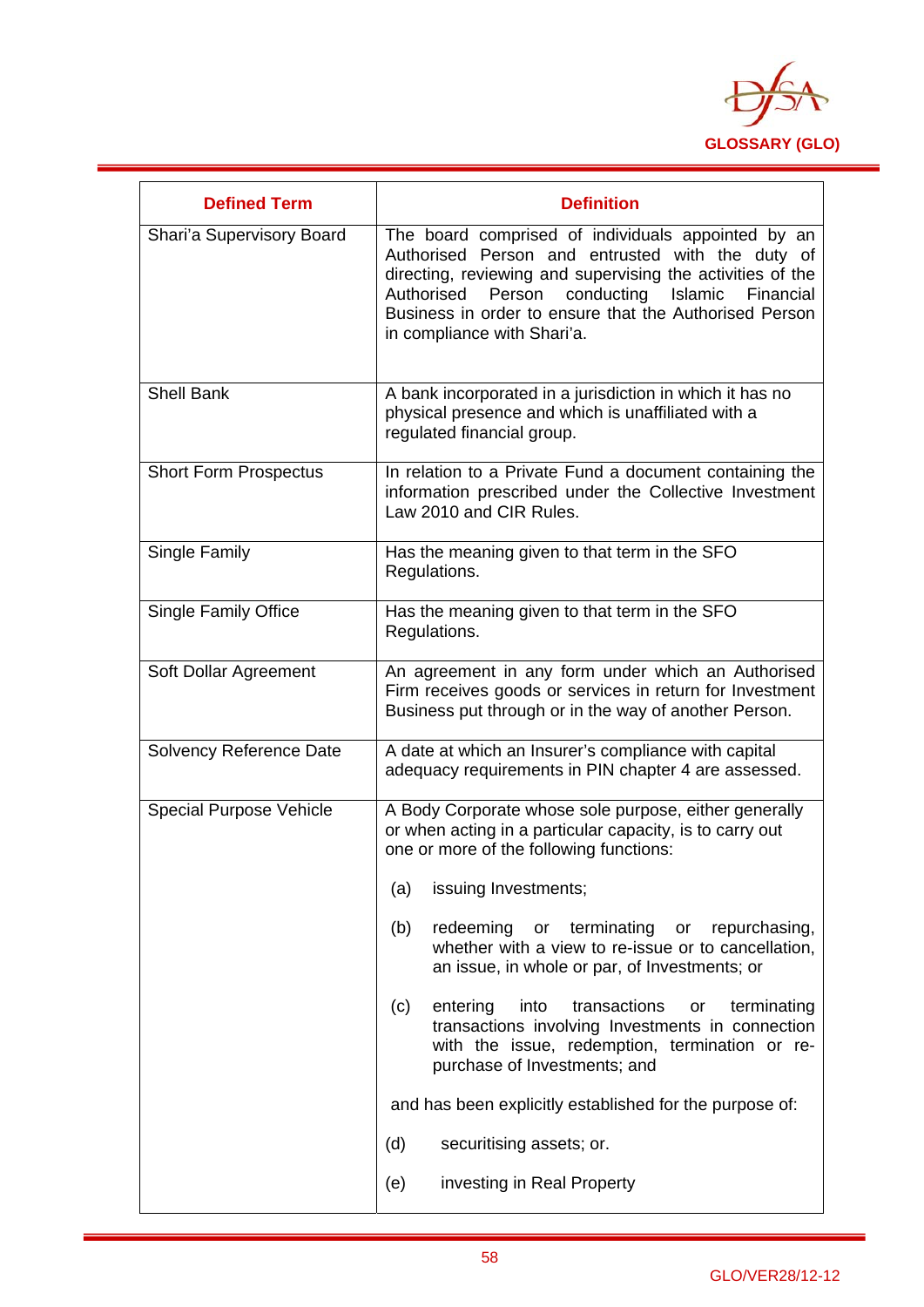

| <b>Defined Term</b>           | <b>Definition</b>                                                                                                                                                                                                                                                                                                                                                                 |
|-------------------------------|-----------------------------------------------------------------------------------------------------------------------------------------------------------------------------------------------------------------------------------------------------------------------------------------------------------------------------------------------------------------------------------|
|                               | and, in the case of (d), has been assessed by a rating<br>agency.                                                                                                                                                                                                                                                                                                                 |
| <b>Special Resolution</b>     | In relation to a Domestic Fund, a resolution passed by a<br>majority of not less than 75% of the votes validly cast<br>(whether on a show of hands or on a poll) for and<br>against the resolution at a general meeting or class<br>meeting of Unitholders, of which notice specifying the<br>intention to propose the resolution as a special<br>resolution has been duly given. |
| <b>Specific Risk</b>          | The risk that losses on an Authorised Firm's net long or<br>short position in an individual equity or Security may<br>arise from a negative or positive price movement of that<br>equity or Security relative to the relevant market<br>generally.                                                                                                                                |
| Sponsor                       | An Authorised Firm that repackages third party assets<br>directly into a securitisation scheme. Where an<br>Authorised Firm repackages non-Investment Grade third<br>party assets, it may fall within the definition of an<br>Originator unless it originates or repackages no more<br>than 10% of the scheme's total assets.                                                     |
| <b>SSB</b>                    | Shari'a Supervisory Board.                                                                                                                                                                                                                                                                                                                                                        |
| <b>Stabilisation Agent</b>    | A Person appointed by a Stabilisation Manager under<br>PRS Rule 3.4.1 to assist him in conducting Price<br>Stabilisation.                                                                                                                                                                                                                                                         |
| <b>Stabilisation Manager</b>  | A Person appointed by an Issuer of Shares under PRS<br>Rule 3.2.1 to conduct Price Stabilisation.                                                                                                                                                                                                                                                                                 |
| <b>Stabilisation Window</b>   | The period of time specified in PRS Rule 1.4.1(2) during<br>which Price Stabilisation may occur.                                                                                                                                                                                                                                                                                  |
| <b>State</b>                  | The U.A.E.                                                                                                                                                                                                                                                                                                                                                                        |
| <b>Statement by Directors</b> | The statement described under PIN section A10.5.                                                                                                                                                                                                                                                                                                                                  |
| <b>Structured Product</b>     | Has the meaning given in GEN Rule A2.2.1(f).                                                                                                                                                                                                                                                                                                                                      |
| Sub-Fund                      | A separate pool of Fund Property within an Umbrella<br>Fund.                                                                                                                                                                                                                                                                                                                      |
| Subsidiary                    | Has the meaning given in Schedule 1 to the DIFC<br>Companies Law.                                                                                                                                                                                                                                                                                                                 |
| Summary                       | The document referred to in MKT Rule 2.5.1(3)(a).                                                                                                                                                                                                                                                                                                                                 |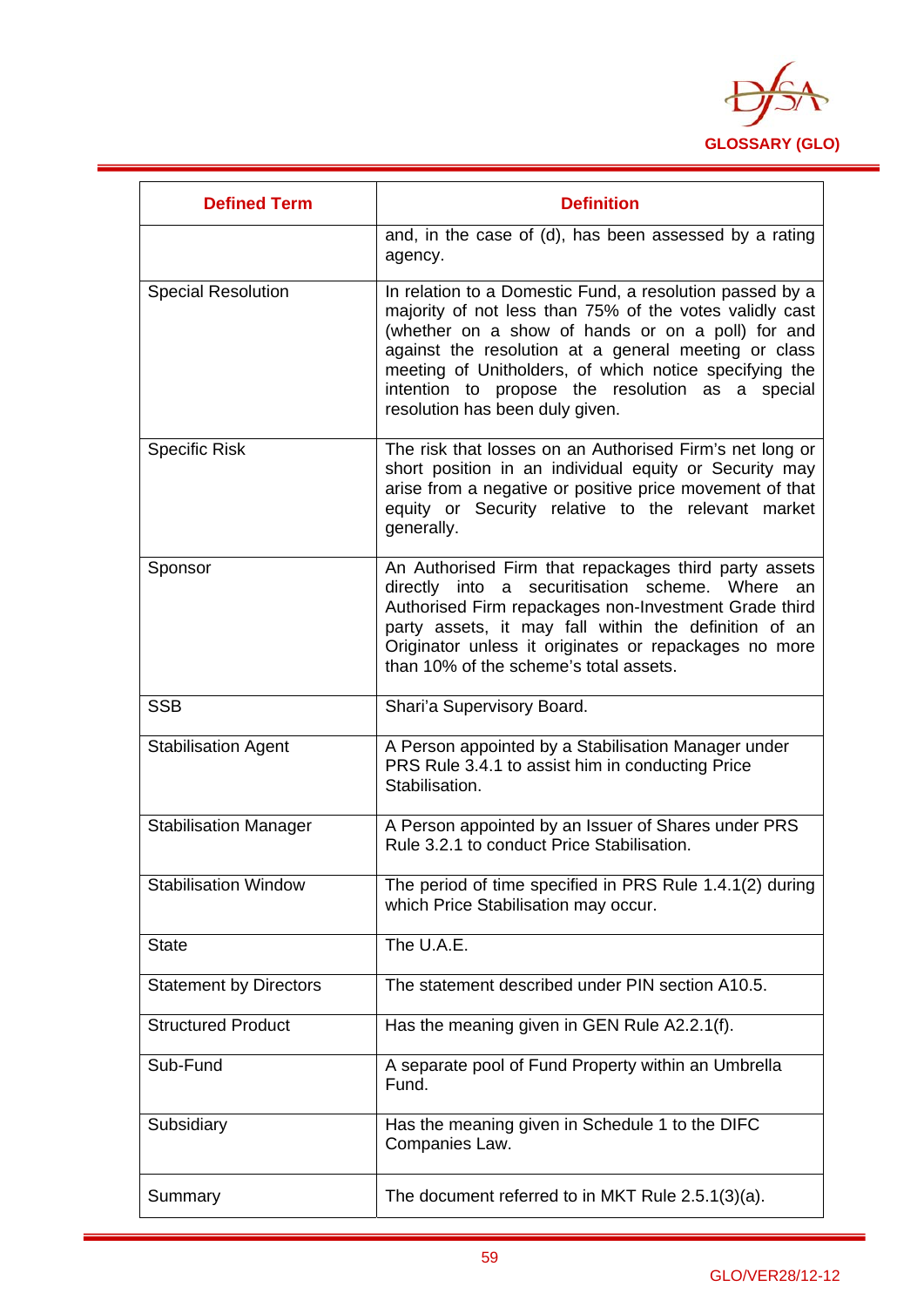

| <b>Defined Term</b>                     | <b>Definition</b>                                                                                                                                                                |
|-----------------------------------------|----------------------------------------------------------------------------------------------------------------------------------------------------------------------------------|
| <b>Supplementary Notes</b>              | A note which is supplementary to a Return.                                                                                                                                       |
| <b>Supplementary Prospectus</b>         | An updated or replacement Prospectus produced in<br>accordance with Article 18 of the Markets Law 2012 or<br>Article 52 of the Collective Investment Law 2010, as<br>applicable. |
| <b>Suspicious Transaction</b><br>Report | A report made in accordance with AML section 3.5 or<br>with ASP section 8.7 or 9.5 as applicable.                                                                                |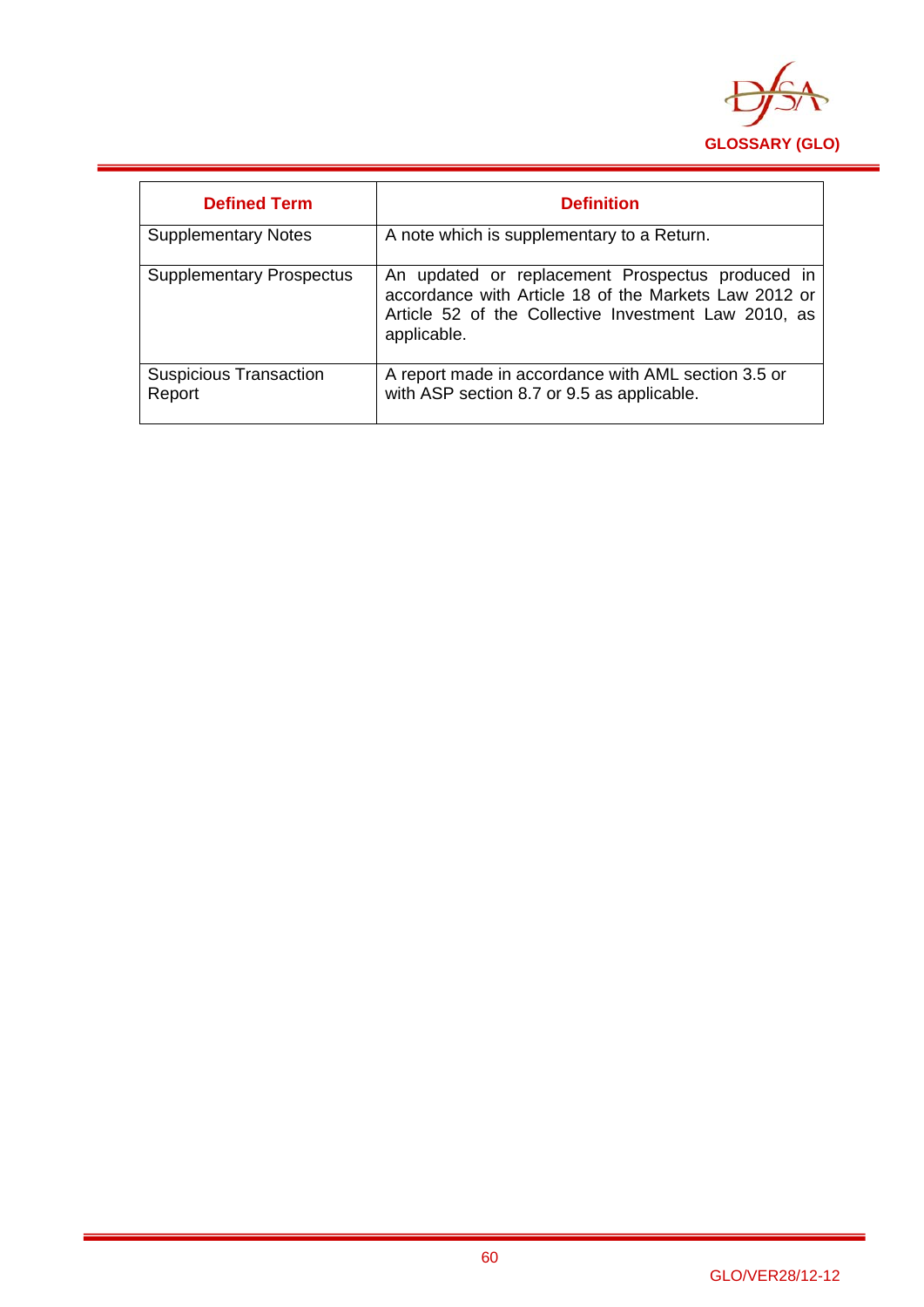

#### **T Back to top**

| <b>Defined Term</b>                     | <b>Definition</b>                                                                                                                                                                                                                                   |
|-----------------------------------------|-----------------------------------------------------------------------------------------------------------------------------------------------------------------------------------------------------------------------------------------------------|
| <b>Takaful Insurer</b>                  | An Insurer, any part of whose Insurance Business<br>consists of Takaful transactions.                                                                                                                                                               |
| Takeover                                | has the meaning given in the Markets Law 2012.                                                                                                                                                                                                      |
| <b>Takeover Principle</b>               | means a takeover principle prescribed in Section 1.5 of<br>TKO in accordance with Article 53 of the Markets Law<br>2012.                                                                                                                            |
| Target                                  | includes a Reporting Entity subject to a Bid made under<br>TKO.                                                                                                                                                                                     |
| <b>Target Circular</b>                  | means a document circulated by the Governing Body of<br>a Target in response to a Takeover as described in<br>Section 8.2 of TKO.                                                                                                                   |
| <b>Third Party Agent</b>                | In relation to a Client Account mean, an Authorised Firm<br>or Regulated Financial Institution including a bank,<br>custodian, an intermediate broker, a settlement agent, a<br>clearing house, an exchange and 'over the counter'<br>counterparty. |
| <b>TKO</b>                              | the Takeover Rules Module of the Rulebook.                                                                                                                                                                                                          |
| <b>Trading Book</b>                     | The positions and exposures including, on and off-<br>balance sheet items eligible for inclusion in the Trading<br>Book, as described in PIB section 2.2.                                                                                           |
| Transaction                             | Any transaction undertaken by an Authorised Firm in the<br>course of carrying on a Financial Service in or from the<br>DIFC.                                                                                                                        |
| <b>Trust Administration</b><br>Services | The provision of Trust Administration Services include:                                                                                                                                                                                             |
|                                         | the keeping of accounting records relating to an<br>(a)<br>express trust and<br>the preparation of trust<br>accounts;                                                                                                                               |
|                                         | the preparation of trust instruments or other<br>(b)<br>documents relating to an express trust;                                                                                                                                                     |
|                                         | (c)<br>the management and administration of trust<br>assets subject to an express trust;                                                                                                                                                            |
|                                         | dealing with trust assets subject to an express<br>(d)<br>trust, including the investment, transfer and                                                                                                                                             |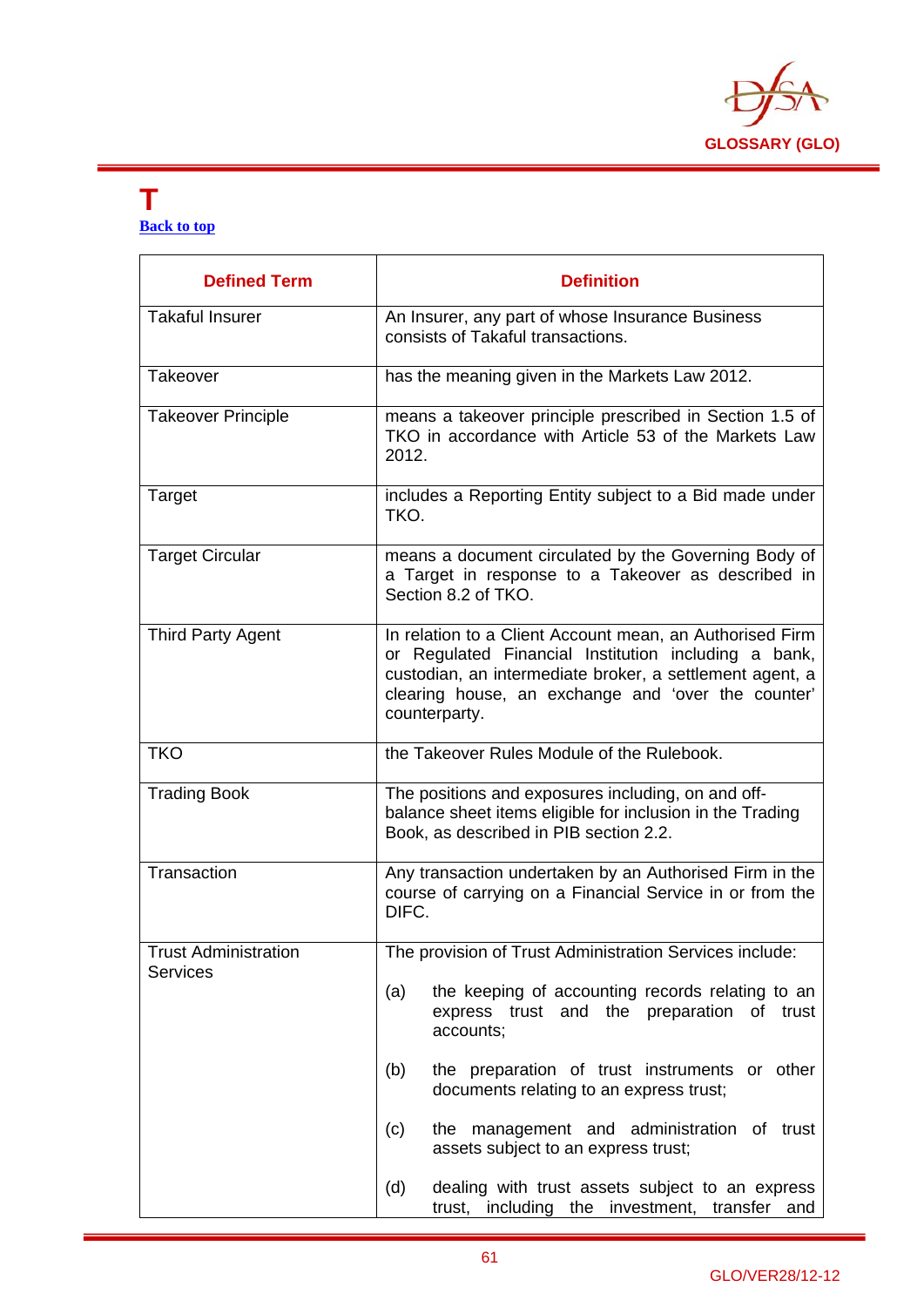

| <b>Defined Term</b>           | <b>Definition</b>                                                                                                                                                                                                                                                                                                                                                             |
|-------------------------------|-------------------------------------------------------------------------------------------------------------------------------------------------------------------------------------------------------------------------------------------------------------------------------------------------------------------------------------------------------------------------------|
|                               | disposal of such assets;                                                                                                                                                                                                                                                                                                                                                      |
|                               | (e)<br>the distribution of trust assets subject to an<br>express trust; and                                                                                                                                                                                                                                                                                                   |
|                               | (f)<br>the payment of expenses or remuneration out of<br>an express trust.                                                                                                                                                                                                                                                                                                    |
| <b>Trust Deed</b>             | A deed entered into by an Fund Manager and the<br>Trustee to create an Investment Trust.                                                                                                                                                                                                                                                                                      |
| <b>Trust Law</b>              | The Trust Law 2005.                                                                                                                                                                                                                                                                                                                                                           |
| <b>Trust Service Provider</b> | An Authorised Firm which is authorised under its<br>Licence it to carry on the activity of Providing Trust<br>Services.                                                                                                                                                                                                                                                       |
| <b>Trustee</b>                | The Person, described under Article 18 of the<br>Investment Trust Law 2006 who is appointed under a<br>Trust Deed as the trustee of an Investment Trust to hold<br>the Fund's Property on trust for the Unitholders and to<br>oversee the operation of the Fund and, in relation to a<br>Domestic Fund, is authorised under its License to act as<br>the trustee of the Fund. |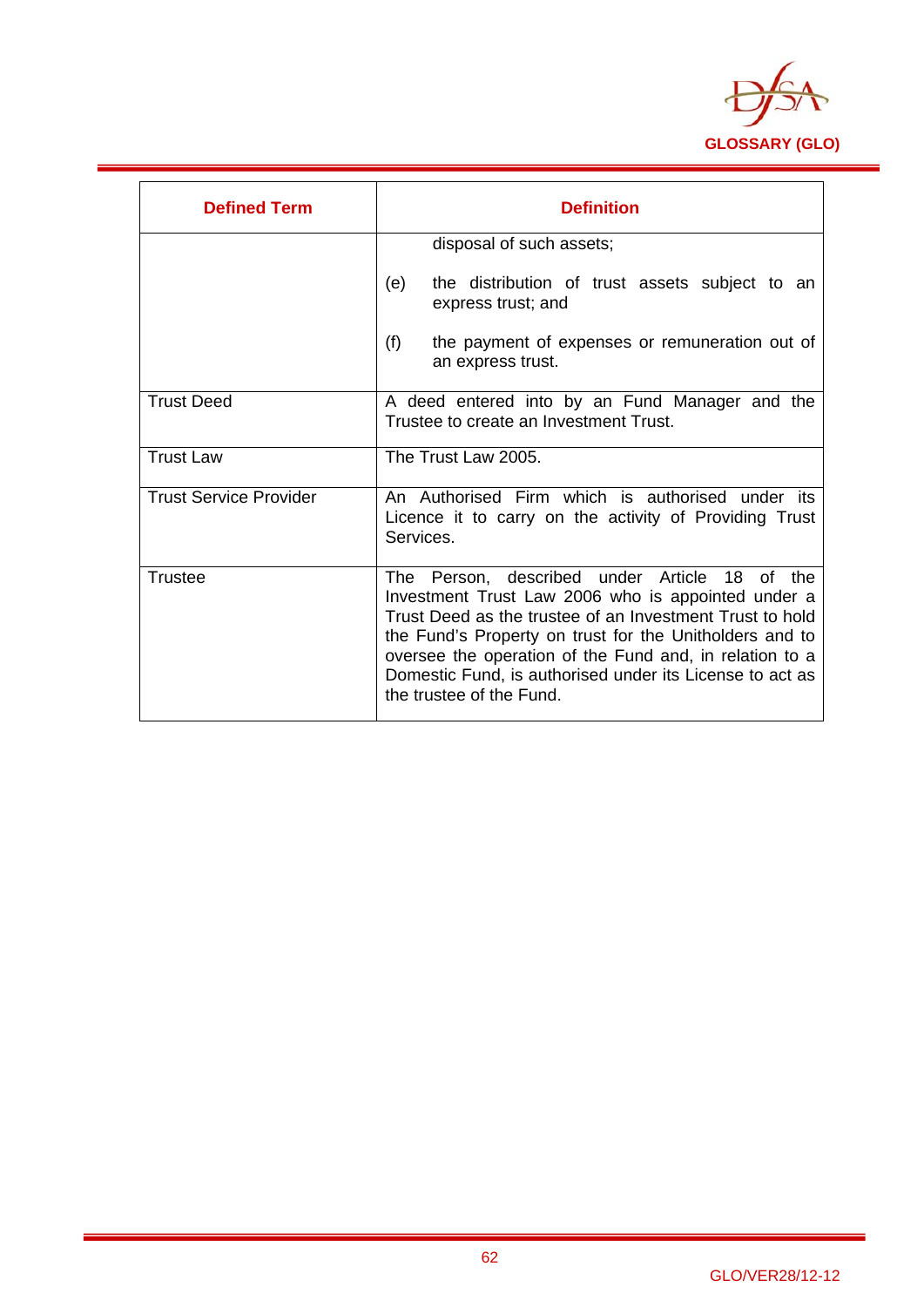

#### **U Back to top**

| <b>Defined Term</b>                                             | <b>Definition</b>                                                                                                                                                                                                                                                                                            |
|-----------------------------------------------------------------|--------------------------------------------------------------------------------------------------------------------------------------------------------------------------------------------------------------------------------------------------------------------------------------------------------------|
| U.A.E.                                                          | United Arab Emirates.                                                                                                                                                                                                                                                                                        |
| <b>Umbrella Fund</b>                                            | Has the meaning given in CIR Rule 3.1.10                                                                                                                                                                                                                                                                     |
| Undertaking                                                     | Means:                                                                                                                                                                                                                                                                                                       |
|                                                                 | a Body Corporate or Partnership; or<br>(a)                                                                                                                                                                                                                                                                   |
|                                                                 | an unincorporated association carrying on a trade<br>(b)<br>or business, with or without a view to profit.                                                                                                                                                                                                   |
| Underwriting                                                    | An arrangement under which a party agrees to buy,<br>before issue, a specified quantity of Securities in an<br>issue of Securities on a given date at a given price, if no<br>other party has purchased or acquired them.                                                                                    |
| Unit                                                            | Has the meaning given in GEN Rule A2.2.1(e)                                                                                                                                                                                                                                                                  |
| Unitholder                                                      | In relation to a Fund, means any holder of a Unit in the<br>Fund or of any right or interest in such a Unit, and whose<br>name is entered on the Fund's register in relation to that<br>Unit.                                                                                                                |
| <b>Unrestricted Profit Sharing</b><br><b>Investment Account</b> | A PSIA in respect of which the investment account<br>holder authorises the Authorised Firm to invest the<br>account holder's funds in a manner which the Authorised<br>Firm deems appropriate without laying down any<br>restrictions as to where, how and for what purpose the<br>funds should be invested. |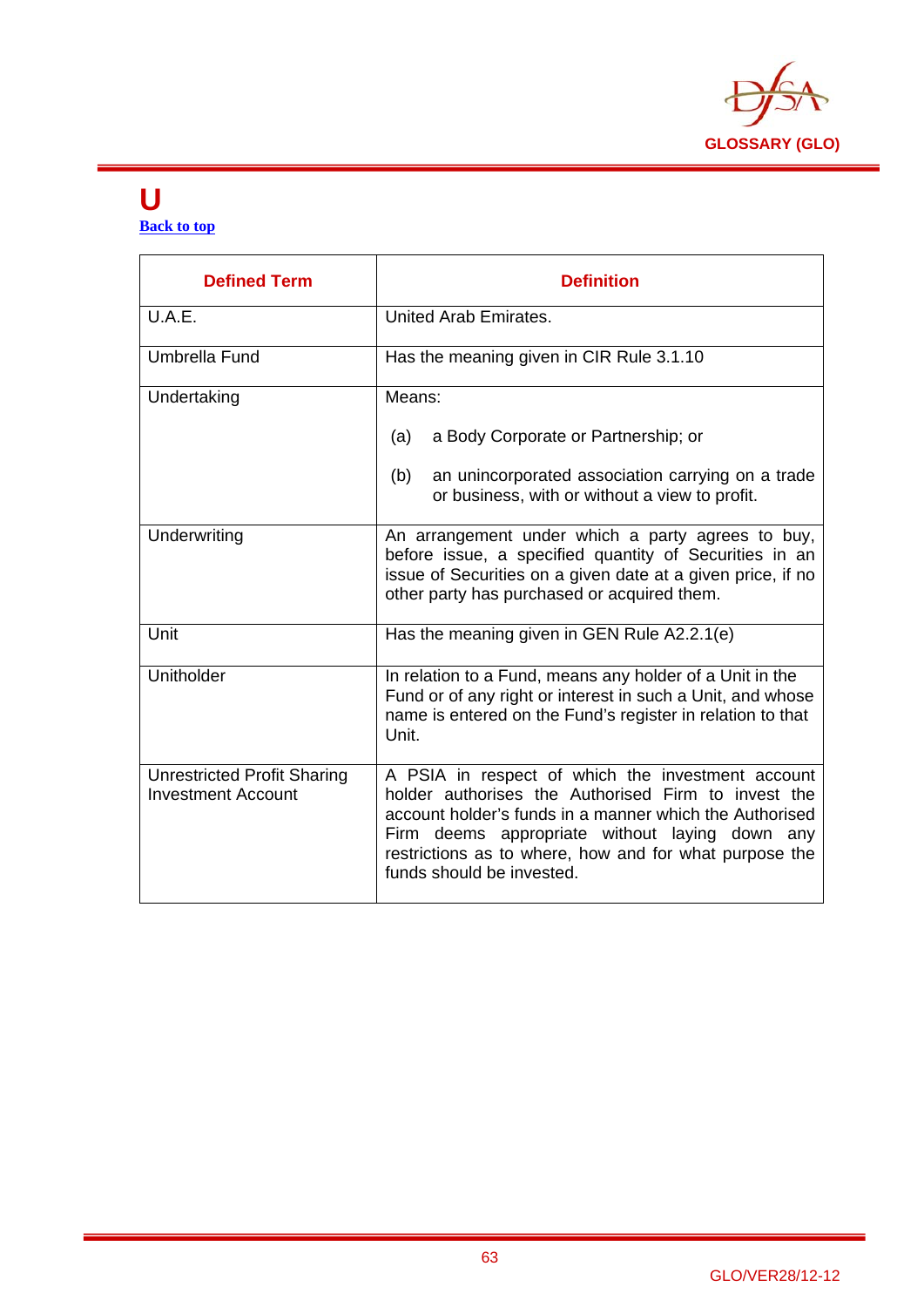

#### **V Back to top**

| <b>Defined Term</b>  | <b>Definition</b>                                                                                                                          |
|----------------------|--------------------------------------------------------------------------------------------------------------------------------------------|
| <b>Voluntary Bid</b> | A Bid made for acquisition of the equity Share capital of<br>a Reporting Entity where there is no obligation to extend<br>a Mandatory Bid. |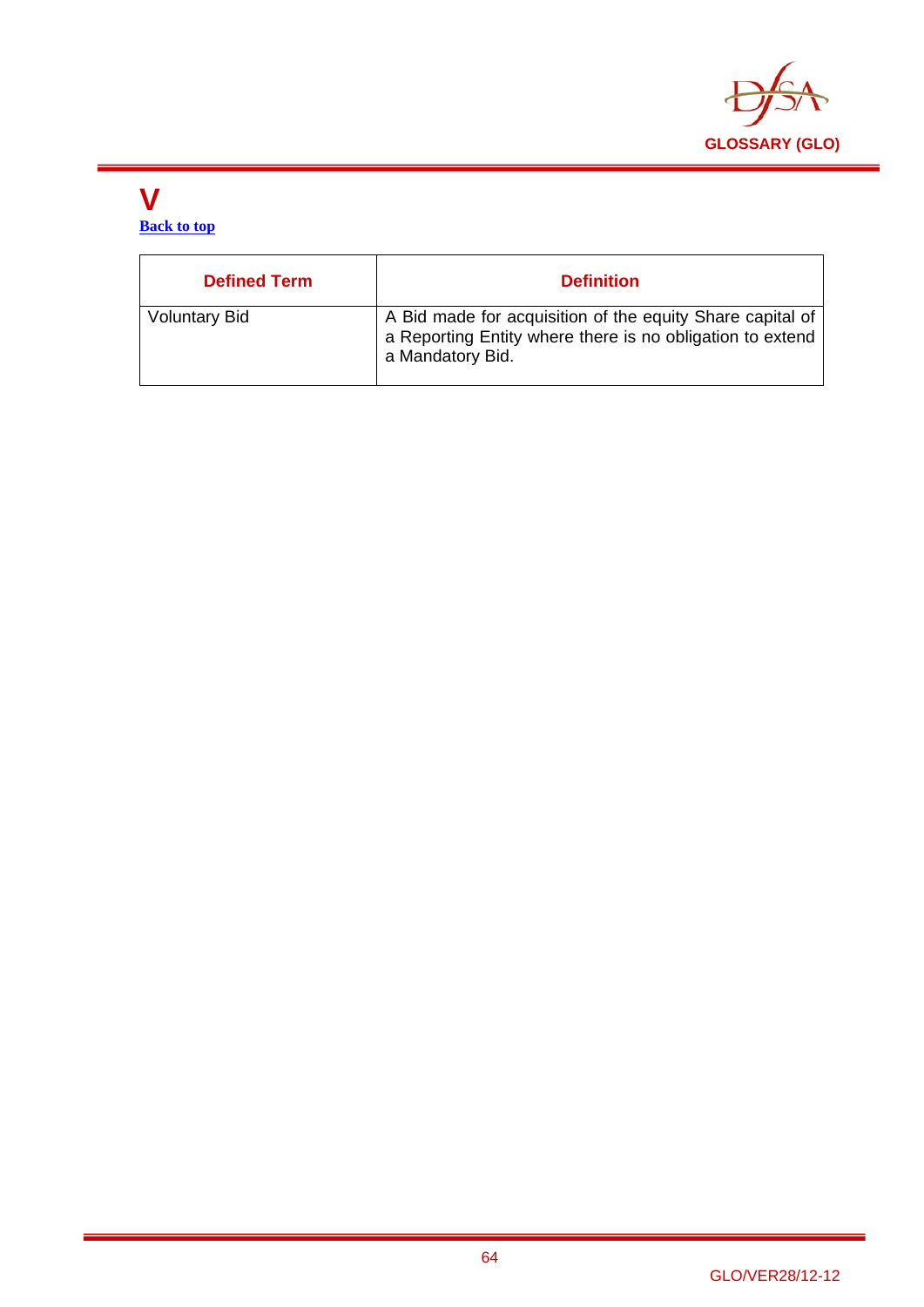

# **W**

**Back to top**

| <b>Defined Term</b> | <b>Definition</b>                            |
|---------------------|----------------------------------------------|
| Warrant             | Has the meaning given in GEN Rule A2.2.1(c). |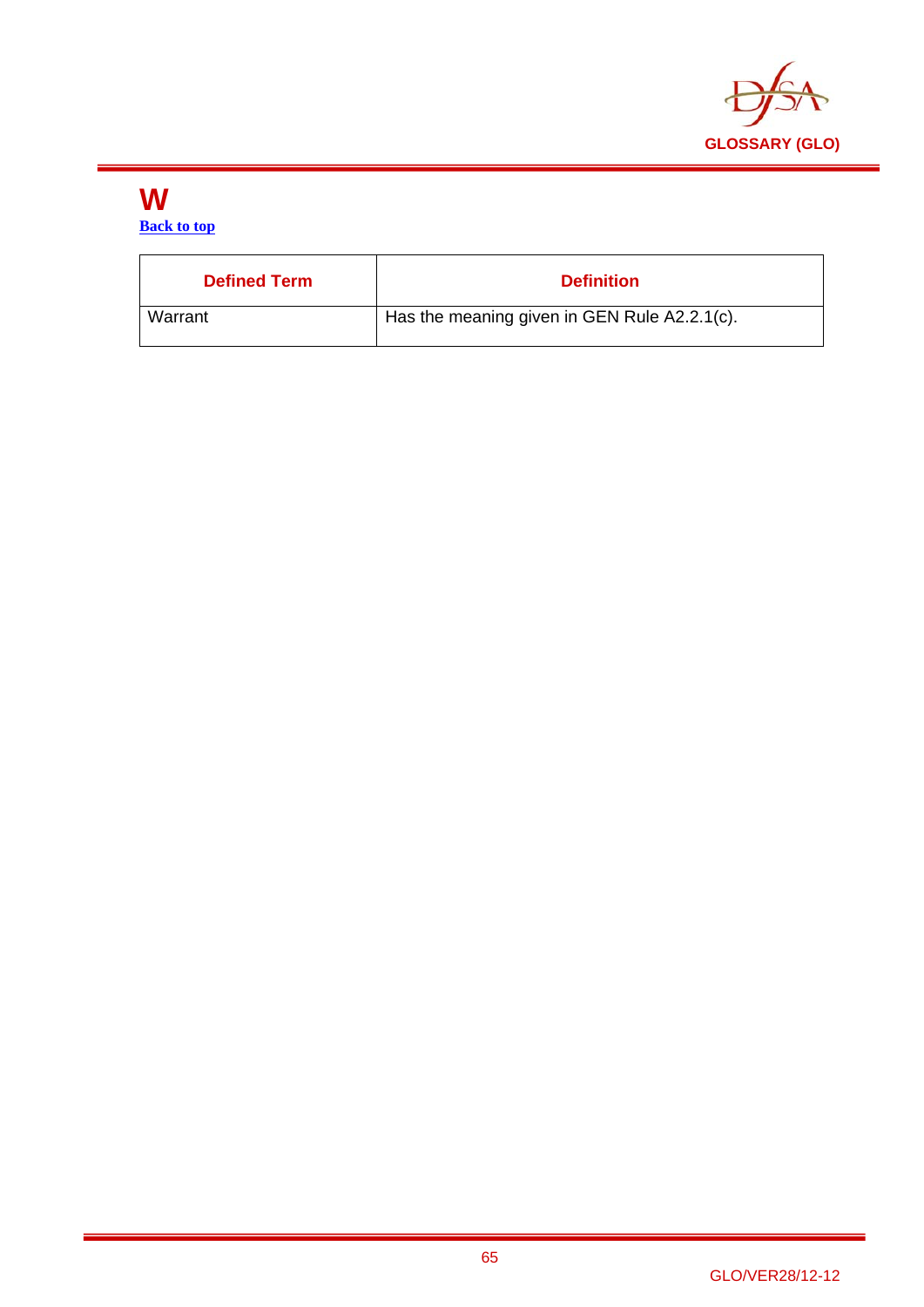

#### **X Back to top**

[no definitions]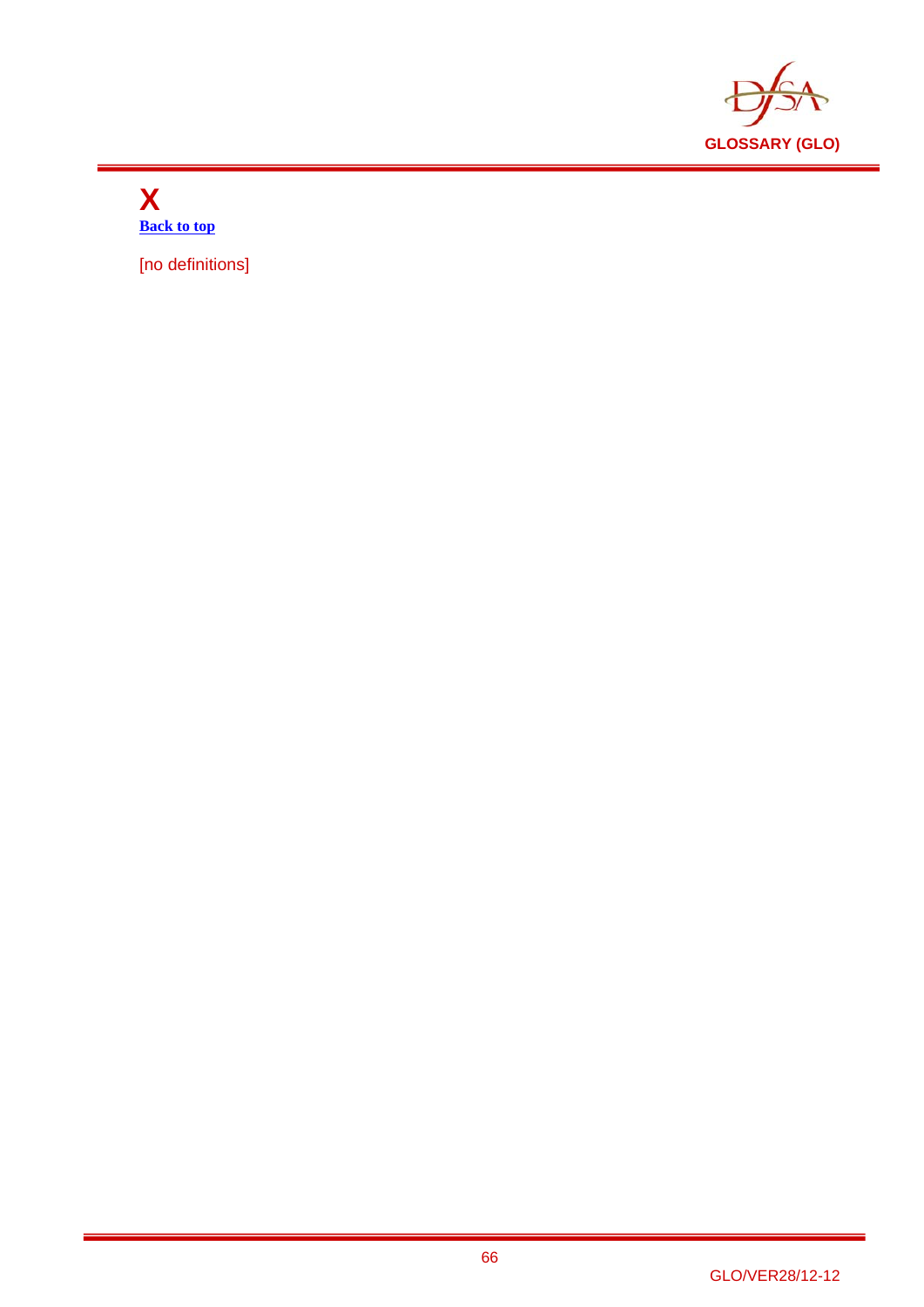

**Y Back to top** 

[no definitions]